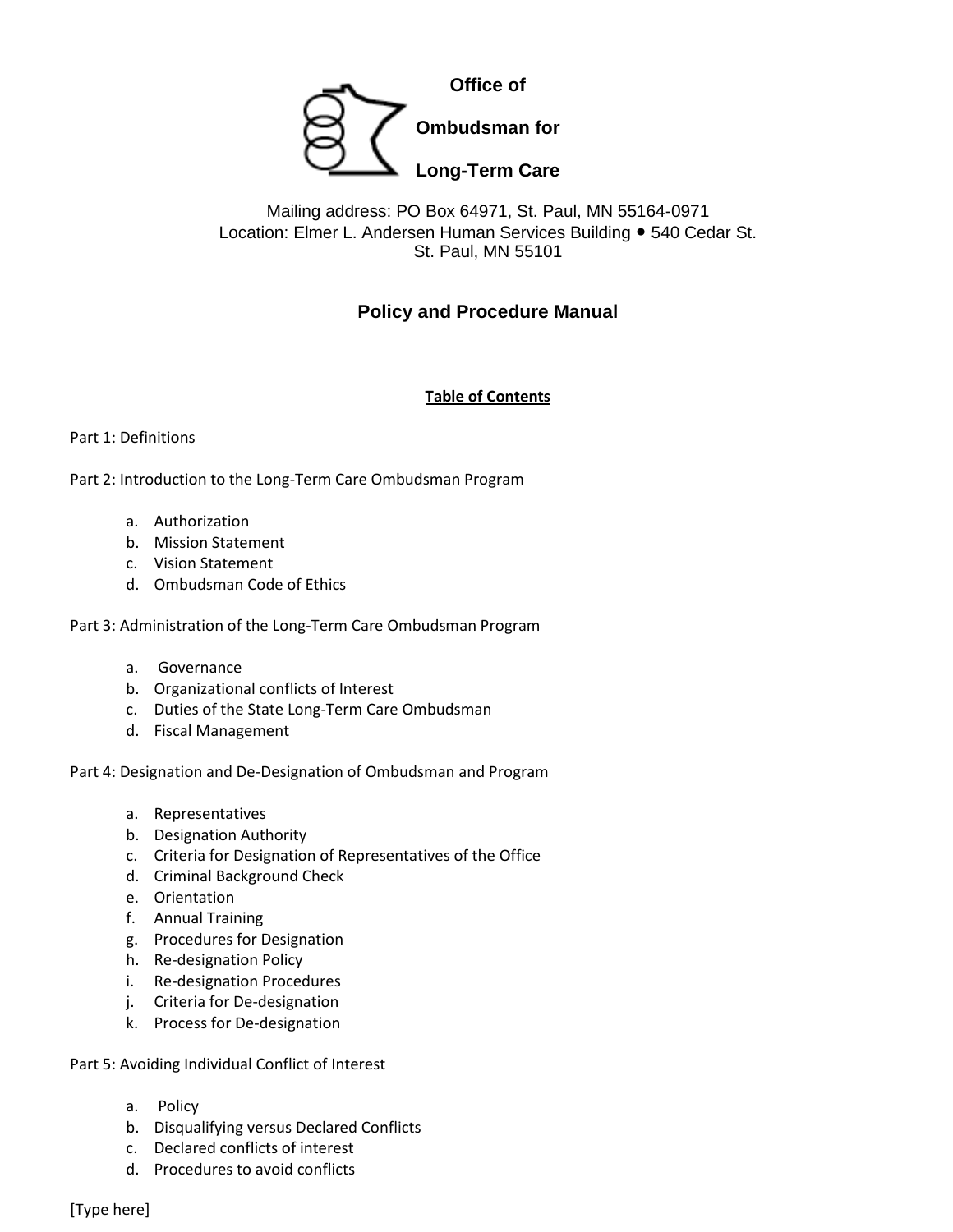- e. New hires
- f. Current employees
- g. Remedying conflicts of interest
- h. Failure to identify or remedy conflicts

Part 6: Grievances against representatives of the office

- a. Policy
- b. Confidentiality and the grievance process
- c. Procedures
- d. Grievance Resolution Role of the Deputy Ombudsman
- e. Grievance Resolution Role of State Ombudsman
- f. Grievance Resolution Role of the Executive Director

Part 7: Access to Residents, Facilities, and Records

- a. Access to facilities policies
- b. Access to facilities procedures
- c. Access to facility records procedures
- d. Access to resident records policies
- e. Access to resident records procedures
- f. Record Retention
- g. Denial of Access policies
- h. Denial of Access procedures

#### Part 8: Legal Counsel for the Office of Ombudsman for Long-Term Care

- a. Policy
- b. Procedures SLTCO
- c. Procedures Regional Ombudsmen

#### Part 9: Intake and Triage

- d. Policy
- e. Procedures
- f. Contact with the Media or Legislators
- g. Contact with other stakeholders
- h. Back-up Coverage
- i. Duties of the Back-up R.O.

Part 10: Investigation and Complaint Processing

- a. Policy
- b. Procedures- prioritization of response
- c. Client Confidentiality and Disclosures
- d. Referrals, generally
- e. Legal information and legal referrals policies
- f. Legal information– procedures
- g. Providing legal referrals procedures
- h. Role of Regional Ombudsmen in administrative hearings policy
- i. Administrative hearings procedures
- j. Reporting abuse and Neglect
- k. Disclosures without client consent
- l. Investigation process policy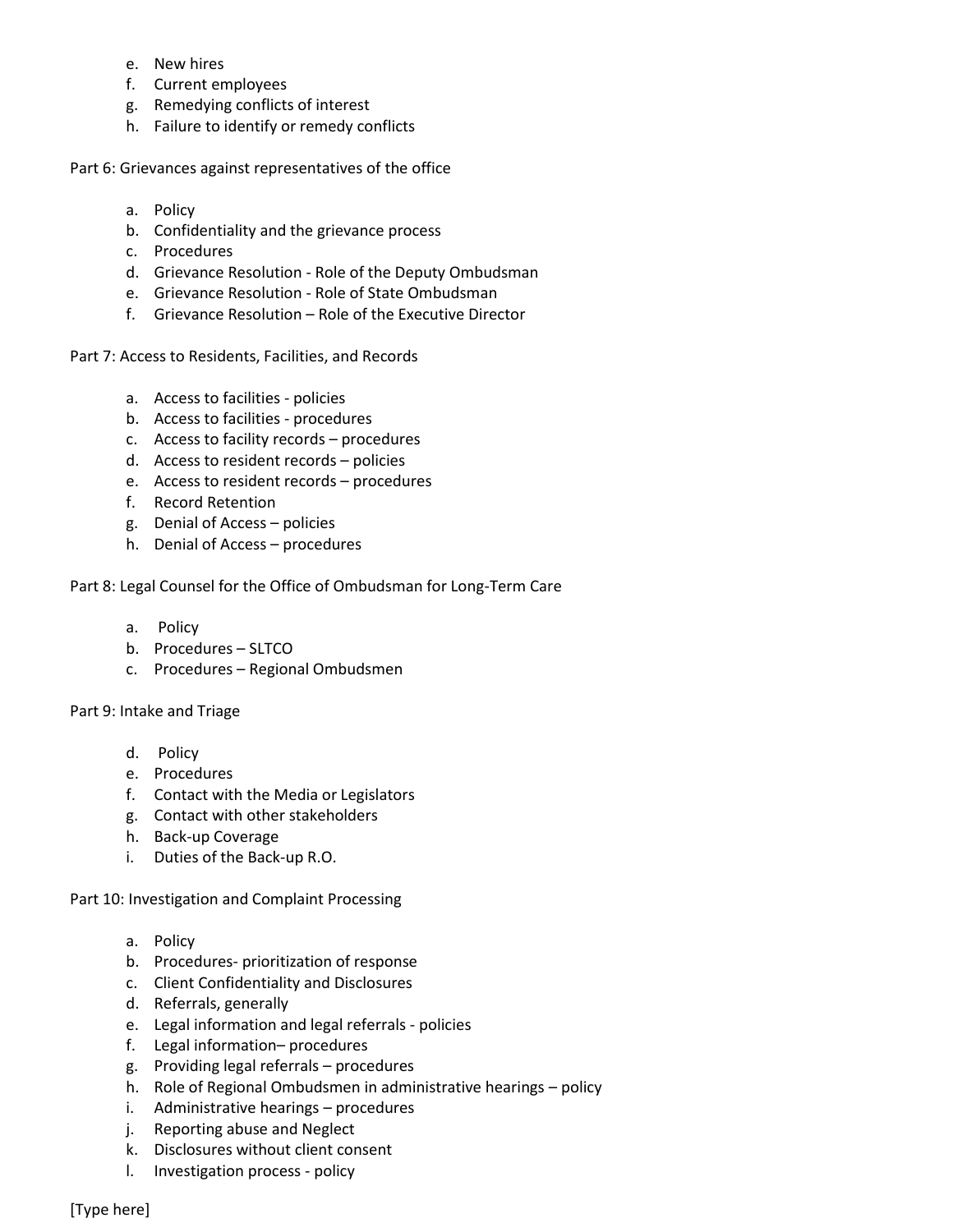- m. Investigation procedures
- n. Plan of action
- o. Case closing
- p. Prohibition against Discrimination or Retaliation & Willful Interference

Part 11: Role of the Certified Ombudsman Volunteer

Part 12: Documentation (under development)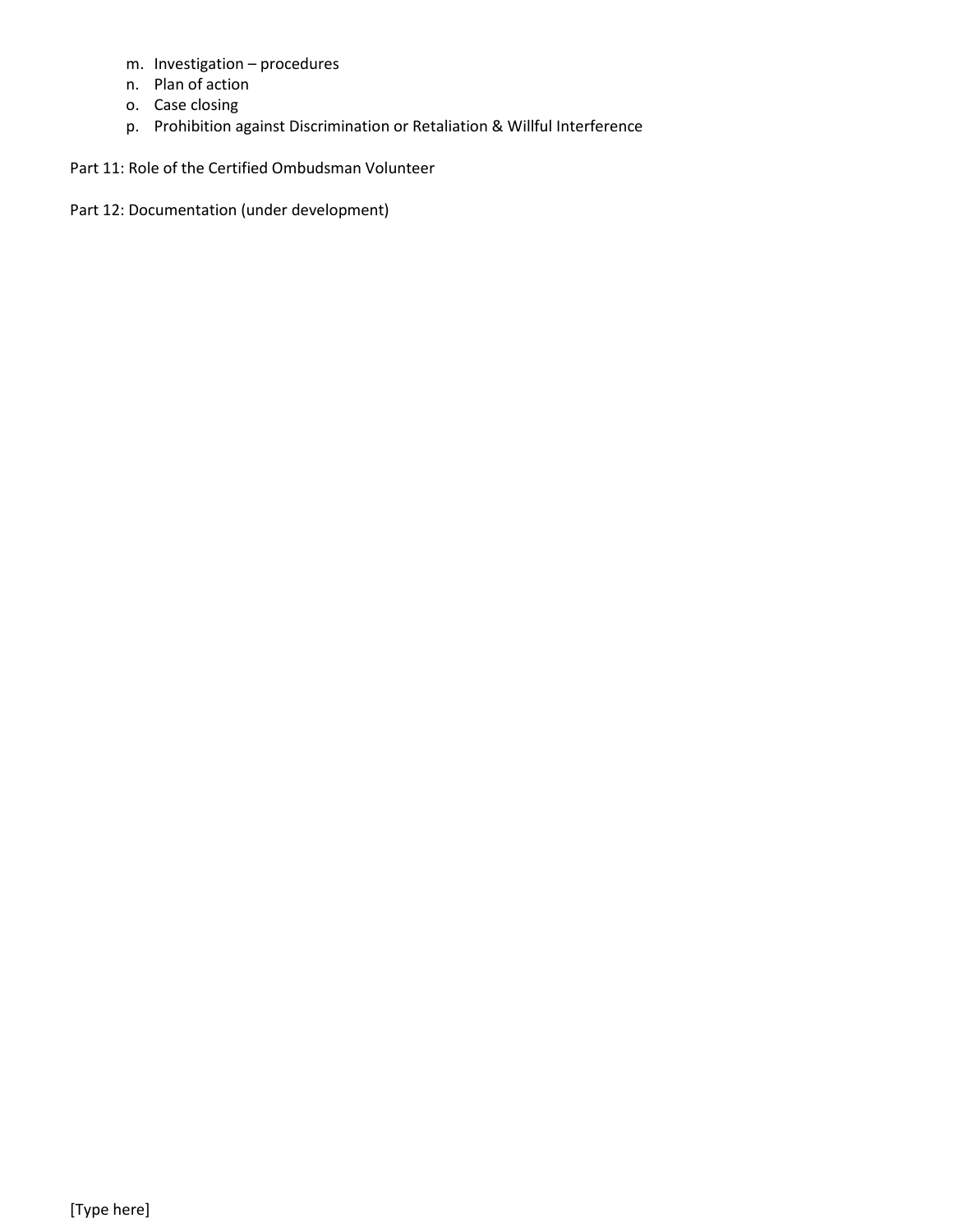#### **Part 1: Definitions**

- a. **Acute care facility**: a facility licensed as a hospital under Minn. Stat. [144.50](https://www.revisor.mn.gov/statutes/?id=144.50) t[o 144.56.](https://www.revisor.mn.gov/statutes/?id=144.56)
- b. **Annual Report:** a report independently approved by the State Ombudsman that contains the following:
	- i. Description of the activities carried out by the Office in the year for which the report is prepared;
	- ii. Analysis of Ombudsman program data;
	- iii. Evaluation of the problems experienced by, and the complaints made by or on behalf of, residents;
	- iv. Policy, regulatory, and/or legislative recommendations for improving quality of the care and life of the residents; protecting the health, safety, welfare, and rights of the residents; and resolving resident complaints and identified problems or barriers;
	- v. Analysis of the success of the Ombudsman program, including success in providing services to residents of, assisted living, board and care facilities and other similar adult care facilities; and
	- vi. Identification of barriers that prevent the optimal operation of the Ombudsman program.
- c. **Client**: an individual who requests, or on whose behalf a request is made for, ombudsman services and is (a) a resident of a long-term care facility or (b) a Medicare beneficiary who requests assistance relating to access, discharge, or denial of inpatient or outpatient services, or (c) an individual reserving, receiving, or requesting a home care service.
- d. **Complaint**: A problem of commission or omission that that relate to action, inaction, or decisions, that may adversely affect the health, safety, welfare, or rights of the residents by the following entities: long-term care facility, acute care facility, home care service provider, or government agency as defined in Minn. Stat. 256.974.
- e. **Home care service**: health, social, or supportive services provided to an individual for a fee in the individual's residence and in the community to promote, maintain, or restore health, or maximize the individual's level of independence, while minimizing the effects of disability and illness.
- f. **Immediate Family**: a member of the household or a relative with whom there is a close personal or significant financial relationship.
- g. **Long-term care facility**: a nursing home licensed under Minn. Stat. section[s 144A.02](https://www.revisor.mn.gov/statutes/?id=144A.02) to [144A.10;](https://www.revisor.mn.gov/statutes/?id=144A.10) a boarding care home licensed under sections [144.50](https://www.revisor.mn.gov/statutes/?id=144.50) to [144.56;](https://www.revisor.mn.gov/statutes/?id=144.56) or a licensed or registered residential setting that provides or arranges for the provision of home care services.
- h. **Office of Ombudsman for Long-Term Care (OOLTC)**: the organizational unit in Minnesota, established within the Minnesota Board on Aging, which is headed by a State Long-Term Care Ombudsman.
- i. **Person-centered**: the philosophy that provides the foundation for the delivery of ombudsman services. Personcentered ombudsman services means listening to and acting upon what the client identifies as important to him/her in creating or maintaining a personally-valued life while also discussing/ planning for what is important for the person to maintain health and safety. Person centered services focus on the person's whole life context by maximizing client participation in complaint handling, respecting client confidentiality, and promoting empowerment of the person.
- j. **Representatives of the Office of the State Long-Term Care Ombudsman**: the employees or volunteers designated by the Ombudsman to fulfill the duties set forth in § 45 C.F.R. 1324.19(a) and the duties set forth in [Minn. Stat. 256.9742.](https://www.revisor.mn.gov/laws/?id=163&year=2016&type=0#laws.1.2.0)
- k. **Resident Representative**: means any of the following:
	- a. An individual chosen by the resident to act on behalf of the resident in order to support the resident in decision-making; access medical, social or other personal information of the resident; manage financial matters; or receive notifications;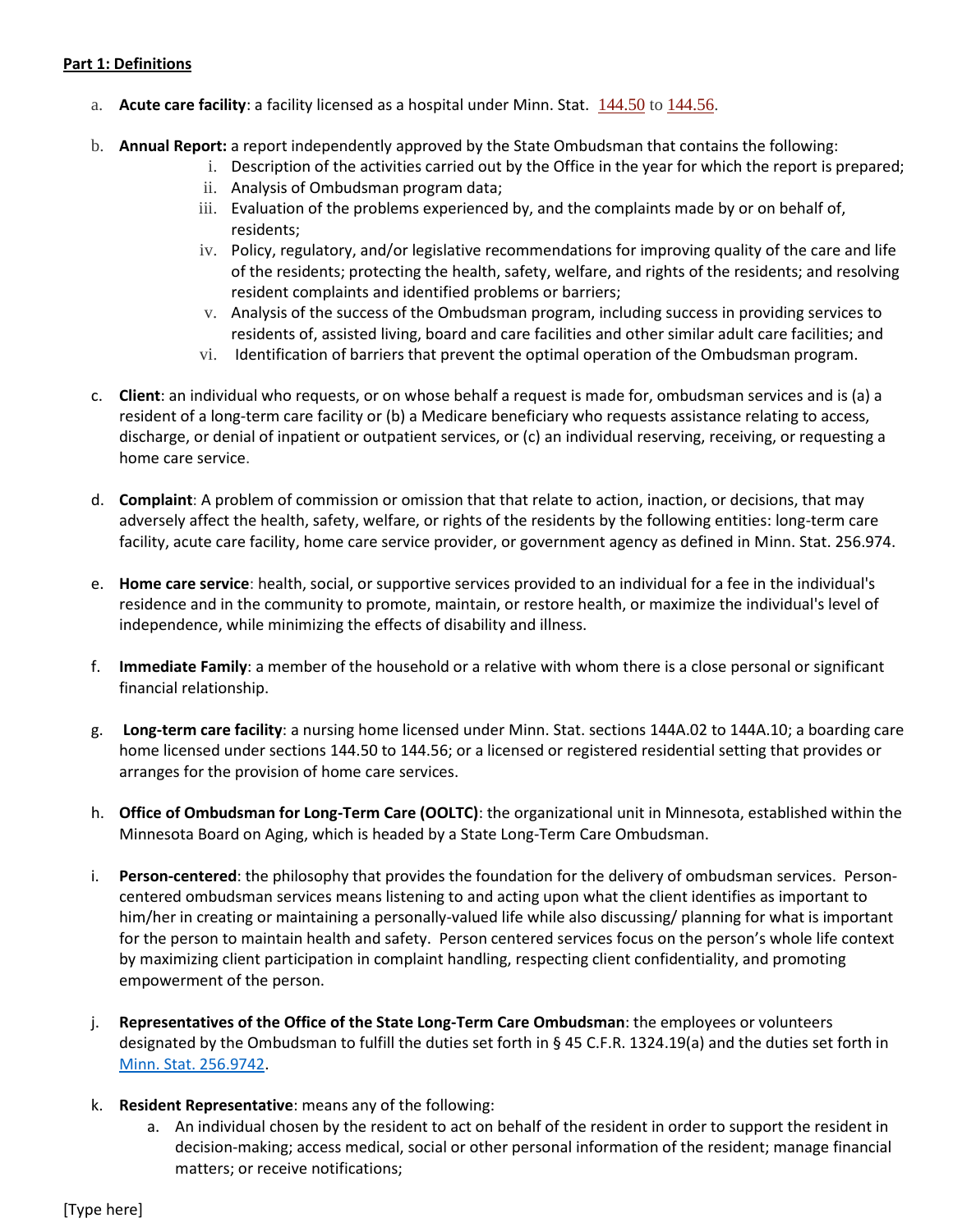- b. A person authorized by State or Federal law (including but not limited to agents under power of attorney, representative payees, and other fiduciaries) to act on behalf of the resident in order to support the resident in decision-making; access medical, social or other personal information of the resident; manage financial matters; or receive notifications;
- c. Legal representative; or
- d. The court-appointed guardian or conservator of a resident.
- l. **State Long-Term Care Ombudsman, or Ombudsman**: the individual who heads the Office and is responsible to personally, or through representatives of the Office, fulfill the functions, responsibilities and duties set forth in §§ 45 C.F.R 1324.13 and 1324.19 and [Minn. Stat. 256.9742](https://www.revisor.mn.gov/laws/?id=163&year=2016&type=0#laws.1.2.0)
- m. **Willful Interference**: actions or inactions taken by an individual in an attempt to intentionally prevent, interfere with, or attempt to impede the Ombudsman from performing any of the functions or responsibilities set forth in § 1324.13, or the Ombudsman or a representative of the Office from performing any of the duties set forth in § 1324.19.

#### **Part 2: Introduction to the Long-Term Care Ombudsman Program**

#### **a. Authorization**

The Office of Ombudsman for Long-Term Care is a program of the Minnesota Board on Aging (MBA) in accordance with Minnesota Statutes § 256.974-256.9744. The requirements of the Long-Term Care Ombudsman Program as enacted in 42 U.S.C. §3058 et. seq., and as enabled by 45 CFR Parts 1321 and 1324, are hereby incorporated by reference. OOLTC provides individual and systemic advocacy statewide, utilizing regional ombudsman throughout Greater Minnesota as well as Regional Ombudsmen and Central Office Staff within the metro area.

#### **b. Mission Statement**

OOLTC works to enhance the quality of life and quality of services for long-term care consumers through advocacy, education, and empowerment.

#### **c. Vision Statement**

OOLTC envisions a time when *all* consumers receive high quality, affordable health and long-term care services to meet individual needs and preferences. Our vision ensures that consumers of long-term care will have:

- choices about where to live and where to receive care
- flexibility in choosing caregivers
- fair service costs to ensure choices
- rights, standards, and consumer protections
- individualized care and services tailored to meet individual needs, rather than service-provider needs

#### **d. Ombudsman Code of Ethics**

A Representative of the Office of Ombudsman for Long-Term Care shall:

- Provide services with respect for human dignity and the individuality of the client unrestricted by considerations of age, social or economic status, personal characteristics or lifestyle
- Respect and promotes the client's right to self-determination.
- Make every reasonable effort to ascertain and act in accordance with the client's wishes.
- Act to protect vulnerable individuals from abuse and neglect
- Safeguard the client's right to privacy by protecting confidential information.
- Remain knowledgeable in areas relevant to the long term care system, especially regulatory and legislative information, and long term care service options.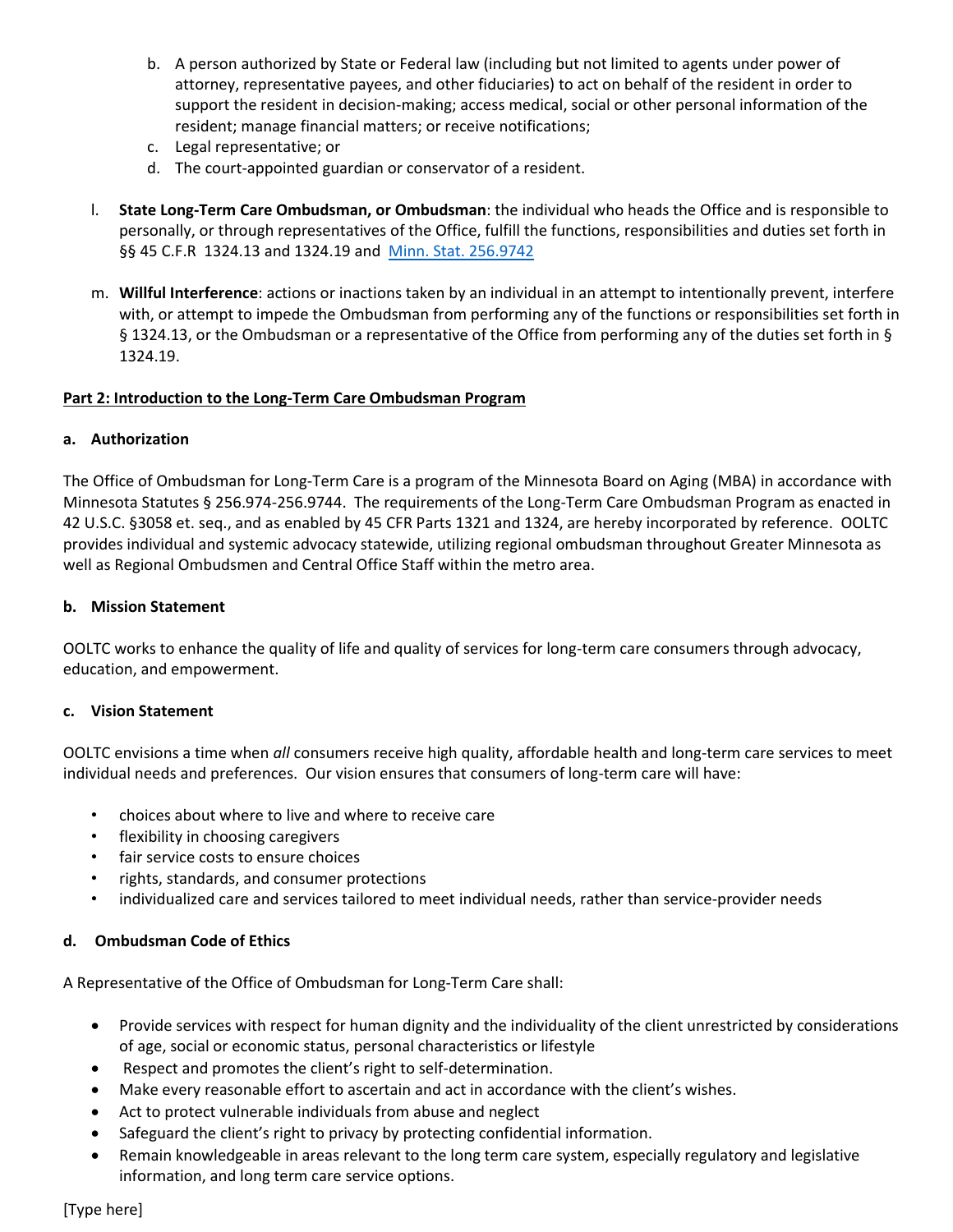- Provide professional advocacy services unrestricted by his or her personal belief or opinion.
- Participate in efforts to promote a quality long term care system.
- Participate in efforts to maintain and promote the integrity of the long-term care ombudsman program
- Support a strict conflict of interest standard which prohibits any financial interest in the delivery or provision of nursing home, board and care services, or other long-term care services which are within the scope of involvement
- Conduct him or herself in a manner which will strengthen the statewide and national ombudsman network.

## **Part 3: Administration of the Long-Term Care Ombudsman Program**

#### **a. Governance and Role of the MBA**

OOLTC is a program of Board on Aging as Minnesota's State Unit on Aging. OOLTC is a distinct entity, separately identifiable from other MBA programs and from the Aging and Adult Services Division within the Department of Human Services. All representatives of the Office report to the State Long-Term Care Ombudsman. The State Long-Term Care Ombudsman heads the office and is responsible personally or through delegates, to carry out the duties set forth in applicable federal and state law.

## **b. Organizational Conflicts of Interest**

The Older Americans Act defines organizational conflict of interest and provides provisions in regards to the organizational placement of the Office of the Long-Term Care Ombudsman and the individuals who carry out the duties of the program. The State Agency (MN Board on Aging) and the State Long-Term Care Ombudsman are responsible for identifying actual and potential organizational conflict of interests. When a conflict of interest is identified, policy and procedure must be in place to identify, remove, or remedy the conflict.

A conflict of interest exists in the Office of The Long Term Care Ombudsman (OOLTC) when other interests intrude upon, interfere with, or threaten to negate the ability of the Office of Ombudsman for Long-Term Care to advocate without compromise on behalf of long-term care consumers served by the Ombudsman Program. Types of conflict of interest include:

- Conflicts of loyalty incentives, related to financial, employment or relationship considerations, that shape one's judgment or behavior in ways that are contrary to the interest of residents;
- Conflicts of commitment goals or obligations that direct one's time and/or attention away from the interest of residents; and
- Conflicts of control limitations or restrictions that effectively foreclose one's ability to take actions to advocate for the interests of residents.

Organizational conflicts are conflicts arising from organizational location and include, but are not limited to, OOLTC placement in an agency which:

- Has an ownership or investment interest (represented by equity, debt, or other financial relationship) in a longterm care facility or a long-term care service;
- Provides long-term care services, including the provision of personnel for long-term care facilities or the operation of programs which control access to or services for long-term care facilities;
- Provide programs with responsibilities conflicting with OOLTC responsibilities. Examples of such responsibilities include providing protective services and pre-admission screening for long-term care facility placements;
- Has governing board members with ownership, investment or employment interest in long-term care facilities;
- Is responsible for eligibility determinations regarding Medicaid or other public or Veteran benefits, and
- Has direct involvement in the licensing or certification of long-term care facilities or long term care services.
- Provides long term care coordination or case management for residents of long-term care facilities or long-term care services and supports.
- Makes decisions regarding admission or discharge of individuals to or from long-term care facilities.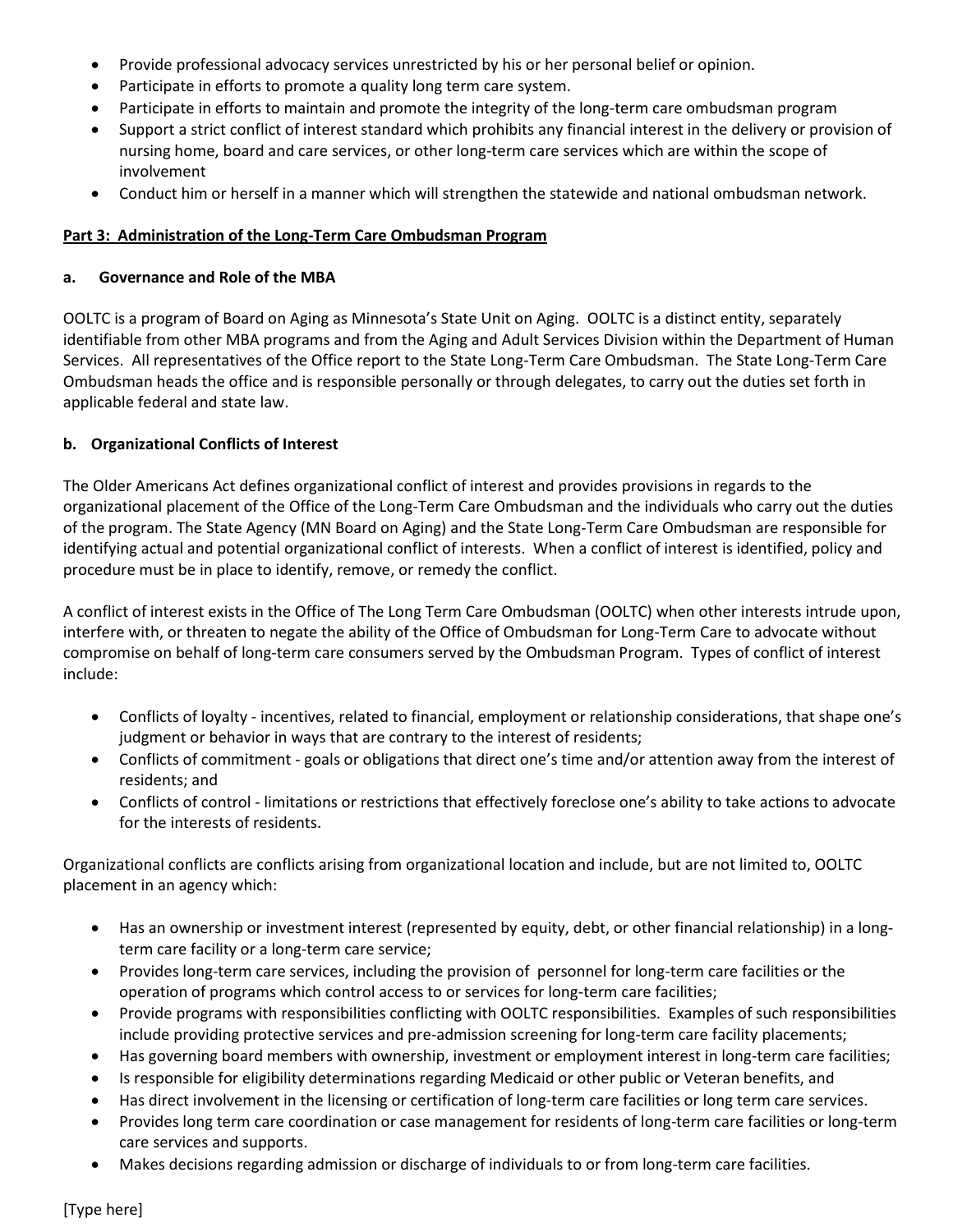• Provides guardianship, conservatorship, or other fiduciary or surrogate decision-making services for residents of long-term care facilities.

#### **Policy: Avoiding Organizational Conflict of Interest**

The Minnesota Board on Aging (MBA) is the State Agency as defined in the OAA. The Minnesota Board on Aging has approved Policies and Procedures (see Minnesota Board on Aging Policies for Advocacy and Protection of Vulnerable Adults) that address organizational conflict of interest.

Minnesota Statute 256.974 establishes; duties and responsibilities of the State Long-Term Care Ombudsman, authorizes representatives of the Office, and assures effectiveness of the OOLTC.

The MN OOLTC is located within an umbrella agency; MN Department of Human Services. The Office is identified separately on an organizational chart. Proper firewalls are in place to avoid any outside access to any case investigation documentation of the Ombudsman Program. No information is shared without proper consent of the subject and/or court order.

If the dual role of the MBA executive director as the director of the DHS Aging and Adult Services Division creates an organizational conflict of interest related to a proposed action of the State Ombudsman, the executive director shall not limit or restrict the Ombudsman's performance of official duties. If the executive director identifies such a conflict, the state ombudsman shall consult with the Chair of the Minnesota Board on Aging for guidance.

The Ombudsman has sufficient authority to recommend changes in laws, regulations, policies, and actions as the Office determines to be appropriate as a specific function and responsibility of the Ombudsman. (OAA Section 712(a)(3)(G); 45 CFR 1324.13(a)(7)(ii).

The Ombudsman has sufficient authority related to systems advocacy, including leadership in statewide system advocacy efforts of the Office. This authority includes coordination of systems advocacy efforts carried out by representatives of the Office.

- **c. Duties of the State Long-Term Care Ombudsman:** The State Long-Term Care Ombudsman shall personally, or through representatives of the Office:
	- i. gather information and evaluate any act, practice, policy, procedure, or administrative action of a long-term care facility, acute care facility, home care service provider, or government agency that may adversely affect the health, safety, welfare, or rights of any client;
	- ii. mediate or advocate on behalf of clients by identifying, investigating, and resolving complaints that—
		- **1.** Are made by, or on behalf of, residents; and
		- **2.** Relate to action, inaction, or decisions, that may adversely affect the health, safety, welfare, or rights of residents (including the welfare and rights of residents with respect to the appointment and activities of resident representatives) of—
		- **3.** Providers, or representatives of providers, of long-term care;
		- **4.** Public agencies;
		- **5.** Health and social service agencies
	- iii. monitor the development and implementation of federal, state, or local laws, rules, regulations, and policies affecting the rights and benefits of clients;
	- iv. comment on and recommend to public and private agencies regarding laws, rules, regulations, and policies affecting clients, including publication of an annual report;
	- v. inform public agencies about the problems of clients;
	- vi. provide for training of volunteers and promote the development of citizen participation in the work of the office;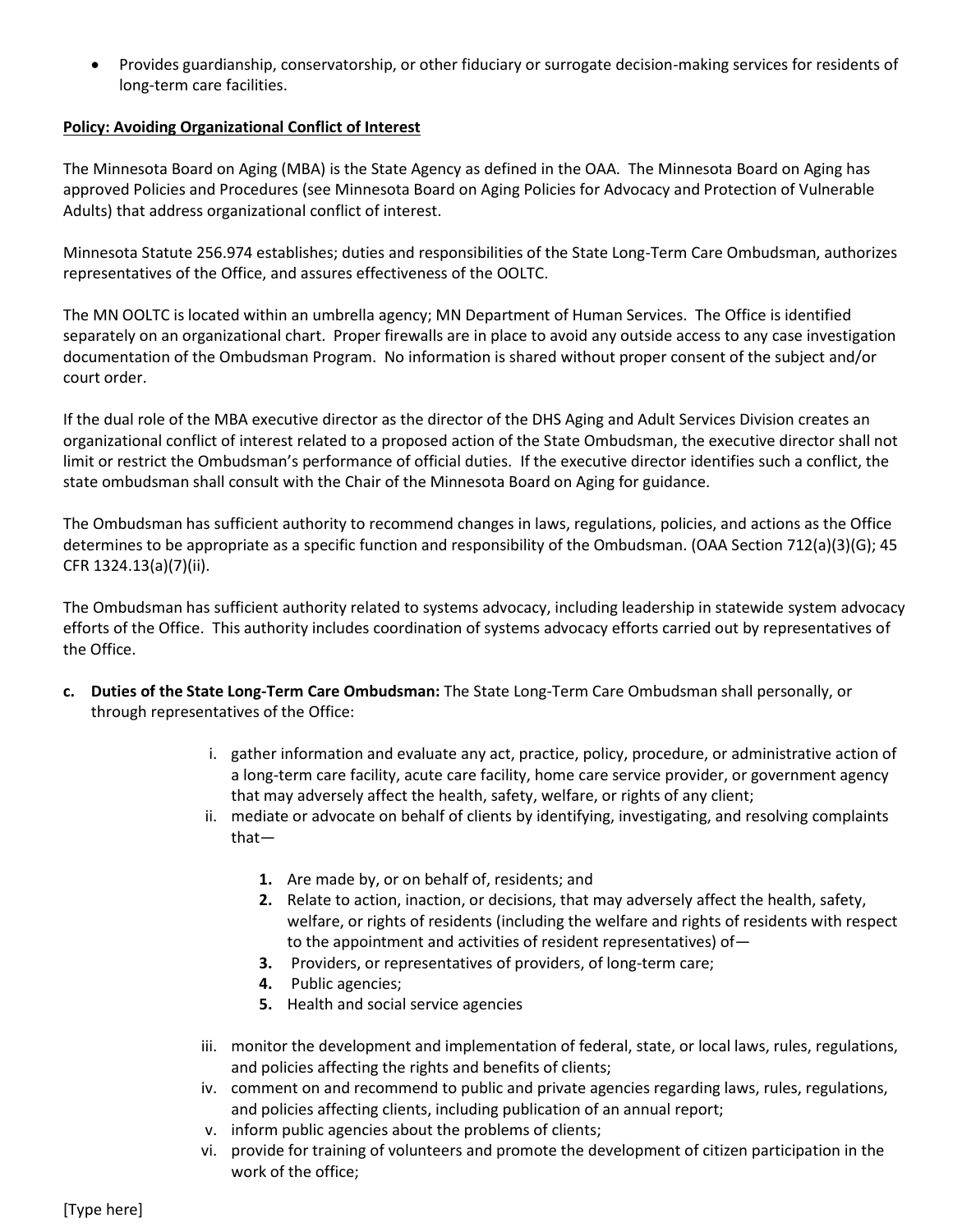- vii. conduct public forums to obtain information about and publicize issues affecting clients;
- viii. provide public education regarding the health, safety, welfare, and rights of clients; and
- ix. collect and analyze data relating to complaints, conditions, and services;
- x. Inform residents about means of obtaining services provided by the Ombudsman program;
- xi. Ensure that residents have regular and timely access to the services provided through the Ombudsman program and that residents and complainants receive timely responses from representatives of the Office to requests for information and complaints.

#### **d. Fiscal Management**

**Policy**: The State Long-Term Care Ombudsman (SLTCO) will develop the annual program budget in collaboration with the MBA Executive Director and the MBA budget manager and complete any required tasks of the MBA budget manager for submission of the federal spending plan. The SLTCO manages the program's operating budget in consultation with the MBA budget manager. The SLTCO will follow all state regulations relating to travel and procurement.

#### **Procedures**:

- The SLTCO will start budget preparation in time for submission of the federal spending plan to the MBA Executive Committee and the full Board in September of each year.
- The MBA budget manager will provide to the SLTCO historic spending data and project anticipated services and personnel costs (including increases in space rental, step raises, and benefit cost increases) for the coming year. Generally this is done by July.
- The SLTCO provides the MBA Executive Director and MBA budget manager with anticipated costs for travel, supplies and contractual services. The SLTCO and MBA budget manager collaboratively prepare the proposed budget.
- If program revenue is not sufficient to cover anticipated expenditures, the SLTCO, MBA Executive Director and the MBA budget manager discuss options such as a request for a funding increase or discuss possible budget decreases without affecting the program requirements.
- The SLTCO can access budget reports from the SWIFT accounting system and may also request year-to-date expenditures statements from the MBA budget manager or designee as needed in order to track program expenditures.
- The SLTCO in collaboration with the MBA Executive Director, must approve the annual Ombudsman program budget prior to submitting the federal spending plan to the MBA.

#### **Part 4: Designation and De-Designation of Ombudsman**

#### **a. Designation Authority: Policy**

The State Long-Term Care Ombudsman shall have the sole authority to designate and de-designate Representatives of the Office. The State Ombudsman shall ensure that all applicable criteria for initial and ongoing designation are met prior to approving initial designation and re-designation.

- **b. Criteria for Designation of Representatives of the Office:** An individual must meet the following qualifications to be designated to provide ombudsman services:
	- **i.** A bachelor's degree or equivalent education in health, human services, or related field;
	- **ii.** Two years' work experience in the health or human services or advocacy;
	- **iii.** Knowledge and skills in at least two of the following areas: negotiation or mediation; gerontology or aging programs; federal and state regulating or financing of long-term care, acute care, or home care; writing and verbal communications skills; or ability to develop relationships with consumers;
	- **iv.** Must be free of any disqualifying conflict of interest as defined in Part 5;
	- **v.** Must inform the State Ombudsman of any declared conflict of interest and abide by the remedy approved by the State Ombudsman;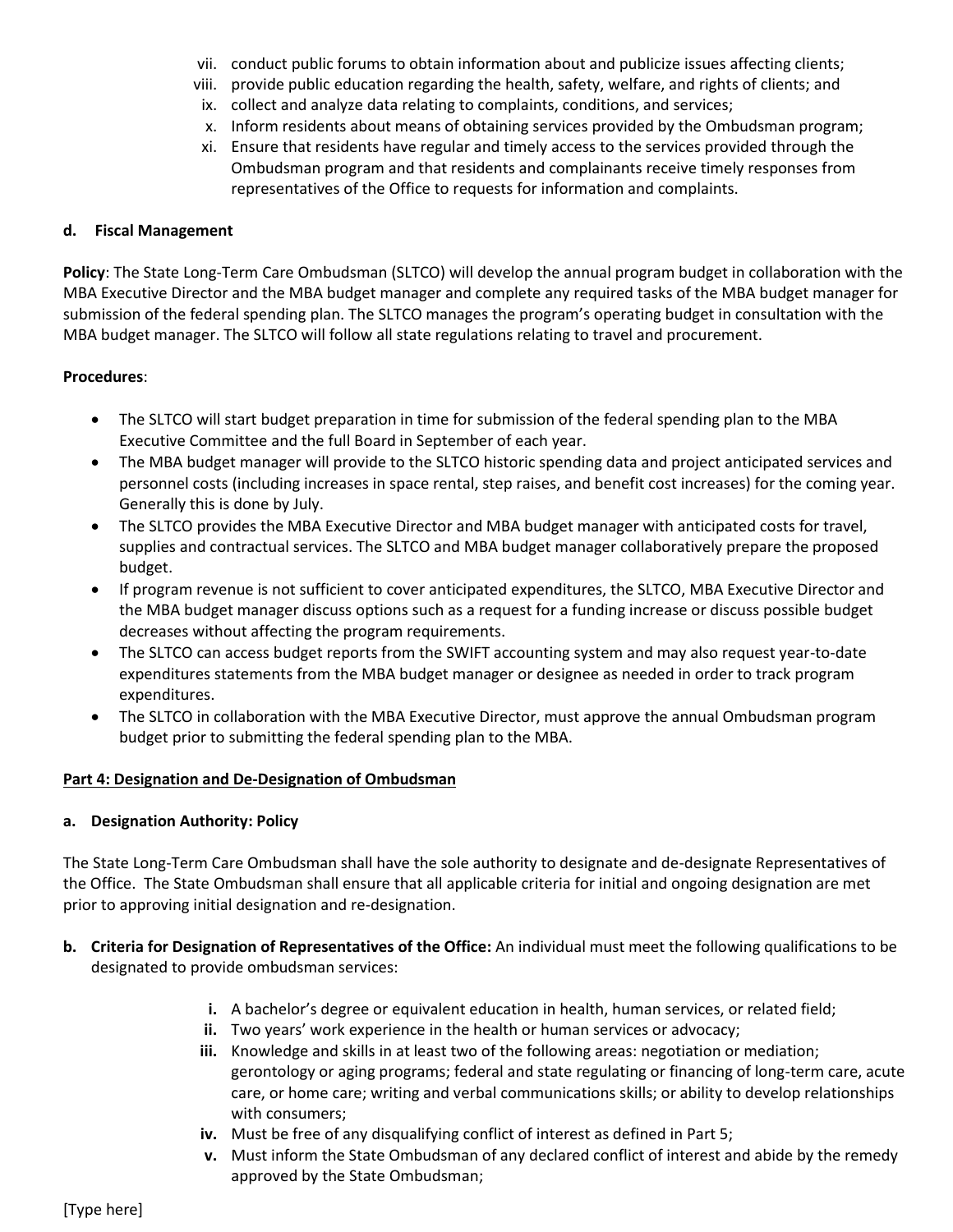- **vi.** Must pass a criminal background check;
- **vii.** Must complete orientation; and
- **viii.** Must complete required annual training hours.

## **c. Criminal Background Check**

No one shall be designated as an Ombudsman if the results of the criminal background check would constitute a basis for disqualification for the purposes of human services licensing under Minnesota Statutes, section 245C.15.

# **d. Orientation**

Prior to designation, an Ombudsman must complete a twenty (20) hour orientation conducted by, or under the supervision of, the Ombudsman, consisting of training in investigation, dispute resolution, health care regulation, confidentiality, resident and patients' rights, health care reimbursement, and the documentation of cases and complaints (NORS training). No investigative casework may take place until this training is completed.

## **e. Annual Training**

To remain a designated representative of the Office, the representative must complete a minimum of sixty (60) hours of training per year provided by, under the direction of, or approved by the Ombudsman. NORS training is provided on a continuing basis to increase consistency and uniformity in the documentation of cases and complaints.

# **f. Procedures: Designation of Representatives of the Office**

An individual hired by OOLTC to perform the duties of a Regional Ombudsman shall complete the criteria outlined in section 4(b)(i-viii)above (excepting annual training). When these criteria have been completed, the person completes, signs, and returns the following forms to the Ombudsman supervisor:

- a. Conflict of Interest Declaration (appendix A)
- b. Orientation Verification form (appendix D)
- c. Initial Designation Checklist (appendix B)

# **g. Re-designation: Policy**

Current representatives of the office that are designated as Regional Ombudsman must maintain 60 hours of continuing education each year, remain free from disqualifying conflicts of interests, and immediately declare any conflict of interest that occurs, as well abide by the declared conflict of interest remedial plan (see Conflict of Interest Declaration Form, attached at appendix A).

## **h. Re-designation: Procedures**

On or before January 1, the Regional Ombudsman shall complete and return the following forms to the Ombudsman Supervisor:

- 1. Continuing Education Verification form (appendix E)
- 2. Re-designation Checklist (appendix C)
- 3. Updated Conflict of Interest Declaration (appendix A)

The Ombudsman supervisor verifies that all forms are complete and accurate, then provides them to the State Ombudsman for approval.

## **i. Criteria for De-designation**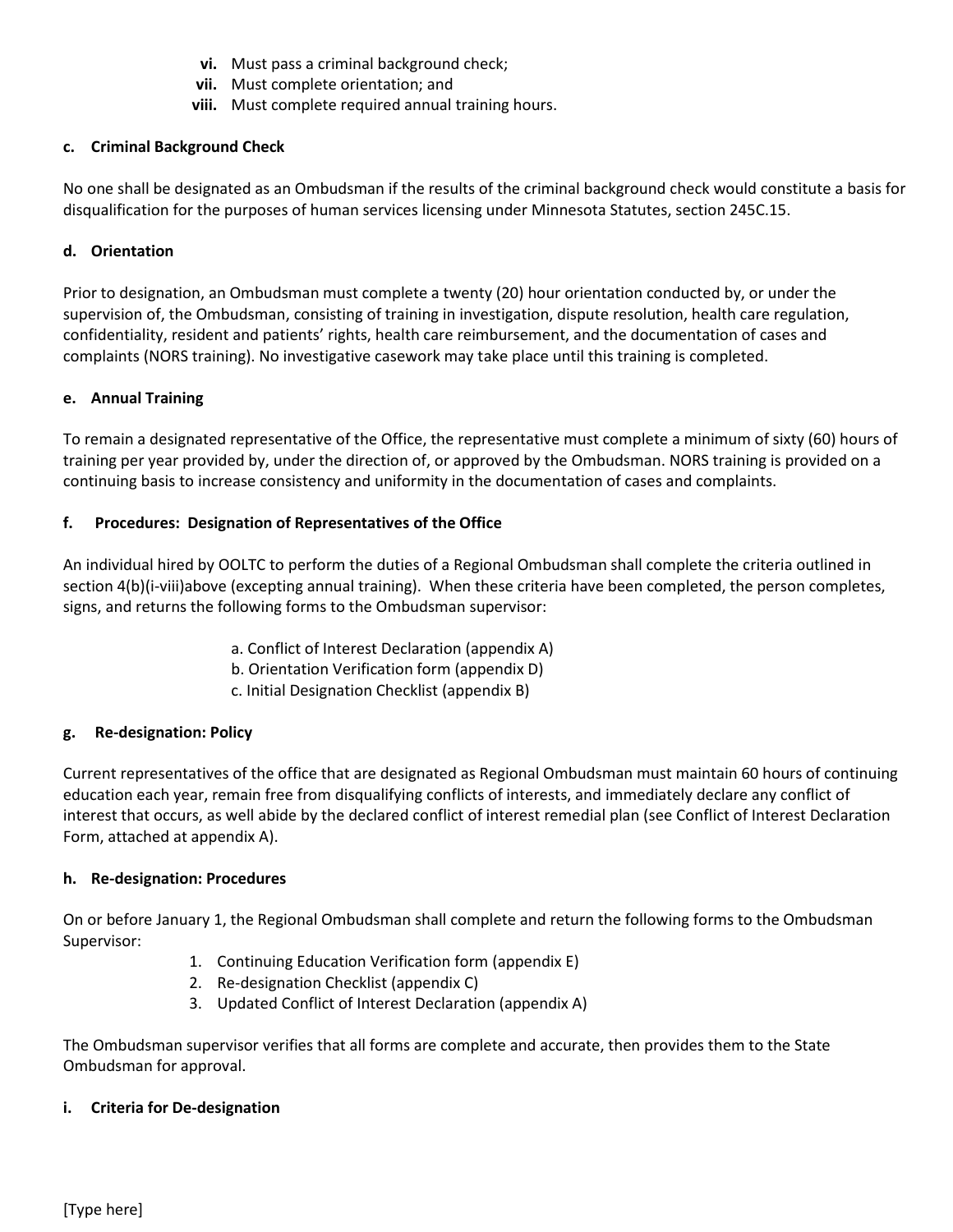The Ombudsman may withdraw a representative's designation if the representative fails to perform duties identified in the applicable position description, willfully disregards the policies and procedures for this manual, or fails to meet the designation requirements outlined in section 4(b)(i-viii).

De-designation also occurs when the representative voluntarily terminates employment with OOLTC, or when disciplinary action results in the representative being unable to continue to perform the Ombudsman services or fulfill the requirements of the position description. The State Long-Term Care Ombudsman individually or through delegates (e.g. the Ombudsman supervisor) works proactively and collaboratively with the designated representative to avoid and prevent involuntary de-designation. These actions/procedures include: annual review of conflicts of interests, provision of quarterly in-person training, regular staff meetings, development of individual training/professional development plans, implementation/updating of this manual, as well regular meetings (i.e. "check-ins") with individual designees to discuss case work and related topics.

OOLTC follows all applicable State of Minnesota Human Resources procedures, including abiding by the appropriate union contract, when an employee's performance demonstrates a need for progressive discipline. Regardless of the disciplinary status of the representative of the office, the State Long-Term Care Ombudsman has the sole authority to determine if removal of designation from an individual is warranted.

## **j. Process for De-designation**

The State Long-Term Care Ombudsman shall inform the representative in writing of the decision to de-designate in writing. The supervisor for the de-designated representative collects the Ombudsman identification badge and client documents. The supervisor sends a letter to the facilities previously covered by the de-designated representative to inform facility administration that a new Ombudsman is assigned to those facilities. The supervisor shall arrange for a temporary or permanent coverage plan for the affected facilities to ensure that clients have regular access to Ombudsman services at all times. If the representative disputes The State Long-Term Care Ombudsman's decision to dedesignate, the representative may request a reconsideration of such action by the Board on Aging, but any further decision of the State Ombudsman about designation shall be final.

## **Part 5: Avoiding Individual Conflicts of Interest**

- **a) Policy:** Representatives of the Office shall be free from disqualifying conflict of interests and shall immediately declare and remedy disqualifying conflict of interests. Avoiding or remedying conflicts of interest is essential to the operation of the Ombudsman program and ensures that no other interests intrude upon, interfere with, or threaten to negate the ability of the OOLTC to advocate without compromise on behalf of long-term care facility residents. The presence of an un-remedied or disqualifying conflict of may impact the effectiveness and credibility of the work of the Office. Examples of types of conflicts of interest include but are not limited to:
	- (1) Conflicts of loyalty: incentives, often related to financial or employment considerations, which shape one's judgment or behavior in ways that are contrary to the interest of residents.
	- (2) Conflicts of commitment: goals or obligations that direct one's time and/or attention away from the interest of residents.
	- (3) Conflicts of control: limitations or restrictions that effectively foreclose one's ability to take actions to advocate for the interest of residents.

# **b) Disqualifying Conflicts Versus Declared Conflicts**

Some conflicts of interest cannot be remedied and are deemed disqualifying. A disqualifying conflict of interest prohibits the person from being employed as a representative of the Office. Disqualifying conflicts of interest exists when the person seeking employment with OOLTC:

1. Has direct involvement in the licensing, surveying, or certification of a long-term care facility;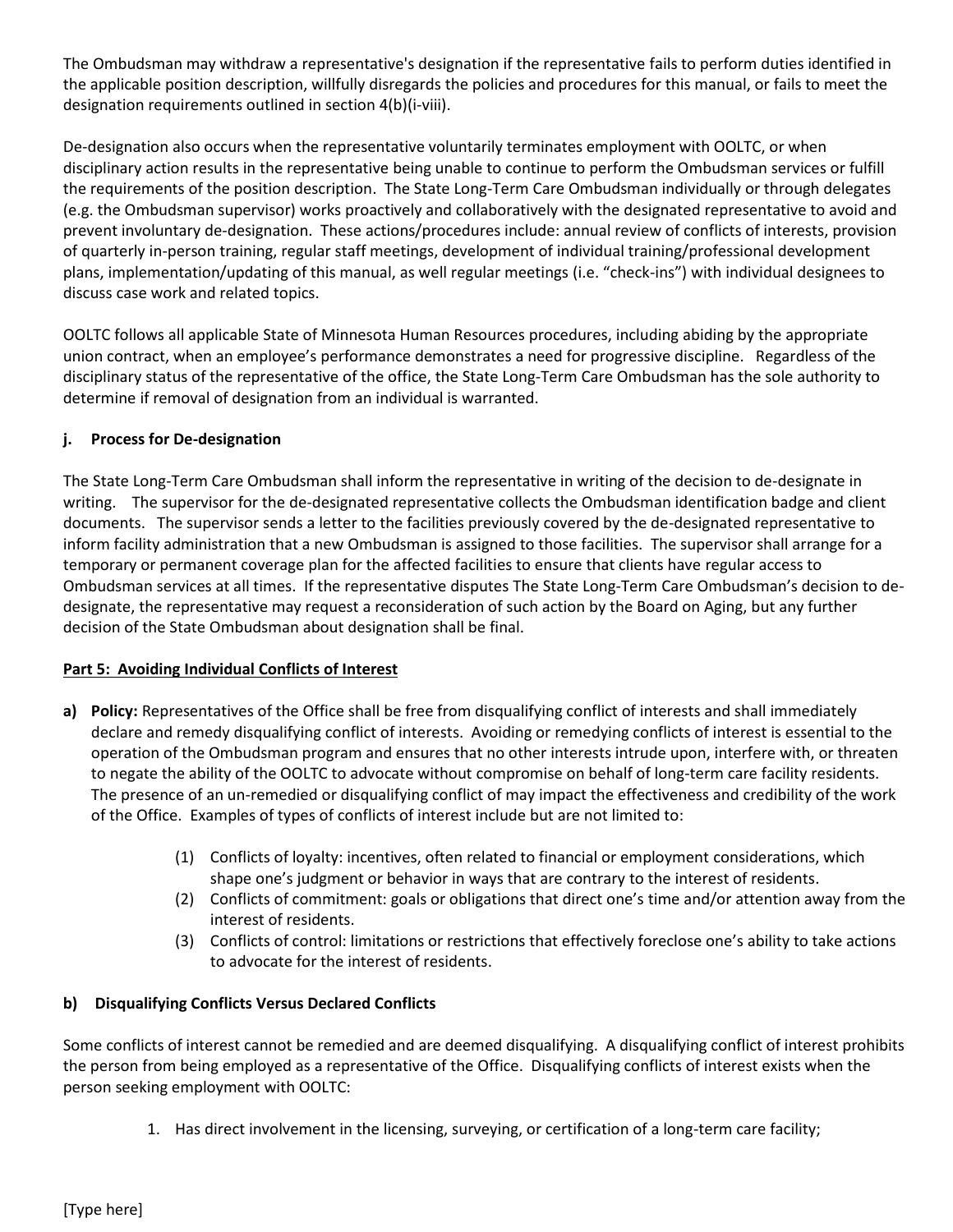- 2. Has an ownership or investment interest (represented by equity, debt, or other financial relationship) in a long- term care facility. Divestment within a reasonable period may be considered an adequate remedy to this conflict;
- 3. Receives, directly or indirectly, remuneration (in cash or in kind) under a compensation arrangement with an owner or operator of a long-term care facility; or
- 4. Is employed by, or participating in the management of, a long-term care facility.

Other examples of conduct that constitute disqualifying conflicts of interest include:

- Accepting any gifts or gratuities from a long-term care facility in violation of the [Code of Ethics for Executive](https://www.revisor.mn.gov/statutes/?id=43A.38)  [Branch employees](https://www.revisor.mn.gov/statutes/?id=43A.38) (appendix G).
- Participating in activities which negatively impact the ability of the representative of the Office to serve residents or are likely to create the perception that the representative of the Office's primary interest is other than as a resident advocate.

## **c) Declared Conflicts of Interest**

Declared conflicts of interests are conflicts that exist but can be remedied by a plan that separates the representative from the facility, provider, or individual with whom a conflict exists, such as not assigning the ombudsman to a facility in which a member of his/her immediate family resides. The State Ombudsman has the sole authority to approve or disapprove a proposed remedy for an individual conflict of interests. Examples of declared conflicts of interests include but are not limited to:

- Employment of an individual or member of his/her immediate family within the previous three years by a long-term care facility in the service area or by the owner or operator of any long-term care facility in the service area;
- Participation in the management of a long-term care facility by a member of his/her immediate family;
- Ownership or investment interest (represented by equity, debt, or other financial relationship) in an existing or proposed long-term care facility or long-term care service by a member of the representative's immediate family;
- Involvement in the licensing or certification of a long-term care facility or provision of a long-term care service by a member of the representative's immediate family;
- Receipt of, or right to receive, directly or indirectly, remuneration (in cash or in kind) under a compensation arrangement with an owner or operator of a long-term care facility by a member of the representative's immediate family;
- Serving residents of a facility in which an immediate family member resides.
- Serve as a conservator, guardian, health care power of attorney or durable (financial) power of attorney for a person receiving services from a service provider.

## **d) Procedures to avoid Conflicts of Interest**

OOLTC avoids conflicts of interest by screening, identifying, and remedying (when appropriate) conflicts of interest using the procedures outlined below.

#### **e) New Hires**

Prior to the first interview with a candidate for employment with OOLTC, the hiring screens the applicant for disqualifying conflicts of interest and obtains consent for conducting a background study by sending an email to the applicant modeled after The Applicant Initial Conflict Screen template email (attached as appendix H). If the applicant discloses a disqualifying conflict or refuses to consent to a background study, the applicant will no longer be considered for employment.

Following the initial interview, the hiring manager provides the applicant the Conflict of Interest Declaration and written consent for a background study for completion. The hiring manager encourages the applicant to discuss any potential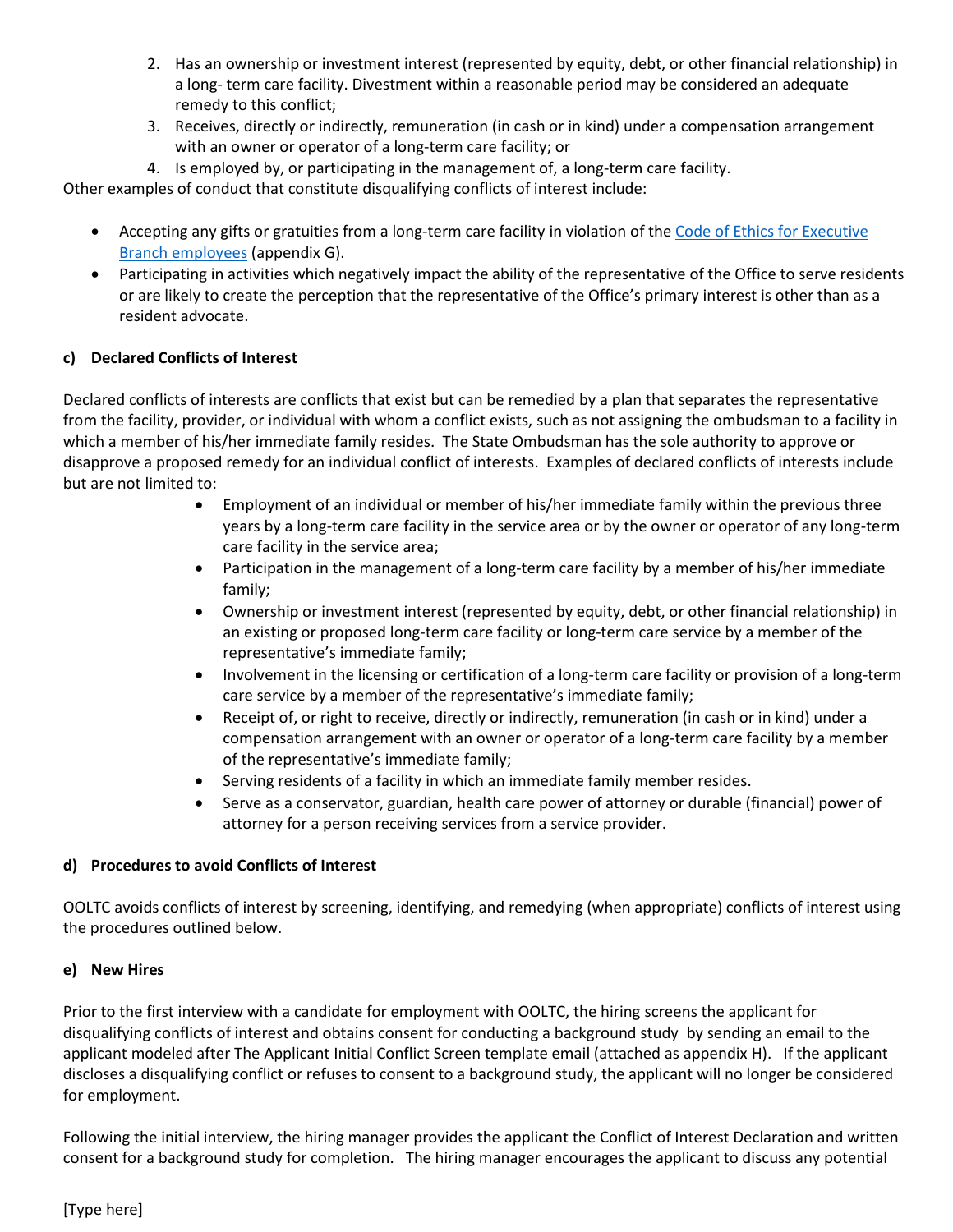disqualifying conflicts with him or her and keeps the SLTCO informed if any conflicts of interests are identified. If a declared conflict of interest is identified, the SLTCO must approve the remedial plan prior to an offer of employment.

# **f) Disclosure of Conflicts of Interest – Current Employees**

If a conflict arises after a representative of the Office has already been designated, they shall immediately inform the SLTCO and the supervisor, as well as complete a new Conflict of Interest Declaration Form, including a recommended plan to remedy the conflict.

Each representative of the Office will complete a Conflict of Interest form annually as a part of the annual Re-designation Checklist (appendix C) to ensure that no new conflicts of interest exist and that remedies for existing conflicts remain adequate.

# **g) Remedying Declared Conflicts of Interest**

Where individual conflicts have been identified, a written remedial plan shall be developed. The remedial plan must identify the nature, extent, and potential impact of the conflict and provide assurances which shall minimize to the greatest extent possible the negative impact of the conflict on the OOLTC. An example of such a remedial plan is prohibiting the representative of the Office with a conflict of interest from serving the residents of the facility with which he/she has a conflict and arranging for another Ombudsman to serve those residents.

The State Ombudsman has the sole authority to approve or deny a remedial plan to address a Declared Conflict of Interest. The approved remedy will remain in effect for as long as the remedy is effective and the conflict of interest exists

## **h) Failure to Identify or Remedy Conflicts of Interest**

Failure to identify and report a disqualifying conflict of interests results in the de-designation of the representative by the SLTCO. Failure to immediately identify, report, or remedy a declared conflict of interest may also result in dedesignation of the Representative of the office by the State Ombudsman. See also Designation section of this manual.

## **Part 6: Grievances against Representatives of the Office**

## **a) Grievance Policy**

Pursuant to 45 C.F.R. § 1324.11(7), The Ombudsman Program shall establish a grievance process to accept and hear complaints (grievance) regarding the actions of the Ombudsman and representatives of the Office. The process shall include an opportunity for reconsideration of the Ombudsman decision to refuse, suspend, or remove designation of a representative of the Office based on a grievance about the conduct of a representative of the office.

A grievance is a complaint, expressed in written or verbally, of dissatisfaction of service received from the MN Office of Ombudsman for Long-Term Care. Any formal expression of dissatisfaction about the Ombudsman Program may be generated for a variety of reasons including but not limited to:

- A client (or client's representative, family member, acquaintance) who is dissatisfied with quality of service received from the Ombudsman Program.
- A facility staff person who feels the services provided by the Ombudsman Program have negative impact or delivered in an unfair manner.
- Another department, program, agency, or organization that is dissatisfied with the activities of the Ombudsman Program.

## **b) Confidentiality and the Grievance Process**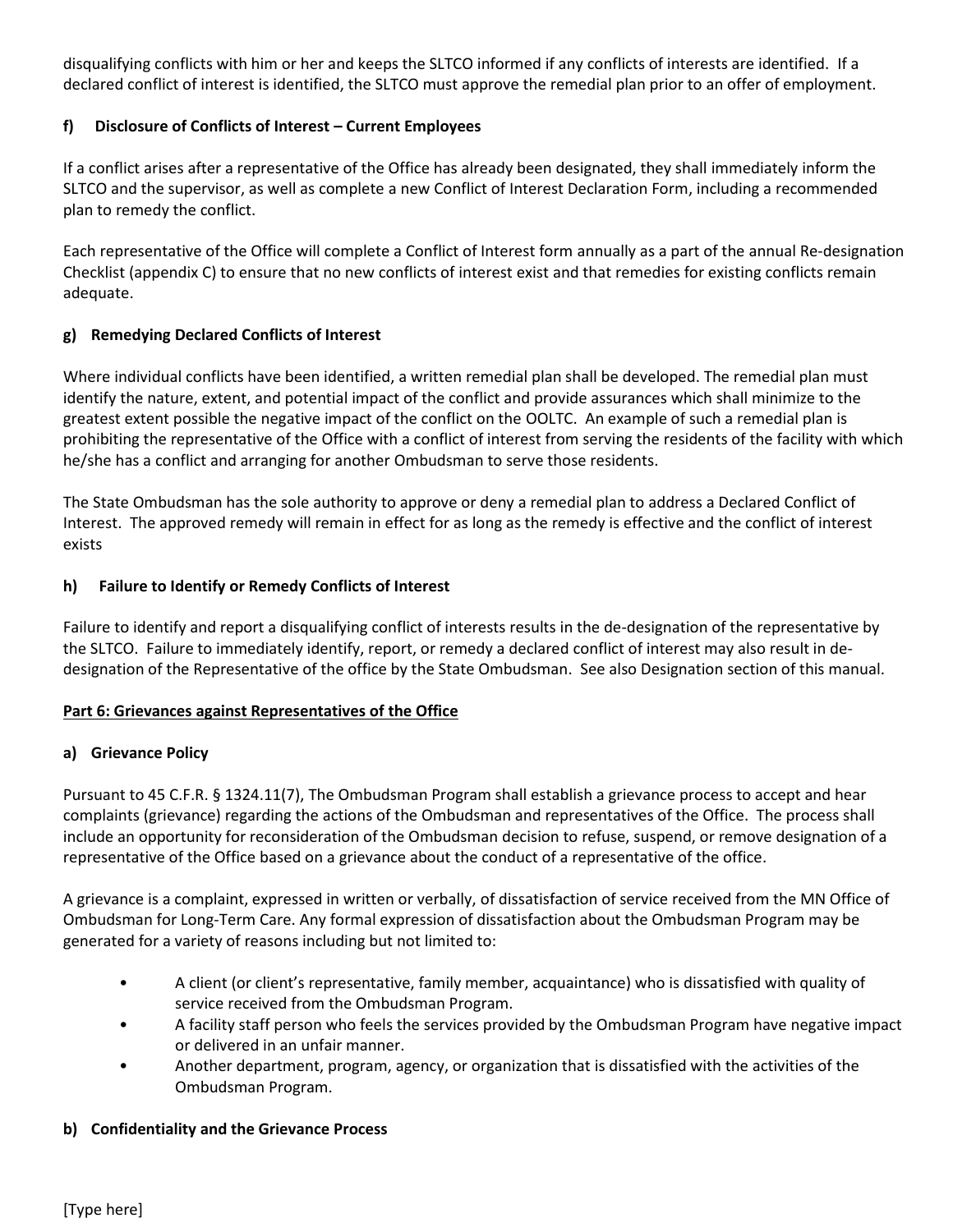While responding to a complaint against the Ombudsman Program, it is important to abide by all confidentiality requirements as identified in Part 10(c-k) of this manual. Representatives of the office must not divulge the identity of a resident, complaint and/or witness without prior written consent from the resident, complainant, or witness. All files and records of the Ombudsman Program relating to a case investigation are confidential and may not be disclosed without the resident's consent or a court order. Records of complaint investigations, findings, and responses shall be maintained in accordance with applicable Federal and State Law related to confidentiality, privacy, and record retention.

## **c) Grievances – Procedures**

When the office is contacted by someone who has a grievance or concern about the conduct of the representative of the office, such grievance shall be reported to the Deputy Ombudsman or the direct supervisor of the representative. The Deputy Ombudsman shall promptly investigate the complaint within three to five business days. The written grievance form (appendix L) shall be available to anyone requesting to file a written grievance, but the grievant may decide to file the grievance verbally in the alternative.

After receiving the grievance, the Deputy Ombudsman shall contact the representative of the Office that is the subject of the grievance or complaint to understand the factual circumstances that generated the concern. The Deputy Ombudsman shall re-contact the grievant to learn and understand the complainant's perspective on the factual circumstances that generated the grievance or complaint.

If necessary to resolve the grievance or complaint, the Deputy may also interview other parties with knowledge of the grievance or complaint and/or gather written documents including but not limited to emails and letters.

For grievances or complaints with potential to reveal the identity of the subject of the investigation conducted by representatives of the Office, the Deputy Ombudsman shall follow policies and procedures related to client confidentiality and disclosure as articulated in the Disclosure/Complaint Handling section of this manual and the following procedures:

- If the resident is capable of giving informed consent and provides written consent, the result of the investigation may be disclosed to the individual filing the grievance or complaint with the resident's consent.
- If the resident is unable to provide written consent, the person investigating the matter shall contemporaneously document the consent given.
- If the resident is not capable of giving informed consent, the resident's legal representative, pursuant to a durable power of attorney or the resident's legally appointed guardian, may consent to disclosure of the investigation results.
- If such consent is not provided, the person conducting the investigation may not report back to the individual filing the grievance or complaint except to confirm an investigation was conducted.

When evaluating the appropriate remedies for the grievance, the Deputy Ombudsman shall consider:

- Whether the Representative followed policies and procedures of this manual and Office generally.
- Whether the Representative's conduct is consistent with the Ombudsman code of ethics.
- Whether the Representative has complied with applicable employment policies of the state of Minnesota, including but not limited to: code of ethics for state employees, use of state-issued equipment policy, gift-giving policy.
- Whether the complainant is acting in good faith.
- Whether the complainant has reason to retaliate against the Representative due to the Representative's advocacy efforts.

## **d) Grievance Resolution - Role of Deputy Ombudsman**

Following investigation (as outlined above) into the grievance, The Deputy shall discuss the proposed remedy for the grievance with the Representative of the office to seek feedback from the Representative. If the Representative has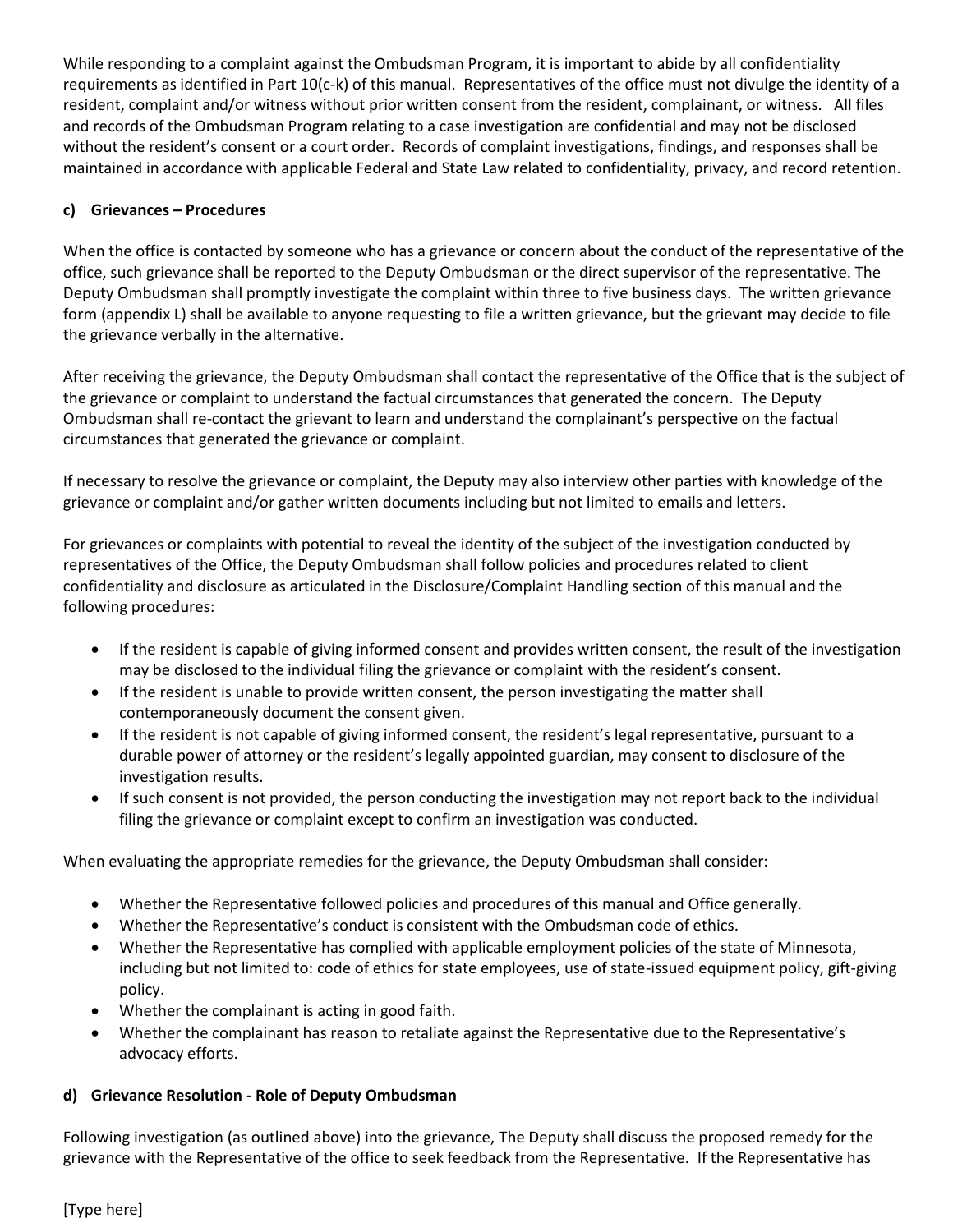objections to the Deputy's proposed resolution, the Representative may appeal to the State Ombudsman and discuss the objection.

If the Deputy Ombudsman is able to resolve the matter to the satisfaction of the complainant the Deputy Ombudsman will document in writing the outcome and any relevant actions taken to resolve the issue, subject to protecting client confidentiality and protecting the Representative's rights under existing State Human Resources policy and the appropriate collective bargaining agreements. If the Deputy Ombudsman is unable to resolve the matter to the satisfaction of the complainant, the Deputy Ombudsman shall promptly forward the matter to the State Ombudsman.

#### **e) Grievance Resolution - Role of State Ombudsman**

The State Ombudsman shall promptly investigate the complaint within five business days. The State Ombudsman shall contact the complainant followed by the Ombudsman staff member to understand the perspective on the factual circumstances that generated the concern. If necessary to resolve the grievance or complaint, the State Ombudsman may also interview other parties with knowledge of the grievance or complaint or gather written documents including but not limited to emails and letters.

The State Ombudsman shall document the nature of the complaint. The State Ombudsman will respond back to the complainant within 14 working days following a thorough investigation. The State Ombudsman will work to resolve the matter in less than 14 days or an earlier date in order to assure a timely response.

At all times during the investigation and resolution, the State Ombudsman shall follow policies and procedures related to client confidentiality and disclosure as articulated in this section of this manual to ensure that client confidentiality is protected. The decision of the State Long-Term Care Ombudsman shall be final.

#### **Grievance Resolution - Role of the Executive Director of State Unit on Aging**

If a complainant who files a grievance is dissatisfied with the decision of the State Ombudsman, the matter shall be referred to the Executive Director of the Board on Aging (State Unit on Aging Agency). The Executive Director of the Board on Aging shall investigate the matter and respond to the complainant within 5 days of receipt of the request. Grievances or complaints alleging violations of Board on Aging, human resources, or other state administrative policy shall be investigated pursuant to the applicable State Human Resources policy and labor agreement for the representative.

A complaint about the State Ombudsman shall be forwarded to the Executive Director of the Board on Aging. The Executive Director of the Board on Aging shall promptly investigate the complaint within five business days. The Executive Director shall contact the complainant to learn and understand the complainant's perspective on the factual circumstances that generated the grievance or complaint. The Executive Director shall contact the State Ombudsman to understand the State Ombudsman's perspective on the factual circumstances that generated the concern. If necessary to resolve the grievance or complaint, the Executive Director may also interview other parties with knowledge of the grievance or complaint or gather written documents including but not limited to emails and letters.

At all times during the investigation and resolution, the Executive Director shall follow policies and procedures related to client confidentiality and disclosure as articulated in this section of this manual to ensure that client confidentiality is protected. If the complainant is not satisfied with the response from the Executive Director the complainant may file an appeal the Chairperson of the Minnesota Board on Aging who shall review the record and whose decision shall be final.

#### **Part 7: Access to Residents, Facilities, and Records**

#### **a) Policies**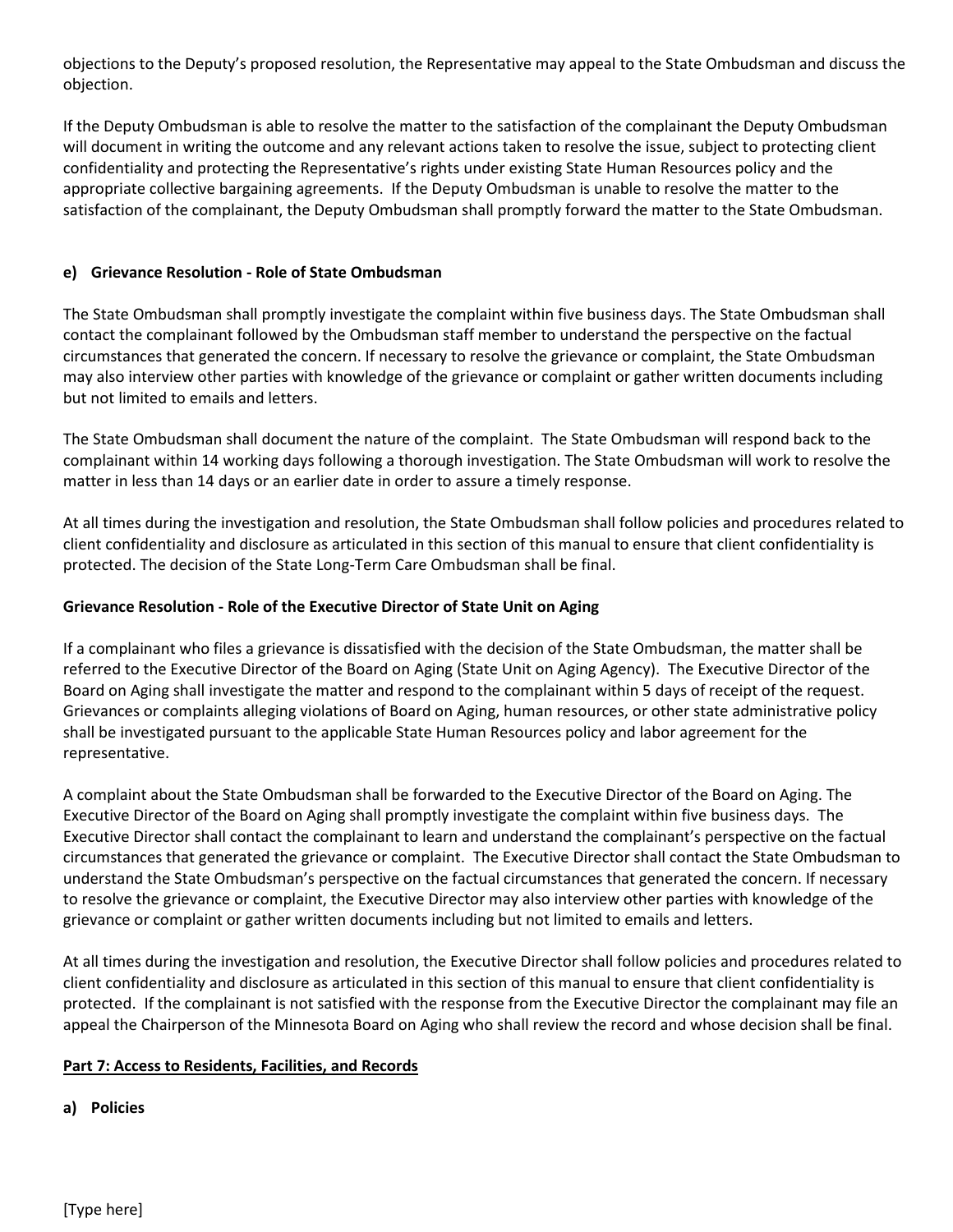The Older American Act (OAA) and state law (256.9742 subdivision 4) authorizes representatives of the Office designated as Regional Ombudsman<sup>1</sup> (R.O.) immediate access to all long-term care facilities to observe all areas, except the living area of any resident who declines, to visit/talk with representatives of the Office. R.O.'s have access to residents regardless of whether a resident has an authorized legal representative or a resident representative. The RO has access during a facility's regular business hours or regular visiting hours, as well as at any other time when access is required due to presenting circumstances of a complaint investigation. The R.O. may enter any long-term care facility without notice at any time.

The R.O. may enter any acute care facility without notice during normal business hours. The R.O. may enter any acute care facility without notice at any time to interview a patient or observe services being provided to the patient as part of an investigation of a matter that is within the scope of the Ombudsman's authority, but only if the Ombudsman's or designee's presence does not intrude upon the privacy of another patient or interfere with routine hospital services provided to any patient in the facility; Representatives of the office may communicate privately and without restriction with any client, as long as the Ombudsman has the client's consent for such communication. The R.O. may inspect records of a long-term care facility, home care service provider, or acute care facility that pertain to the care of the client according to sections  $144.291$  to  $144.298$ .

## **b) Access to Facility: Procedures**

- 1. A R.O. shall notify of his/her presence upon entering the facility by signing a visitor log if available. The R.O. shall not release or provide the name of the resident on the visitor log without prior consent should an appointment/interview be scheduled with an individual resident or residents. In the alternative, the RO may also indicate "all residents" as the person(s) being visited in the log.
- 2. A R.O. should be prepared to show his/her program identification upon request.
- 3. A R.O. shall wear the Office of Ombudsman for Long-Term Care (OOLTC) issued name tag while present in a facility or other long-term care setting.
- 4. A R.O. is entitled to communicate privately and without restriction with any resident who consents to communication.
- 5. If carrying out the duties of a Regional Ombudsman requires the RO to access a long-term care facility between 10PM and 6AM, the RO informs his or her direct supervisor or the purpose of the visit if the supervisor is not already aware.

#### **c) Access to Facility Records: Procedures**

A R.O. shall have access to the same facility policy and procedures to which the residents or the general public has access.

A R.O. shall have access to copies of all licensing and certification, complaint investigation (public) records maintained by the State Licensing and Certification Department with respect to long-term care facilities.

## **d) Access to Resident Records: Policies**

An R.O. is entitled review of medical, social, and other records of a resident where needed to perform the functions and duties of an Ombudsmen per the OAA and Office Policy and procedure. Health Insurance Portability Accountability Act of 1996 (HIPAA) does not preclude release by covered entities of resident health information to the Ombudsmen. The Long-Term Care Ombudsman is a "health oversight agency" for purposes of HIPAA.

In order to empower residents, a R.O. should review a residents records with the resident whenever possible and should explain to the resident how to read and use the records.

<sup>[</sup>Type here]  $1$  Certified Ombudsman Volunteers have slightly different access rights to long-term care settings. Please see the Volunteer Program policy and procedure manual for information about Certified Volunteer Ombudsman access to facilities and records.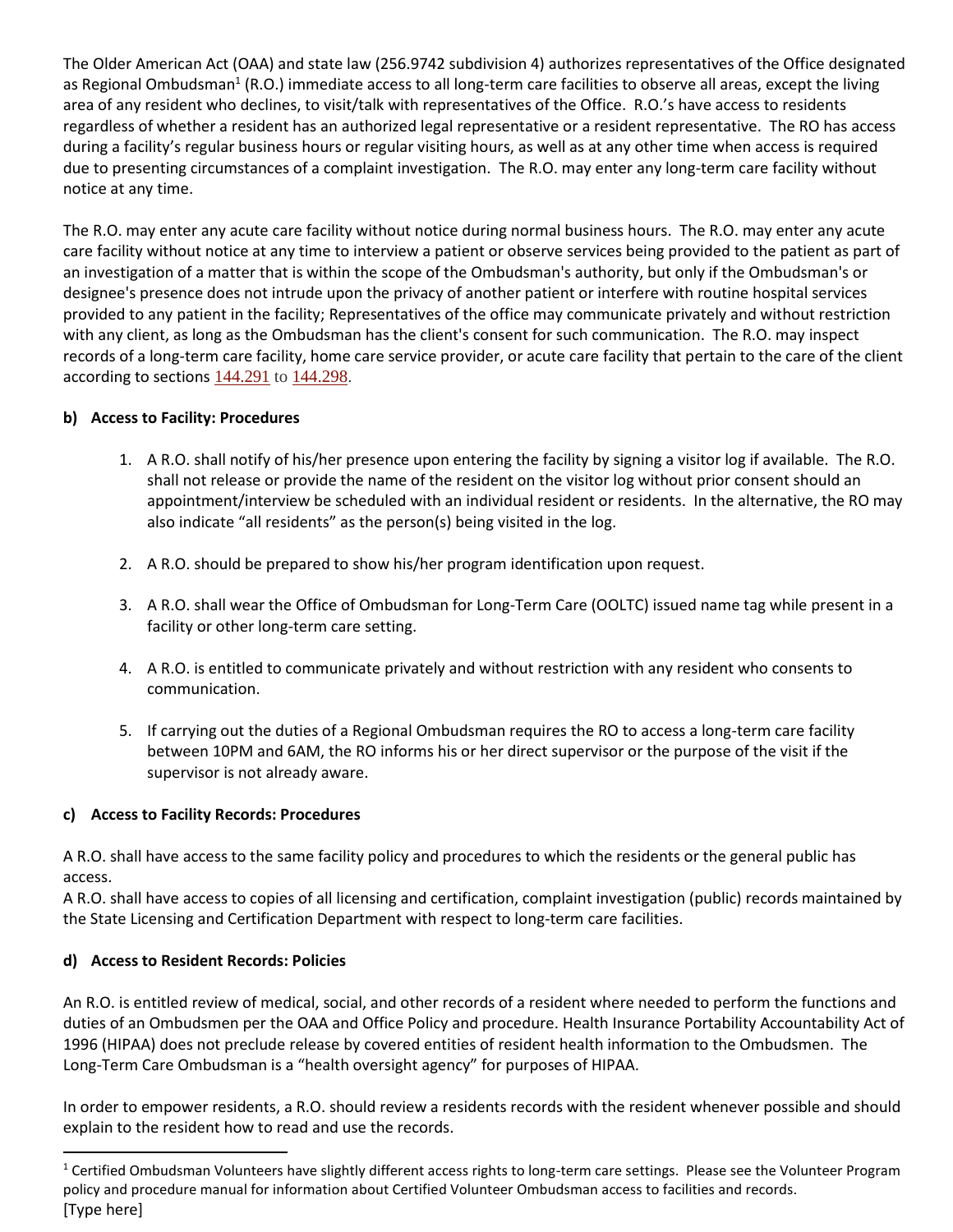#### **e) R.O. Access to Resident Records: Procedures**

The R.O. shall seek record access if the resident or resident representative give proper consent (see complaint handling procedures) and access is necessary to investigate a complaint. The records of a resident shall be treated with the highest regard of confidentiality and be disclosed only with the consent of the resident and only as necessary to seek resolution of a complaint.

If the resident is unable to consent to the release of his or her records, the RO shall seek consent from the resident's representative, subject to the following:

- The resident representative refuses consent and the R.O. has reason to believe the resident representative, including a court-appointed guardian, is not acting in the best interest of the resident, the RO obtains the approval of the SLTCO or if the SLTCO is not available the Deputy Ombudsman .
- If the resident is unable to give consent and there is no resident representative, access to resident records necessary to perform the duties of the RO is authorized by Minn. Stat. 256.9741 subd.4(6).

When the records accessed are stored in electronic form at a long-term care facility, the R.O. shall work with the designated facility staff person to determine the most efficient way to access and receive copies of the needed records. If the R.O. is given access to the online content in medical records, the R.O. shall access only records for the client after obtaining consent (see disclosure in the complaint handling section of this manual). When reviewing electronic records, the R.O. shall refrain from making any changes to the records.

When the R.O. has physical possession of confidential records, the R.O. shall maintain these records in secure, locked location in their workspace or in transit from the facility to their workplace.

## **f) Record Retention: Procedures**

The R.O. shall follow the record retention schedule as stated by Aging and Adult Services Division Department of Human Services. Specific to client files, the R.O. shall retain client records for 3 years, then discard by shredding or other secure means of disposal. If the R.O. has scanned the records into the Ombudsman case management database, this meets the retention requirements. If the documents are scanned into the database, the R.O. may shred any paper copies of these client files as soon as they are no longer needed to resolve the case investigation.

## **g) Denial of Access: Policies**

A person who denies access of an RO to residents or their records, subject to the consent provisions in this section and the complaint handling section of this manual, in violation of Minn. Stat. 256.9741 subd. 4 or who or aids, abets, invites, compels, or coerces another to do so is guilty of a misdemeanor.

#### **h) Denial of Access: Procedures**

If an R.O. is denied access to a facility, to a resident, or to resident records by a facility employee, the R.O. shall request of the facility administrator or highest ranking available employee the reason for the denial of access to the facility or to any resident.

The R.O. shall provide the staff Federal and State information authorizing the legal right of the Ombudsman Program to visit the facility, have access to residents, and information. If denial of access continues the R.O. shall inform his or her direct supervisor. A decision may be made to request an explanation in writing from the administrator or highest ranking employee available as to the reasons for the refusal of access. The Ombudsman supervisor shall notify the State Ombudsman and provide supporting documentation concerning the refusal of access.

Should unreasonable denial of access continue the State Ombudsman shall consult with the State of MN Attorney General's Office assigned legal counsel and determine any legal remedies available to protect resident access to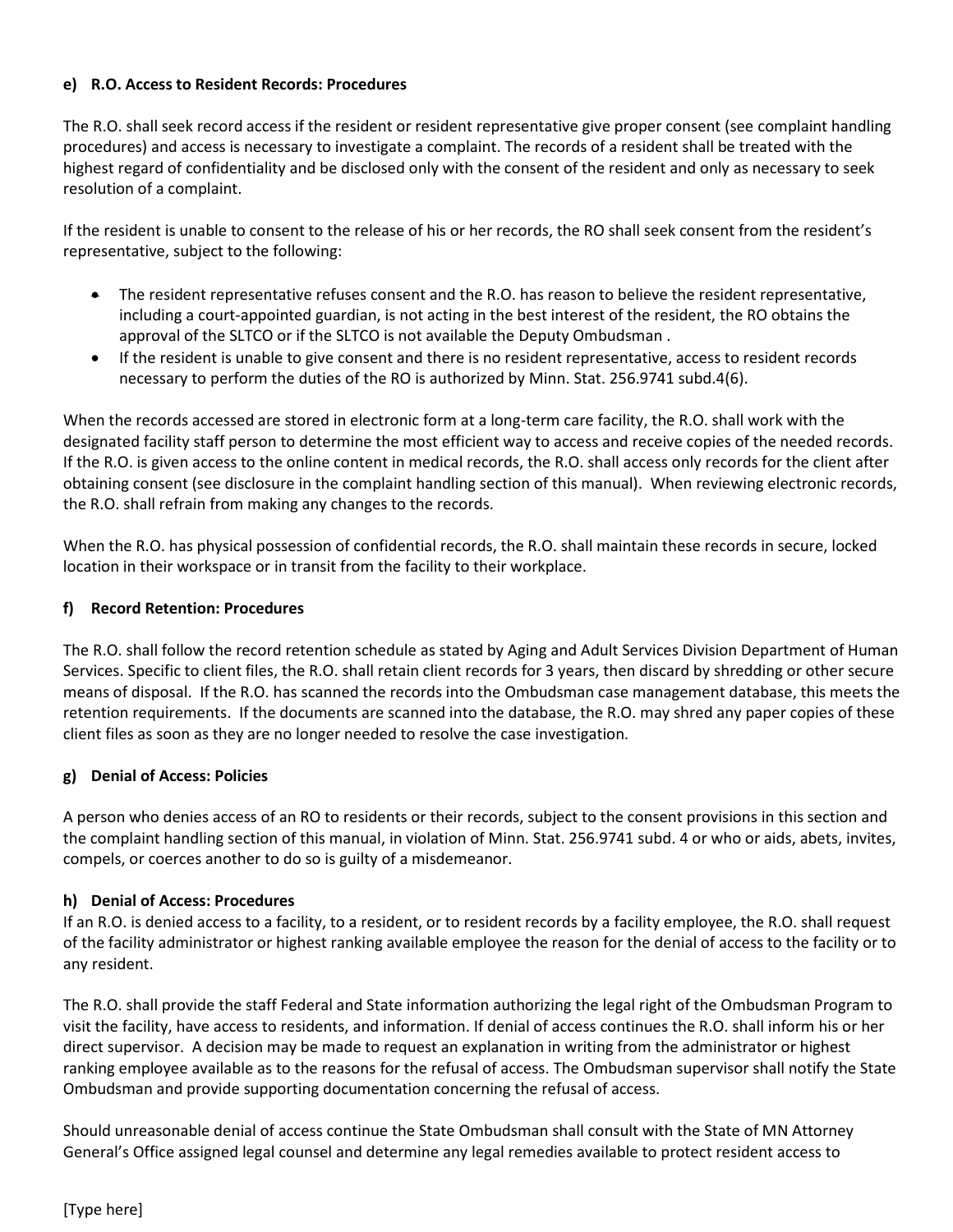Ombudsman Program services. The Ombudsman Supervisor and R.O. shall be notified of the Office's actions to resolve an unreasonable denial of access to facility and/or residents

## **Part 8: Legal Counsel for the Long-Term Care Ombudsman Program**

#### **a) Policy**

Ombudsman program is to have access to adequate legal counsel, free of conflict of interest and with competencies relevant to the legal needs of the program.

The Minnesota Board on Aging (MBA) serves in the capacity as the "State Agency" for the OOLTC. The MBA pursuant to the OAA will ensure that legal counsel for the Ombudsman program is adequate and available for the State Long Term Care Ombudsman (SLTCO) and is able without conflict of interest. The SLTCO may consult with legal counsel on any topic related to the official duties of the office, including but not limited to:

- Advice and consultation services needed to protect the health, safety, welfare, and rights of residents;
- Advice and consultation and or representation as needed to assist the SLTCO and the representatives of the Office in the performance of their official responsibilities including but not limited to consumer complaint resolution and systems advocacy;
- Legal representation is provided to the SLTCO and any representatives of the Office against whom suit or legal action is brought or threatened to be brought with the performance of official duties in accordance with State Law and OAA  $\S$  712(g).

A Representative of OOLTC is immune from civil liability that otherwise might result from the person's actions or omissions if the person's actions are in good faith, are within the scope of the person's responsibilities as an ombudsman or designee, and do not constitute willful or reckless misconduct. See also [Minn. Stat. 256.9741\(subd. 2\).](https://www.revisor.mn.gov/statutes/?id=256.9742)

#### **b) Procedures – State Long-Term Care Ombudsman**

For the SLTCO to obtain legal representation, the SLTCO or designee shall contact the MN Attorney General's Office Legal Counsel \_\_\_\_\_\_\_ Division Supervising Attorney or designee to seek legal representation. The Office of Attorney General shall determine if representing the OOLTC creates a conflict of interest, as defined by the Minnesota Rules of Professional Responsibility and applicable statute, relative to the Attorney General's responsibility to represent other state agencies. Where a conflict of interest exists, the Office of Attorney General shall take appropriate steps to remedy the conflict. If no remedy is appropriate, the SLTCO or designee shall arrange for the provision of legal representation by independent counsel.

The SLTCO or designee shall obtain prior approval from the Executive Director of MBA for the expenditures for proper legal representation.The State Agency will provide funding for such expenditures, when appropriate and within budgetary considerations.

## **c) Representatives of the Office (Regional Ombudsmen)**

For legal advice and consultation related to the official duties of OOLTC, a representative of the Office shall request assistance from the SLTCO prior to contacting the Office of Attorney General. If the SLTCO Ombudsman is not available, the representative shall consult with the Deputy Ombudsman. The STLCO shall ensure that the representative's direct supervisor is aware of the request for legal advice from the Office of Attorney General.

For representatives of the Office (Regional Staff) to obtain legal representation:

- The representatives of the Office shall advise the Deputy Ombudsman of the legal action or threatened legal action.
- The Deputy Ombudsman shall advise the SLTCO of the legal action or threatened legal action.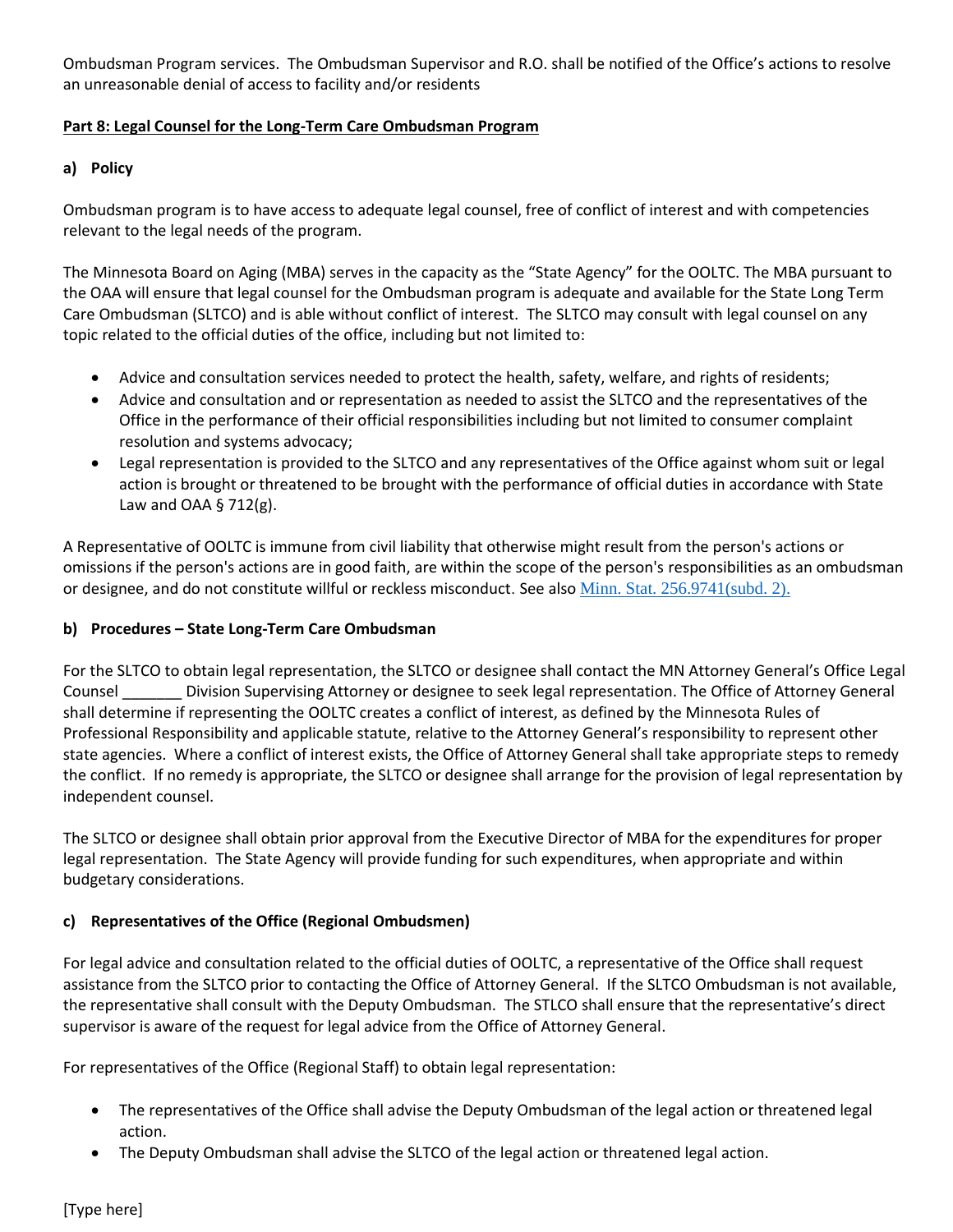- If the SLTCO determines that the representative of the Office preformed his or her duties in good faith, the SLTCO shall authorize the representative of the Office to obtain legal representation.
- Legal Counsel will not be authorized by the SLTCO to provide defense to duties performed not in good faith or criminal charges brought against a representative of the Office.
- In the event the MN State Attorney General's Office is unable to provide legal representation due to a conflict of interest, the SLTCO shall seek approval from the Executive Director of the MBA to identify independent legal counsel. In so doing the MBA will provide funds to cover such legal representation as available and as appropriate.

## **Part 9: Intake and Triage**

#### **a) Intake and Triage Process: policy**

The intake and triage process assures that residents and long-term care service recipients have consistent and regular access to OOLTC services. The Office Administrator and Program Advocacy Coordinator (Intake Staff) use an Intake process to connect callers with the appropriate Regional Ombudsman or state office staff and provide general information regarding long-term care and related issues, resident rights, and resources as requested. If the appropriate Regional Ombudsman is not available, the intake staff route the caller to the back-up ombudsman for consultation. If more in-depth assistance is required before the appropriate Regional Ombudsman is available, intake staff refers the situation to the Deputy Ombudsman.

The Office of Ombudsman for Long-Term Care (OOLTC) is not an emergency response service. Calls, e-mail inquiries, or fax submissions received by the OOLTC are handled and triaged Monday – Friday during 8-4:30.

#### **b) Intake and Triage: Procedures**

The Intake staff shall respond to a request for information and assistance during the same day the request is made whenever possible and, in all cases, within two working days. The Intake staff shall provide adequate phone coverage to accept calls and requests for information confidentially during regular business hours. Adequate coverage may include LTCOP staff or if in case of absence seek coverage from available administrative staff trained to take OOLTCP calls. Adequate coverage includes frequent checks of voice mail messages, mail, and inquiries from regional staff.

## • **Calls to the Main Intake Line**

- o Intake staff collect the following information:
	- i. Caller name, phone number, address
	- ii. Client information (if different than caller information)
	- iii. Brief description of problem
	- iv. Identify assigned Regional Ombudsman (RO) based on location of resident's home address.
- o Screen and transfer calls as follows:

When a caller asks for a specific Regional Ombudsman (RO):

- 1. May transfer to that RO, check electric calendar to see if the RO is scheduled in the office, provide the caller with the direct dial number for the RO prior to attempting the transfer.
- 2. If the RO is scheduled out of the office, relay this information to the caller and ask if they wish to leave a message on the Regional Ombudsman's voice mail, you will transfer the call.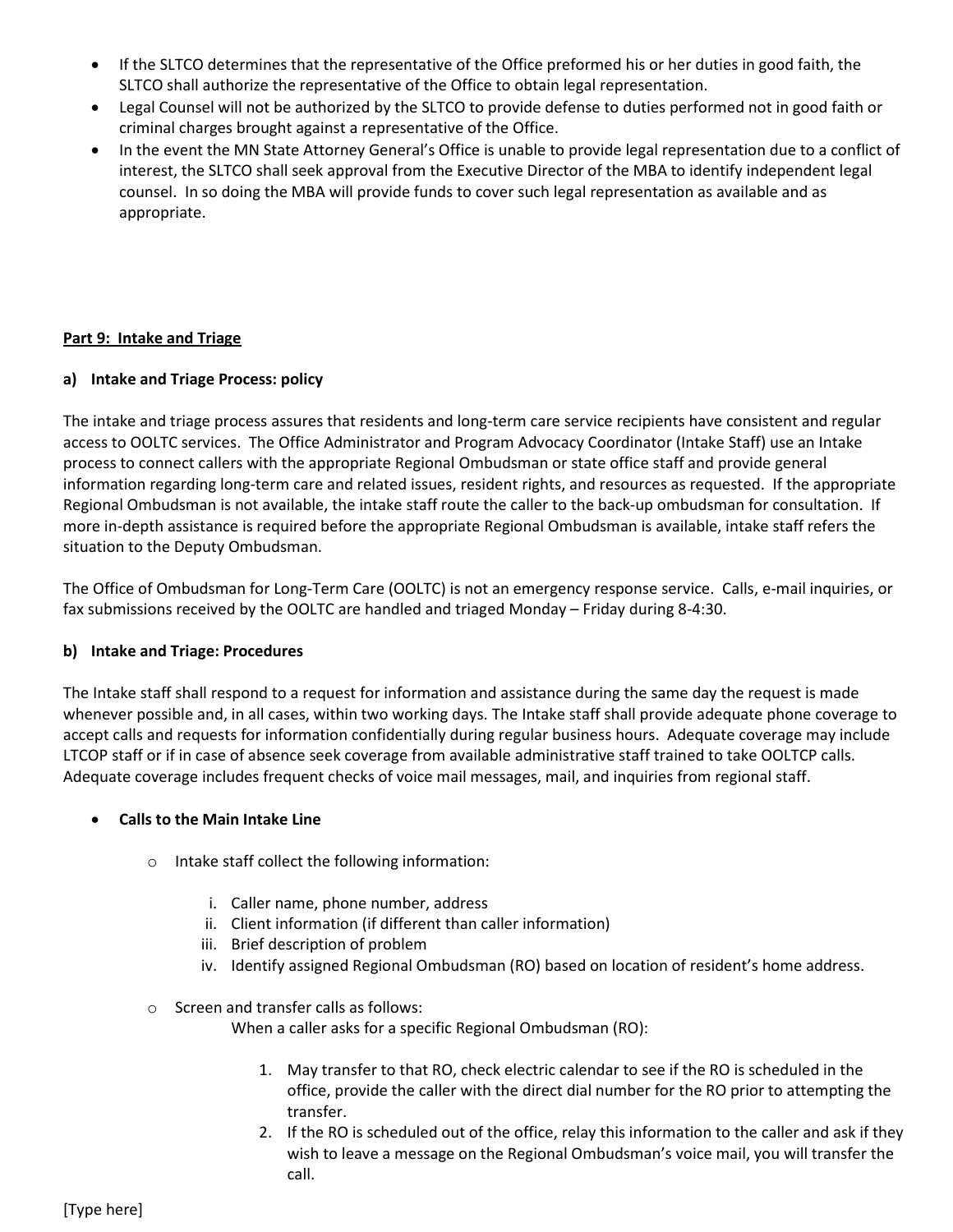- 3. If caller prefers to not leave a message do not transfer the call, take the intake information. Explain the information will be forwarded to the RO and they can expect to hear from RO within 2 business days.
- 4. If the Regional Ombudsman is on vacation or out (2 or more business days) tell the caller the RO is out of the office (until whatever date). Request intake information. Ask if they are able to wait until the RO returns. If the caller cannot wait and need to speak with someone transfer caller to RO on back-up for that day. (Program Advocacy Coordinator may offer more in-depth consultation as per PD).
- 5. If the RO is going to be out for a while and caller has long distance service suggest they go ahead and leave a VM for the RO and mention that intake staff suggested they call which gives the RO a head's up that an intake will be in Peer Place database.
- 6. A minority of callers either don't have long distance service or have to pay for long distance calls, so intake staff shall inquire about this.

# **c) Contact with the Media or Legislators**

Calls from media are transferred to the SLTCO. If the SLTCO is not available, media inquiries are transferred to the Deputy Ombudsman. Calls from Legislators, federal, state, county, city officials (or their staff) shall be transferred to SLTCO or the Deputy Ombudsman if unavailable.

# **d) Contact with Other Stakeholders**

Calls from other state agencies, provider associations or calls from federal agencies: collect information about reason for call, then transfer to State Ombudsman or Deputy Ombudsman. If not available, Policy Specialist in OOLTC. Calls from consumers, providers, stakeholders with policy related questions (not related to a specific resident/client) forward to Policy Specialist.

Calls from MDH Nursing Home Surveyors or Home Care Surveyors transfer to the assigned RO. If the assigned RO is out and the caller requests to talk to someone now transfer to RO back-up.

Calls and/or requests for assistance outside of the scope of service of OOLTC - intake staff explain to caller and give referral information.

## **e) Back-up Coverage**

A Regional Ombudsman (RO) is assigned each day to provide a quick response to callers who **a)** are currently working with a regional ombudsman who is on vacation and want to speak to another ombudsman or **b)** are not currently working with a regional ombudsman and ask to speak to someone right away.

The Office Administrator generates and distributes the back-up schedule. If an RO is not able to be on-call on an assigned date, it is the responsibility of that person to arrange for a substitution and notify the Office Administrator. When an RO assigned as On-call Ombudsman is sick, s/he notifies the Office Administrator and the Deputy Ombudsman. The Deputy Ombudsman may assist in arranging for a substitution.

# **f) Duties of Back-up R.O.**

- The Back-up R.O. may indicate on his/her voice mail that s/he is the back-up RO for the day.
- The Back-up RO will attempt to respond to all calls on the day of the request. If the RO is unable to respond to all calls the RO shall notify the Intake staff so the calls may be properly triaged in a timely manner.
- If a case is open and the assigned Ombudsman is on vacation, the RO on back-up determines what the complaint involves and what has been done so far, provides assistance, documents the intake and refers to proper RO.
- The RO on back-up or the Intake staff do not provide specific advice regarding a consumer without proper consent and permission to disclose resident identifying information.

## **Part 10: Investigation and Complaint Processing**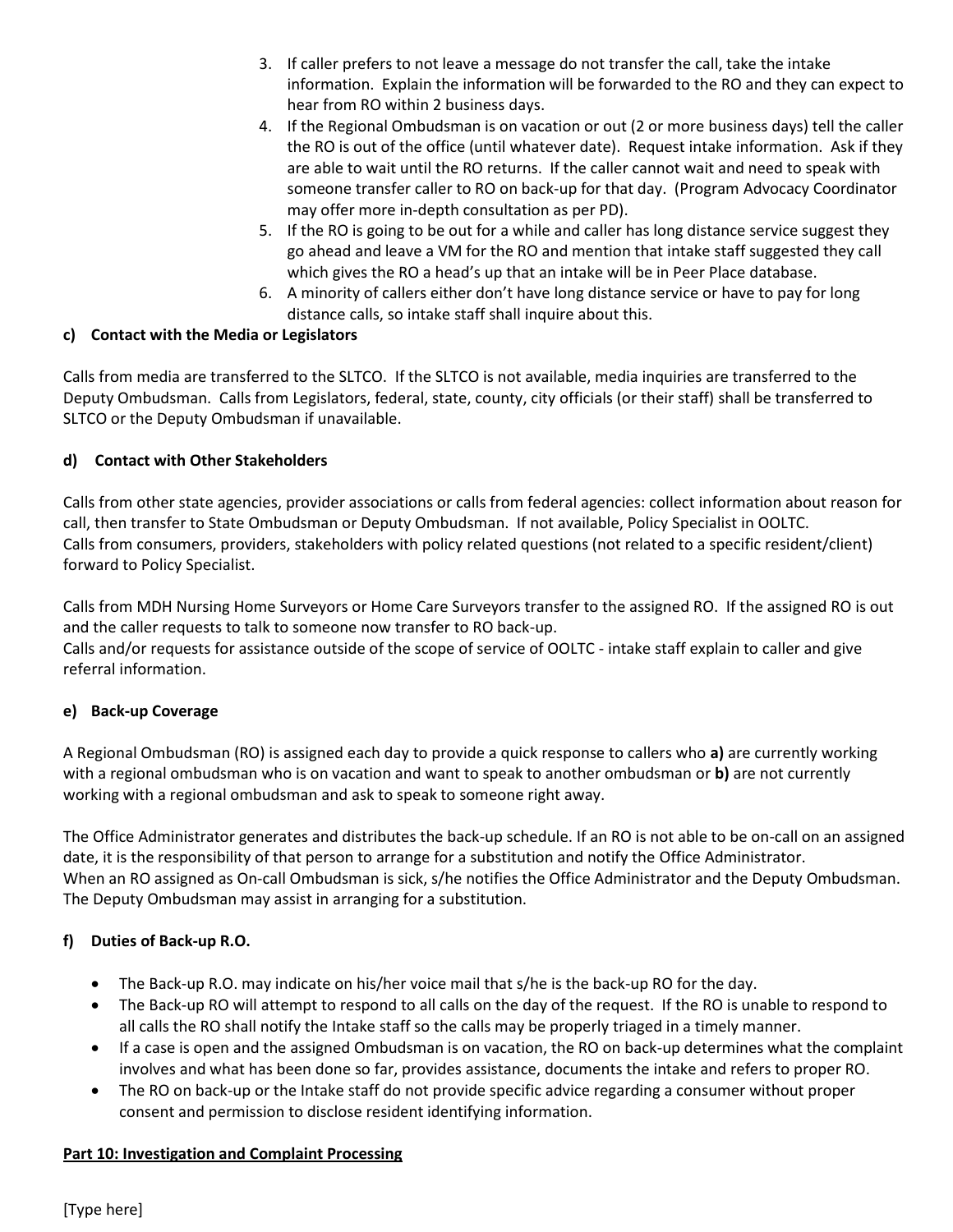#### **a) Policy**

The Office handles complaints within the scope of its authority. Ombudsman representatives shall identify, investigate, and resolve complaints made by or on behalf of residents of long-term care facilities. Under federal and state law, representatives may process complaints made by or on behalf of one or more residents of nursing facilities, other adult residential facilities, and home care. The Office has state and federal statutory authority to handle complaints that relate to action, inaction, or decisions, that may adversely affect the health, safety, welfare, or rights of the residents of:

- Nursing homes
- Boarding care homes
- Housing with services and assisted living
- Adult foster care
- Medicare recipients living in their own home

Representatives of the offices shall provide complaint handling services in a person-centered manner that protects the client's right to privacy and confidentiality.

## **b) Procedures: Priority of Response to Intakes/Case Investigations**

The OOLTC and its representatives exercise discretion to determine if a complaint as presented falls within the scope of OOLTC authority. If a complaint falls outside of the scope of OOLTC authority and mandate, the OOLTC may make referrals to other agencies as appropriate and inform the complainant that no action will be taken by the OOLTC on the subject of the complaint. Additionally, The OOLTC may decline to investigate any complaint if it determines any of the following:

- The complaint is frivolous, vexatious, or not made in good faith;
- The complaint was made so long after the occurrence of the incident on which it is based that it is no longer reasonable to conduct an investigation;
- An adequate investigation cannot be conducted because of insufficient funds, insufficient staff, lack of staff expertise, or any other reasonable factor that would result in an inadequate investigation despite a good faith effort;
- An investigation by the office would create a real or apparent conflict of interest.

When the complaint falls within the scope of OOLTC authority, the representative of the Office (representative) assesses the complaint to determine where it falls within complaint priorities identified below. In determining the response time for initiating an investigation, the program shall analyze the urgency of the complaint as seen by the program and by the client. The response time shall be commensurate with the potential harm posed to the client or clients. The complaint priorities, with corresponding response times are listed below.

## **Priority 1:**

- a. Abuse or gross neglect, and the representative has reason to believe that a resident may be at risk.
- b. Actual or threatened transfer/discharge from a facility or housing with services establishment and the representative has reason to believe the transfer/discharge will occur immediately. *Response time: within the next working day*

## **Priority 2:**

Abuse or gross neglect, and the representative has no reason to believe that a resident is at risk. *Response time: within 3 working days*

## **Priority 3:**

Actual or threated transfer/discharge from the facility, and the representative has no reason to believe that the transfer/discharge will occur immediately.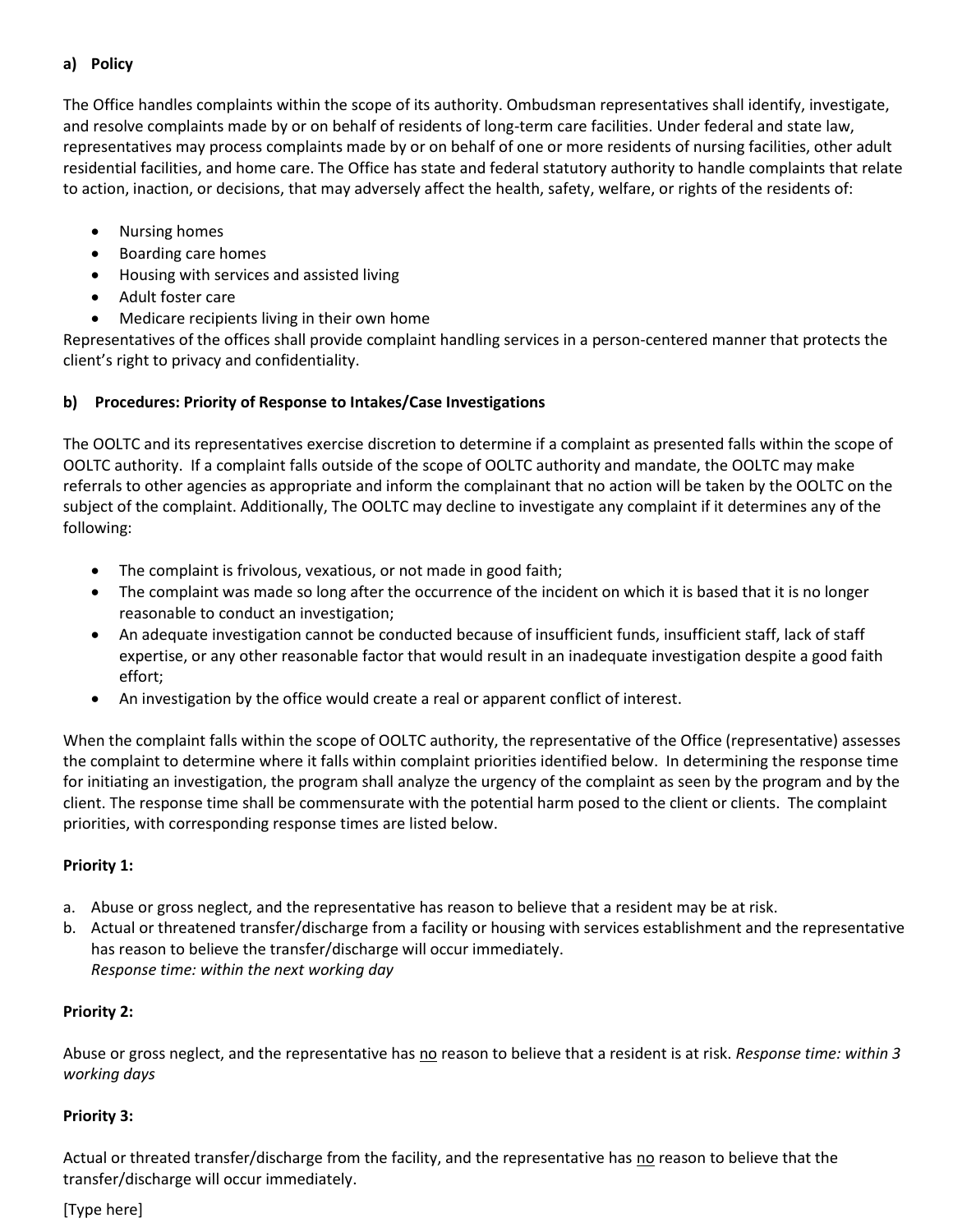*Response time (whichever occurs first): 5 working days, last day of bed hold period if resident is hospitalized, or last day for filing transfer/discharge appeal.*

#### **Priority 4:** All other complaints

*Response time: within 7 working days.* Complaints that fall in priorities 1-3 require representative response within the identified response times, as well as subsequent investigation to determine if direct service to the client is wanted and appropriate. All other complaints within the scope of OOLTC authority are prioritized based on the following factors:

- Whether the complaint or complaints have been verified
	- $\circ$  If the representative cannot verify the complaint, the representative may still assist the resident in resolving the concern, but the concern may be a lower priority than verified complaints. In the case of non-verified complaints, the representative may:
		- 1. Discuss alternative steps that might be available, such as referrals to other agencies
		- 2. Suggest that the complainant begin to document his or her observations and other information relevant to the problem
		- 3. Empower the resident to represent his or herself
		- 4. At the representative's discretion, do whatever else is appropriate to resolve the concern.
- The relative severity of the complaint/potential for harm to the resident if action is delayed
- The resident or resident representative's ability to speak out and/act on his or her own behalf.

For complaints that fall into the category 4, representatives have discretion to determine if they take action, refer the complaint, or provide solely information and consultation to the complainant to empower him or her to address the complaint directly. If the Representative is unsure about how to prioritize a certain case or complaint, the representative should consult his or her direct supervisor for guidance.

## **c) Protecting Client Confidentiality and Disclosure: Policy**

In order to provide Ombudsman complaint processing services in a person-centered manner and to maximize resident participation, Representatives of the office protect client confidentiality and prevent unauthorized disclosure of residentidentifying information, including medical records.

The Ombudsman or representatives of the Office shall not disclose resident-identifying information unless to third party unless:

- 1) The resident or resident representative communicates informed consent to the disclosure in writing;
- 2) The resident or resident representative communicates informed consent in another manner and the consent is documented contemporaneously by a representative of the office according to procedures; or
- 3) The disclosure is required by court order.

If the resident is unable to communicate informed consent, the Ombudsman or representative may rely on informed consent and/or perspective of the resident representative as long as the Ombudsman or representative has no reasonable cause to believe that the resident representative is not acting in the best interest of the resident. If applicable, the representative should request copies of legal documents (e.g. health care directives, powers of attorney) to verify the scope of legal authority conferred on the resident's representative.

Communication of informed consent can be made in writing, as well as through the use of auxiliary aids and services. This informed consent should be documented using the Client Consent and Authorization Form (appendix I). Alternatively, communication may be made orally or visually, including through the use of auxiliary aids and services, and such consent must be documented contemporaneously by the Ombudsman or a representative of the Office in the case file in Ombudsman case management database.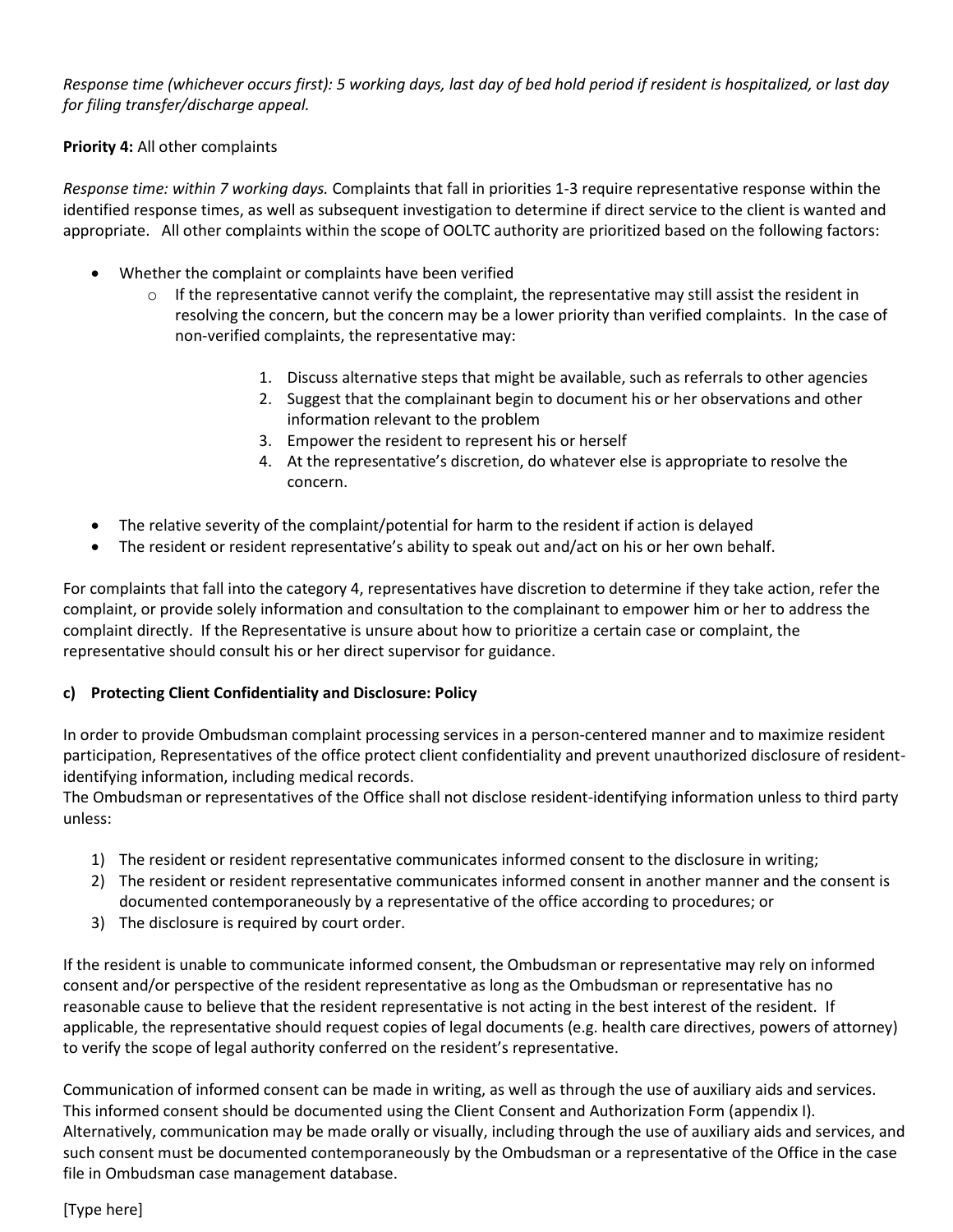#### **d) Referrals**

The Ombudsman or representatives of the Office may disclose resident-identifying information to another agency for regulatory, protective services, law enforcement or other purposes if the resident or resident representative has communicated informed consent. If the goals of the resident are better served by disclosing information to a facility representative or referrals to other entities, the Ombudsman or representative of the Office should obtain informed consent and assist the resident or resident representative in contacting the appropriate person or entity, provide information on how the resident may contact the person or entity, and/or disclose the resident's information to the person or entity for which the representative of the office has obtained informed consent.

Where the resident is able to communicate informed consent or has a resident representative available to provide consent, the Ombudsman or representative shall follow the direction of the resident or resident representative regarding making referrals to other agencies.

Agencies for referral purposes may include:

- Minnesota Adult Abuse Reporting Center (MAARC)
- Ombudsman for Mental Health and Developmental Disabilities
- Senior LinkAge Line
- Minnesota Department of Human Rights
- Legal service agencies
- Regional Office of Civil Rights
- Minnesota Office of Attorney General (for consumer complaints)

#### **e) Legal Referrals and Legal Information in Complaint Handling: Policies**

Representatives of OOLTC are knowledgeable in the rights and regulations that apply to long-term care services and supports across multiple settings. Providing information about applicable laws and regulation to both clients and providers is an essential component of effective advocacy.

However, representatives do not provide legal advice on any subject and shall not hold themselves out as being competent to provide legal advice or act as the client's attorney in any legal proceedings. Representatives of OOTLC shall not engage in the unauthorized practice of law, as defined in [Minn. Stat. 481.02.](https://www.revisor.mn.gov/statutes/?id=481.02)

When legal advice or legal service is needed or requested, representatives of the Office shall follow the procedures identified below.

## **f) Procedures: Providing Legal Information**

When providing legal information, the representative of the office shall state affirmatively that they are not an attorney and cannot provide legal advice, but is able to provide information about legal referrals should the person wish to seek legal advice.

The representative may direct clients and other stakeholders to credible sources of legal information as needed throughout the advocacy process. Potential sources of legal information include but are not limited to: federal regulations, fact sheets from legal service providers, federal and state statutes, information provided on state and federal government websites (including memoranda and interpretive guidance), and information from long-term care advocacy organizations such as NCLC, Consumer Voice for LTC, ABA Commission on Law and Aging.

If the representative is unsure about whether a source of legal information is credible or not, he/she shall consult with the direct supervisor before providing the information.

#### **g) Procedures: Providing Legal Referrals**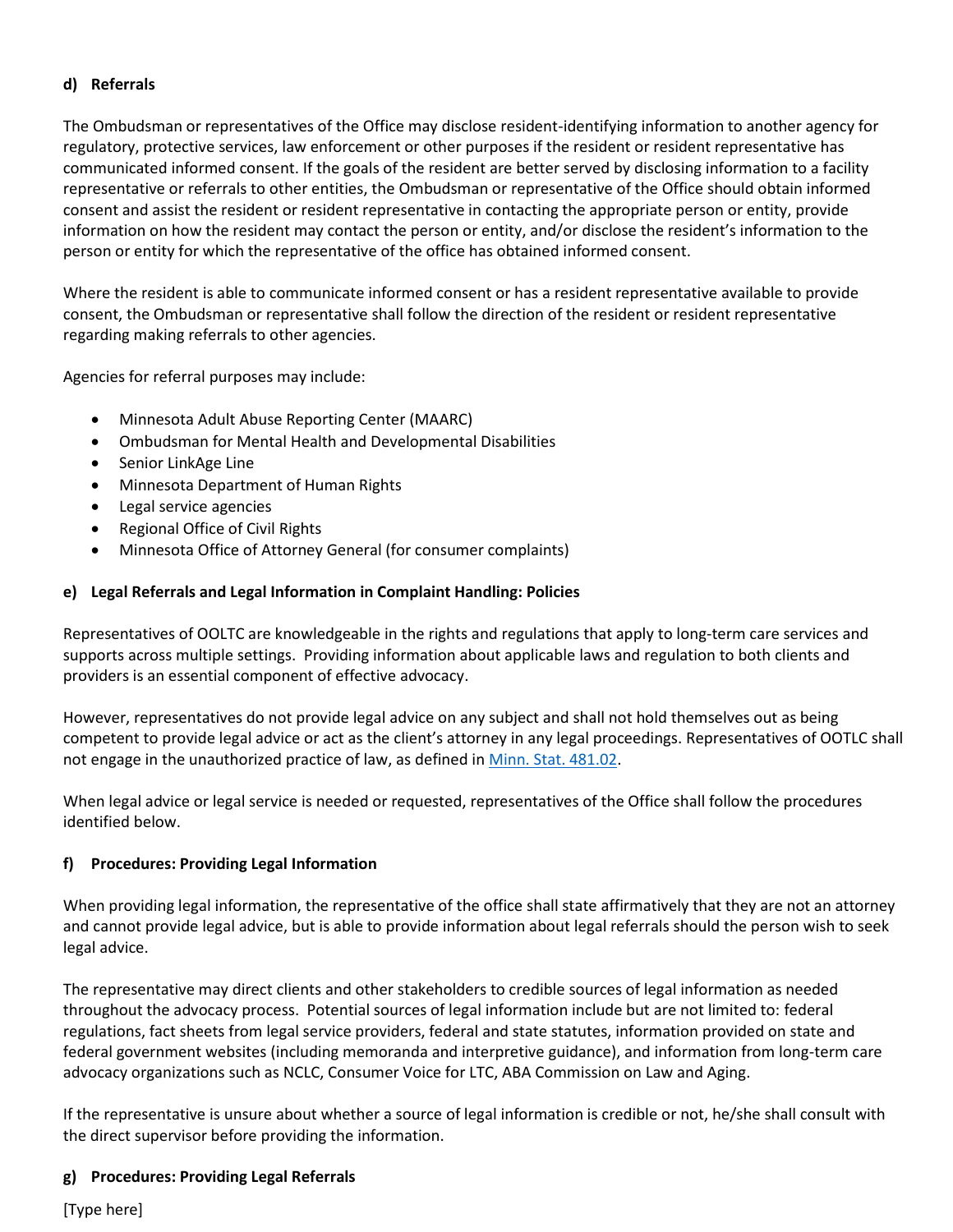Legal Services are essential components to effective advocacy. Representatives do not provide referrals to specific attorneys, but may provide information about referrals to a specific type of practice of law, such as elder law or probate/guardianship/conservatorship law. Representatives may also help the client identify the most effective methods to select an attorney by providing information on different referral source options. These options include but are not limited to: Minnesota State Bar Association, County Bar Associations, National Academy of Elder Law Attorneys, Minnesotahelp.info, The Office of Attorney General, and legal services (legal aid) offices.

# **h) Role of Representatives in Administrative Hearings : Policy**

Representatives of the Office are often involved in legal proceedings that relate to resident right issues in long-term care, such involuntary discharge hearings. In these legal proceedings, the representative does not act as the attorney for the client, but does provide a supportive and empowering role to the client. The representative works toward resolving the issue prompting the need for legal proceedings whenever possible and appropriate, based on the client's wishes and preferences. If a hearing cannot be avoided, it is the role of the representative to help the client understand the hearing process to the best of the representative's ability in order to ensure that the client is able to exercise his or her right to due process. The representative may attend the hearing with the client in the supportive role with or without legal counsel representing the client.

# **i) Procedures**

When a legal proceeding is a part of the representative's case, the representative first informs the client of his or her right to seek legal advice and representation for the proceeding and encourages the client to do so. Following the procedures for making referrals in Part 10(c-d), the representative may assist with the legal referral process. If the client seeks legal representation but is unable to find a lawyer, the representative may discuss alternative strategies/referrals with his/her supervisor.

During the hearing, the representative supports the client, ensures that the client understands the hearing process, and empowers the resident to provide his or her "side of the story." The representative identifies the applicable regulations at issue and how they apply to the facts of the case, when appropriate. The representative may assist the client in obtaining all the necessary information about the legal dispute for the judge.

When the resident or resident representative is not able to speak for him or herself, the representative of the Office follows the procedures outlined in Part 10 (c-d) for working with a resident representative.

# **j) Reporting Abuse and Neglect**

When working in the course and scope of their duties as an Ombudsman, representatives of the Office are not mandated reporters, even if they hold a professional licensure that would otherwise require mandated reporting.<sup>2</sup>

The representative of the office shall use his or her best efforts to ensure protection of the resident from abuse, neglect or exploitation. If a representative of the office witnesses abuse, neglect, or exploitation of a resident, a representative of the office does not abandon the resident in spite of exemption from mandated reporter responsibilities. The representative of the office shall follow complaint processing steps found in this section. The primary role of the representative of the office is to seek resolution to the resident's satisfaction, not to verify the suspected abuse, neglect, or exploitation. The Department of Health-Health Regulation Division, Adult Protective Services, and law enforcement are official reporting agencies to investigate abuse, neglect, and exploitation in long-term care facilities. In considering whether a report or referral should be made to these or other protective agencies, the representative shall follow the requirements listed in the table below:

| If the resident (or resident representative) | <sup>1</sup> Then the representative of the office shall |  |  |  |
|----------------------------------------------|----------------------------------------------------------|--|--|--|
| Gives permission to report                   | Report to facility staff and MAARC                       |  |  |  |

<sup>[</sup>Type here] <sup>2</sup> Mandated Reporters are defined in Minnesota's Vulnerable Adult Act, found at Minn. Stat. [626.557](https://www.revisor.mn.gov/statutes/?id=626.557)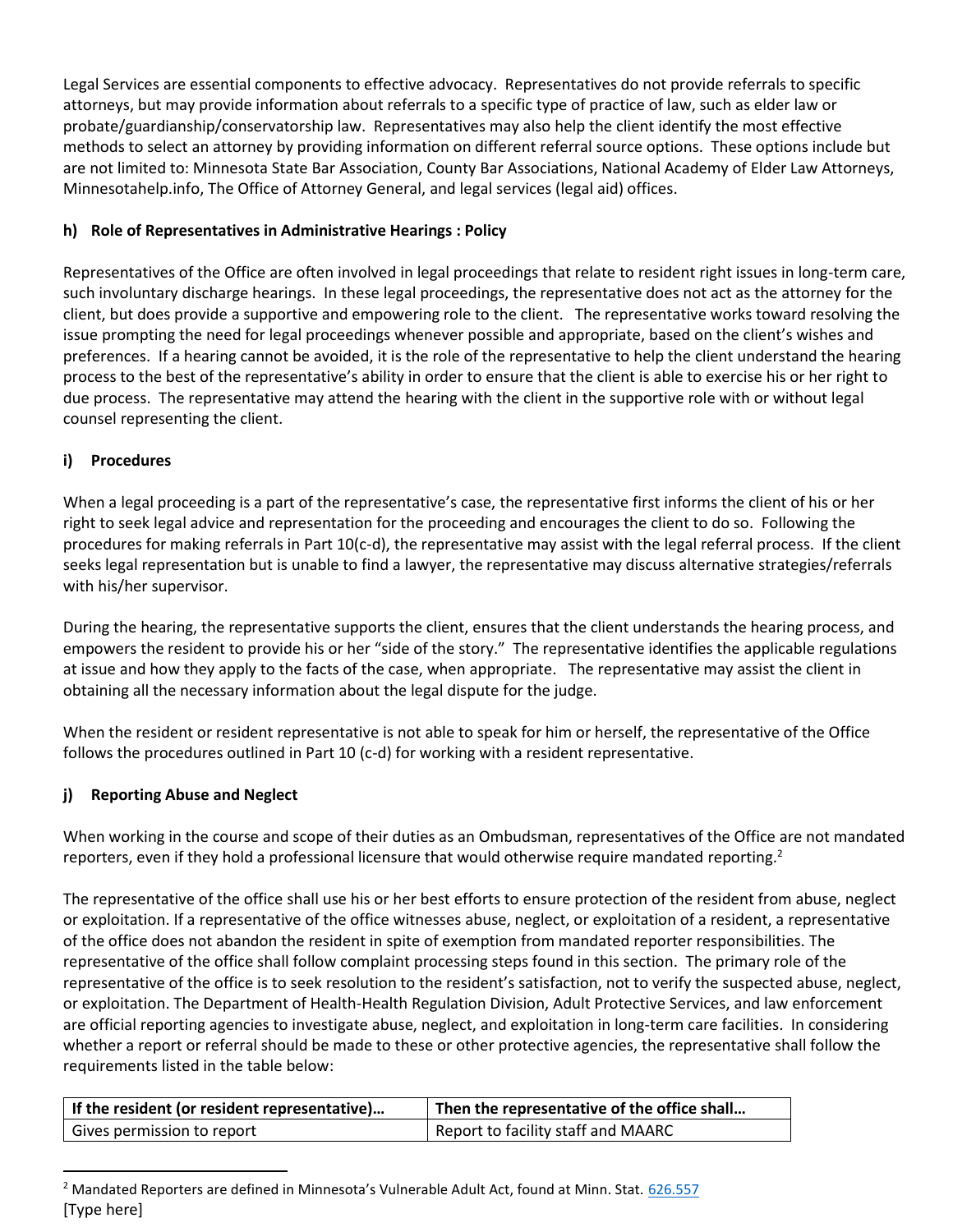| Does not give permission to report and                                | Remind the complainant of their duty to report it  |
|-----------------------------------------------------------------------|----------------------------------------------------|
| complainant is a facility staff person or other<br>mandatory reporter | to MAARC                                           |
| Does not give permission to report and                                | Determine if other residents have experienced      |
| acknowledges being abused                                             | similar situations and would like the              |
|                                                                       | representative to take action on their behalf and  |
|                                                                       | make repeated visits to the resident who alleged   |
|                                                                       | abuse or neglect to encourage them to permit       |
|                                                                       | representative to report the abuse or neglect      |
| Does not give permission to report abuse, gross                       | Determine if other residents have experienced      |
| neglect, or exploitation personally witnessed by                      | similar situations and would like the              |
| the representative of the office                                      | representative to take action on their behalf and  |
|                                                                       | make repeated visits to the resident who alleged   |
|                                                                       | abuse or neglect to encourage them to permit       |
|                                                                       | representative to report the abuse or neglect      |
| Is unable to communicate his or her wishes and                        | Open a case with the representative of the office  |
| does not have a resident representative and the                       | as complainant, follow complaint handling          |
| representative of the office personally witnesses                     | procedures, and disclose resident information to   |
| abuse, gross neglect, or exploitation                                 | the management of the facility and/or MAARC        |
|                                                                       | for substantiation of the abuse or neglect as long |
|                                                                       | as all of the following criteria are met:          |
|                                                                       | The representative of the office does not          |
|                                                                       | have evidence indicating the resident              |
|                                                                       | would not want the referral to be made             |
|                                                                       | The representative of the office has               |
|                                                                       | reasonable cause to believe the                    |
|                                                                       | disclosure would be in the resident's best         |
|                                                                       | interest                                           |
|                                                                       | The representative of the office obtains           |
|                                                                       | the approval of the SLTCO or if the SLTCO          |
|                                                                       | is not available the Deputy Ombudsman.             |
| Does not make the complaint (e.g., from family or                     | Advise the complainant to report the suspected     |
| friends)                                                              | abuse or neglect to the appropriate agency and     |
|                                                                       | provide information to assist the complainant in   |
|                                                                       | making the report and visit the resident and       |
|                                                                       | follow complaint handling process                  |

## **k) Disclosures Without Client or Representative Consent**

If the resident cannot provide consent and there is no resident representative, the Ombudsman or representative of the Office may disclose resident-identifying information or make a referral to the appropriate agency or agencies for the purposes of: regulatory oversight; protective services; access to administrative, legal, or other remedies; and law enforcement. Such disclosures can only be made under all of the following circumstances:

- 1. The resident is unable to communicate informed consent to the Ombudsman or representative of the Office and has no resident representative, or the Ombudsman or representative of the Office has reasonable cause to believe that the resident representative has taken an action, inaction or decision that may adversely affect the health, safety, welfare, or rights of the resident;
- 2. The Ombudsman or representative of the Office has reasonable cause to believe that an action, inaction, or decision may adversely affect the health, safety, welfare or rights of the resident;
- 3. The Ombudsman or representative of the Office has no evidence indicating that the resident would not wish a referral to be made;
- 4. The Ombudsman or representative of the Office has reasonable cause to believe that it is in the best interest of the resident to make a referral; **and**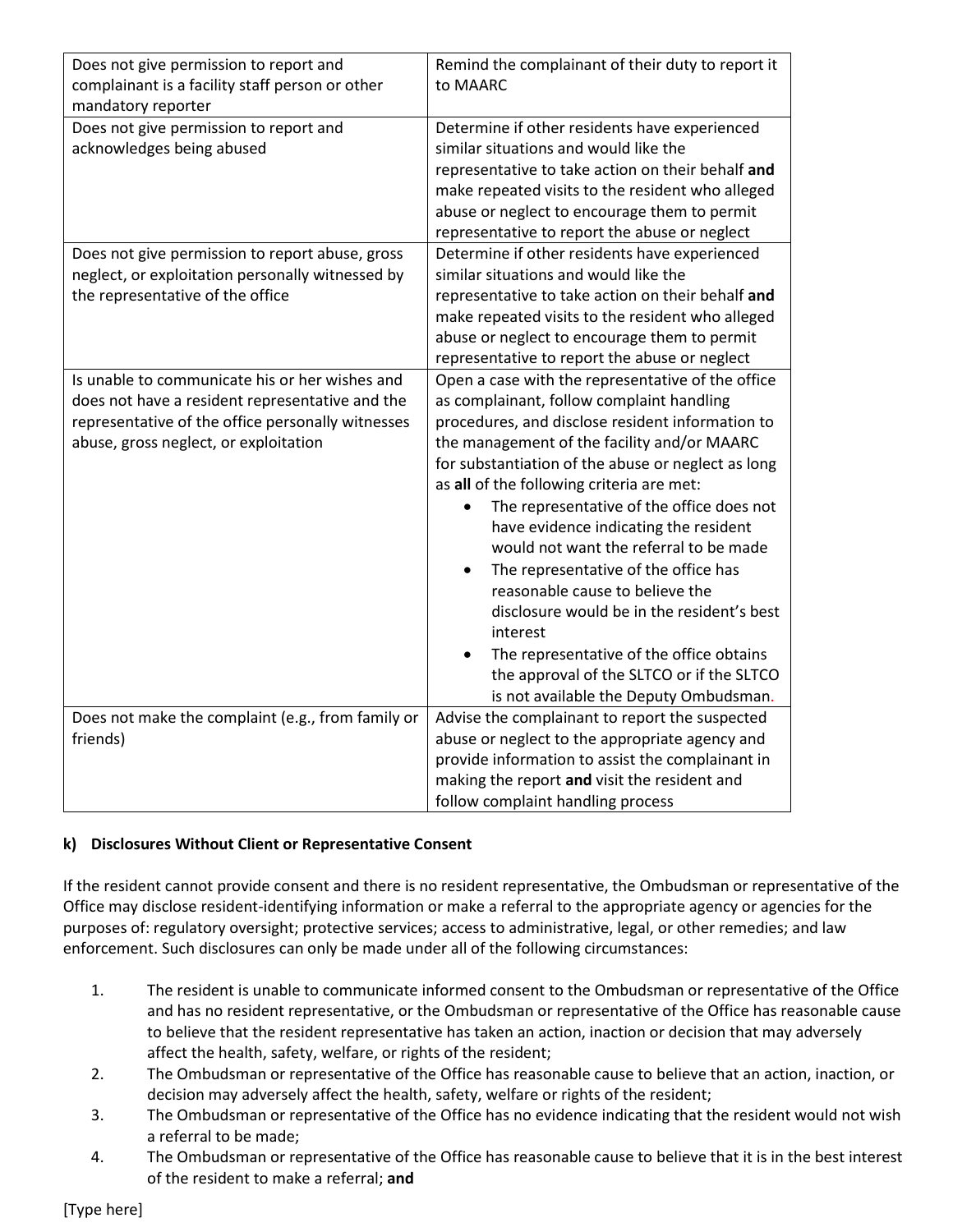5. The representative of the office obtains the approval of the SLTCO or if the SLTCO is not available the Deputy Ombudsman.

#### **l) Investigation Process: Policy**

Investigation is an essential part of Ombudsman work. Investigation allows the representatives of the Office to understand multiple viewpoints related to complaint and assists the representative in developing potential resolutions for the complaint. The Office investigates complaints in an impartial manner, free from initial bias and conflicts of interests, and in a person-centered manner.

Representatives of the Office provide service to clients in a manner that encourages empowerment of the client to act on his or her own behalf, or with representative assistance, if needed. Whenever possible or feasible, the representative encourages the client to act on his or her own behalf to resolve the concern.

The investigative process is only a means to an end in Ombudsman work, and not the end itself. The purpose of investigation is to gather sufficient information to help the client. Representatives of the Office investigate complaints in order to:

- Determine a client's perception and wishes regarding the complaint
- Determine an outcome to the complaint (verification)
	- $\circ$  Verified complaint: A complaint is verified when the representative determines, after investigation, that the circumstances described in the complaint are generally accurate. Because representatives work on behalf of residents, representatives give the benefit of the doubt to the client's perspective. The verification status of the complaint or complaints should be documented in PeerPlace (case management database).
	- o Non-verified complaint: if the representative cannot verify the complaint, the representative may still assist the resident in resolving the concern, although non-verified complaint are of lower priority than verified complaints. In the case of non-verified complaints, the representative may:
		- Discuss alternative steps that might be available, such as referrals to other agencies;
		- Suggest that the complainant begin to document his or her observations and other information relevant to the problem;
		- Empower the resident to represent himself or herself;
		- At the representative's discretion, do whatever else is appropriate to resolve the concern.

#### **m) Investigation: Procedures**

The primary tools of investigation are interviewing, observing, and reviewing documents. When investigating a complaint, the representative may consider using the following steps:

- 1. Identifying and/or separating the problem(s)
- 2. Categorizing the problems by complaint type
- 3. Identifying relevant laws or regulations
- 4. Exploring possible causes of the problem
- 5. Determining all participants
- 6. Identifying relevant persons and agencies
- 7. Reviewing steps already taken
- 8. Clarifying the outcome the client or complainant is seeking
- 9. Developing an action plan

See Table 1 below, from Equipping Long-Term Care for Effective Advocacy, *The Problem Solving Process: Investigation,* for more information on the investigative process.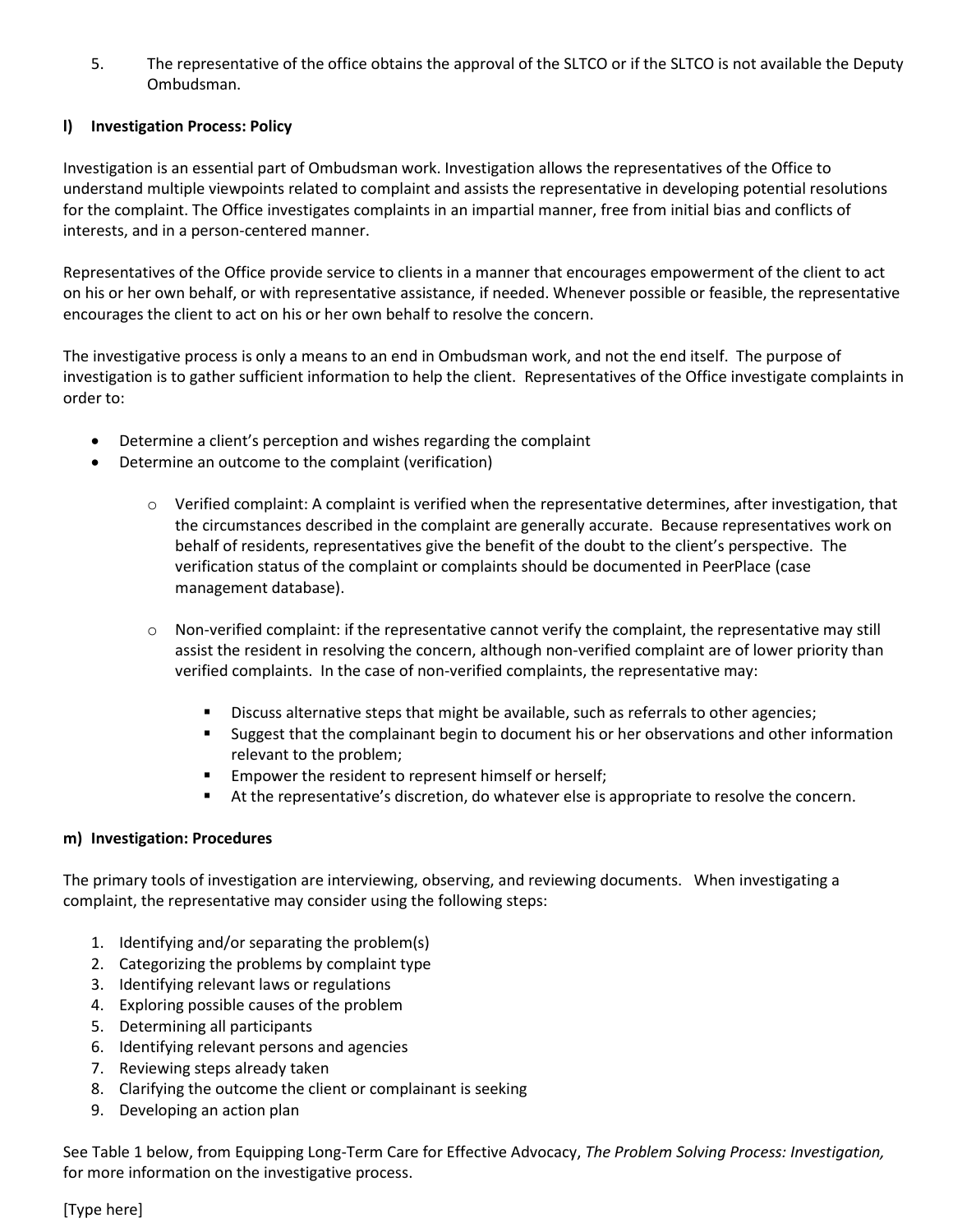Regardless of the source of the complaint (i.e. the complainant), including when the source is the Ombudsman or representative of the Office, the Ombudsman or representative must support and maximize resident participation and empowerment in the process of resolving the complaint as follows:

- 1. The Ombudsman or representative of Office shall offer privacy to the resident for the purpose of confidentially providing information and hearing, investigating and resolving complaints.
- 2. The Ombudsman or representative of the Office shall personally discuss the complaint with the resident (and, if the resident is unable to communicate informed consent, the resident's representative) in order to:
	- a. Determine the perspective of the resident (or resident representative, where applicable) of the complaint;
	- b. Request the resident (or resident representative, where applicable) to communicate informed consent in order to investigate the complaint;
	- c. Determine the wishes of the resident (or resident representative, where applicable) with respect to resolution of the complaint, including whether the allegations are to be reported and, if so, whether Ombudsman or representative of the Office may disclose resident identifying information or other relevant information to the facility and/or appropriate agencies;
	- d. Advise the resident (and resident representative, where applicable) of the resident's rights;
	- e. Work with the resident (or resident representative, where applicable) to develop a plan of action for resolution of the complaint;
	- f. Investigate the complaint to determine whether the complaint can be verified; and
	- g. Determine whether the complaint is resolved to the satisfaction of the resident (or resident representative, where applicable).
- 3. Where the resident is unable to communicate informed consent, and has no resident representative, the Ombudsman or representative of the Office shall:
	- a. Take appropriate steps to investigate and work to resolve the complaint in order to protect the health, safety, welfare and rights of the resident; and
	- b. Determine whether the complaint was resolved to the satisfaction of the complainant.
- 4. In determining whether to rely upon a resident representative to communicate or make determinations on behalf of the resident related to complaint processing, the Ombudsman or representative of the Office shall ascertain the extent of the authority that has been granted to the resident representative under court order (in the case of a guardian or conservator), by power of attorney or other document by which the resident has granted authority to the representative, or under other applicable State or Federal law.

| <b>STAGE 1</b>               |                                                                                                                             |  |  |  |
|------------------------------|-----------------------------------------------------------------------------------------------------------------------------|--|--|--|
|                              | <b>INTAKE AND INVESTIGATION</b>                                                                                             |  |  |  |
| <b>Receive the Complaint</b> | Receive problems, complaints, concerns.                                                                                     |  |  |  |
| <b>Gather Information</b>    | Collect information from interviews, records,                                                                               |  |  |  |
|                              | observations.                                                                                                               |  |  |  |
| <b>Verify the Problem</b>    | Review information gathered. Assess what seems to be<br>at the root of the problem. The complaint may be only a<br>symptom. |  |  |  |
| <b>STAGE 2</b>               |                                                                                                                             |  |  |  |
| <b>ANALYSIS AND PLANNING</b> |                                                                                                                             |  |  |  |
| <b>Analyze the Situation</b> | Once you identify the problem, consider the causes.                                                                         |  |  |  |

#### **Table 1**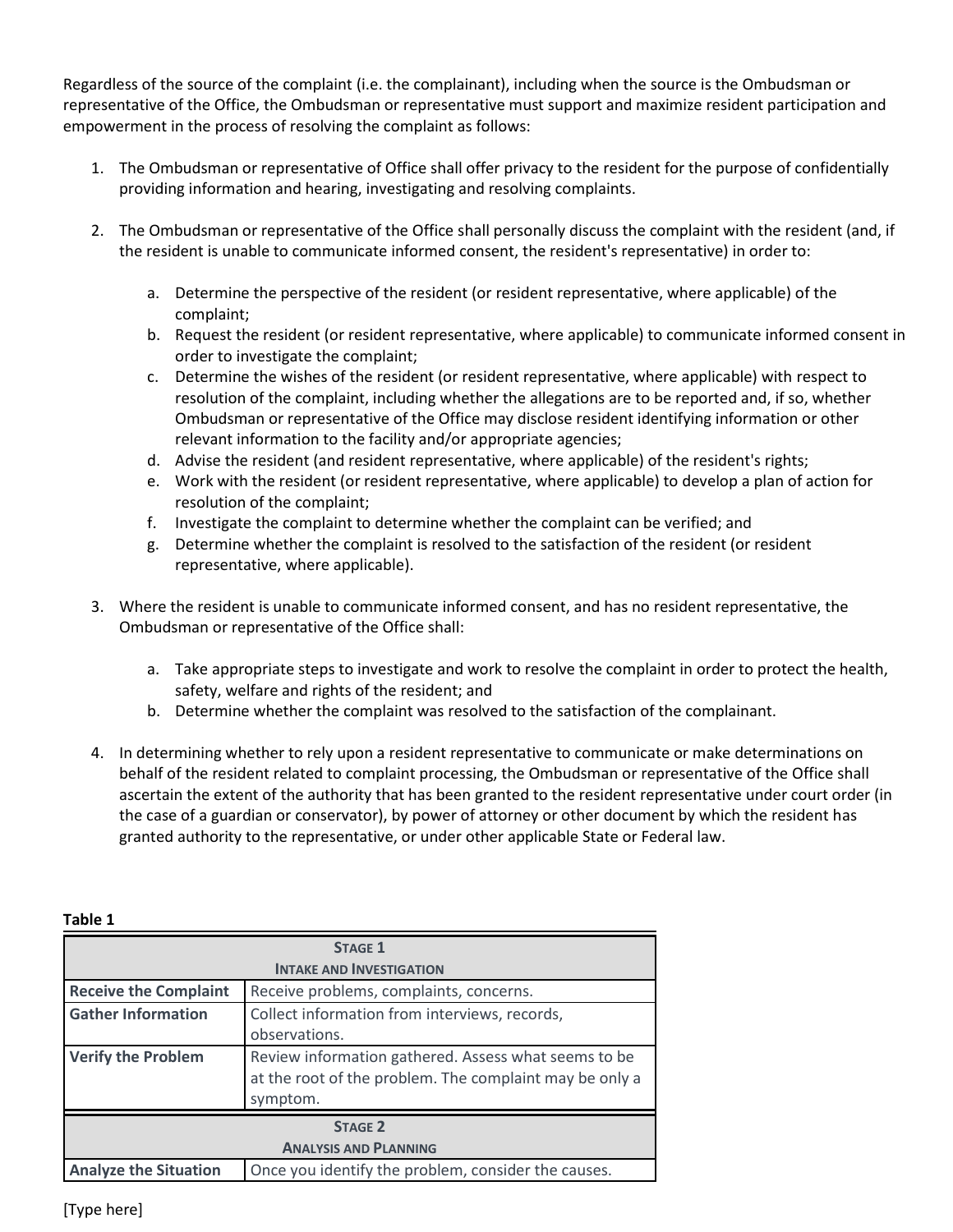| <b>Consider Solutions</b>       | Generate alternative solutions or approaches. Who<br>should be involved? When? How? Why? |  |  |  |
|---------------------------------|------------------------------------------------------------------------------------------|--|--|--|
| <b>Identify Obstacles</b>       | Anticipate obstacles to help select an appropriate<br>approach.                          |  |  |  |
|                                 | <b>STAGE 3</b>                                                                           |  |  |  |
| <b>RESOLUTION AND FOLLOW UP</b> |                                                                                          |  |  |  |
| <b>Choose an Approach</b>       | From your list of alternative solutions, choose the most                                 |  |  |  |
|                                 | efficient way to proceed, keeping any obstacles in mind.                                 |  |  |  |
|                                 | Identify alternative strategies in case you need them.                                   |  |  |  |
| Act                             | Proceed with the selected plan, but be prepared to use                                   |  |  |  |
|                                 | an alternative.                                                                          |  |  |  |
| <b>Evaluate Outcome</b>         | Check back with the persons involved to evaluate the                                     |  |  |  |
|                                 | outcomes. Is the problem solved? Is it partially solved? If                              |  |  |  |
|                                 | not, look for new approaches or information and start                                    |  |  |  |
|                                 | again.                                                                                   |  |  |  |

(from *The Problem Solving Process: Investigation*)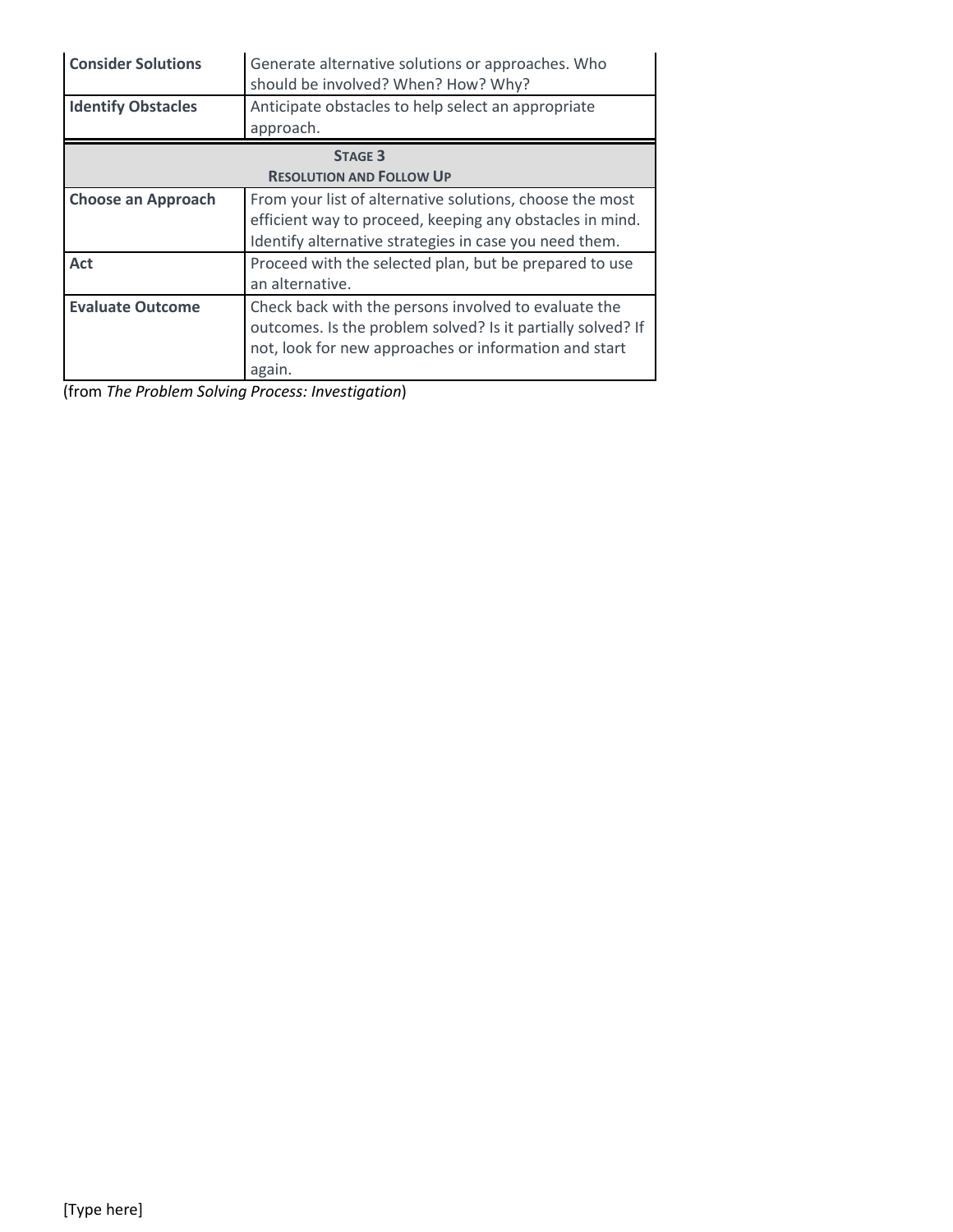## **n) Plan of Action**

The representative of the Office determines what the client wants by reviewing the complaint and evidence collected during the investigation and consulting with the client. The representative considers the following factors in developing the plan of action:

- The scope of the complaint;
- The history of the facility with respect to resolution of other complaints;
- Available remedies and resources for referral;
- The person most able to resolve the complaint;
- The likelihood of retaliation against the client or complainant.

The representative develops a plan of action including a range of solutions and offers them to the client. The representative attempts to resolve the dispute directly with the appropriate staff of the facility unless the representative and client determine that another strategy would be more advantageous to the client.

Based on client wishes and representative knowledge of the long-term care system, the representative of the Office determines what method of resolution to use. The methods include:

- *Negotiation* the representative advocates on behalf of and with the client in discussing the complaint with appropriate facility staff, or other relevant parties, to develop an agreement that resolves the complaint.
- *Facilitation* the representative establishes communication channels which bring concerns and problems needing solution directly to decision makers
- *Mediation*  the representative acts as a referee between parties of equal status (between residents or between family members) to assist the parties in developing an agreement that resolves the complaint.
- *Coordination* the representative either helps the client or complainant bring complaints to the regulatory agency (MDH) or refers the complaint to another agency.
- *Explanations*  the findings of the investigation do not indicate a need for a change, or do not require further representative involvement.

Where appropriate, the representative encourages and empowers the client to handle the complaint directly with the agency, provider or person with whom the client has the problem and provides assistance as needed to achieve resolution.

## **o) Closing a Case and Complaint Investigation**

A case is closed when any of the following occurs:

- The complaint has been resolved to the client's satisfaction or partial satisfaction;
- The representative has determined after investigation that the complaint **a)** cannot be verified or **b)** was not made in good faith;
- Further action by the representative is unlikely to produce satisfaction for the client;
- The complaint is not appropriate for the Office;
- The resident requests that the representative take no further action on the complaint(s).

A disposition is made for each complaint according the NORS disposition definitions:

- Legislative or regulatory action required
- Not resolved
- Withdrawn
- Referred for resolution and final disposition not obtained
- Referred for resolution and other agency failed to act
- Referred for resolution and agency did not substantiate
- No action needed or appropriate
- Partially resolved
- Resolved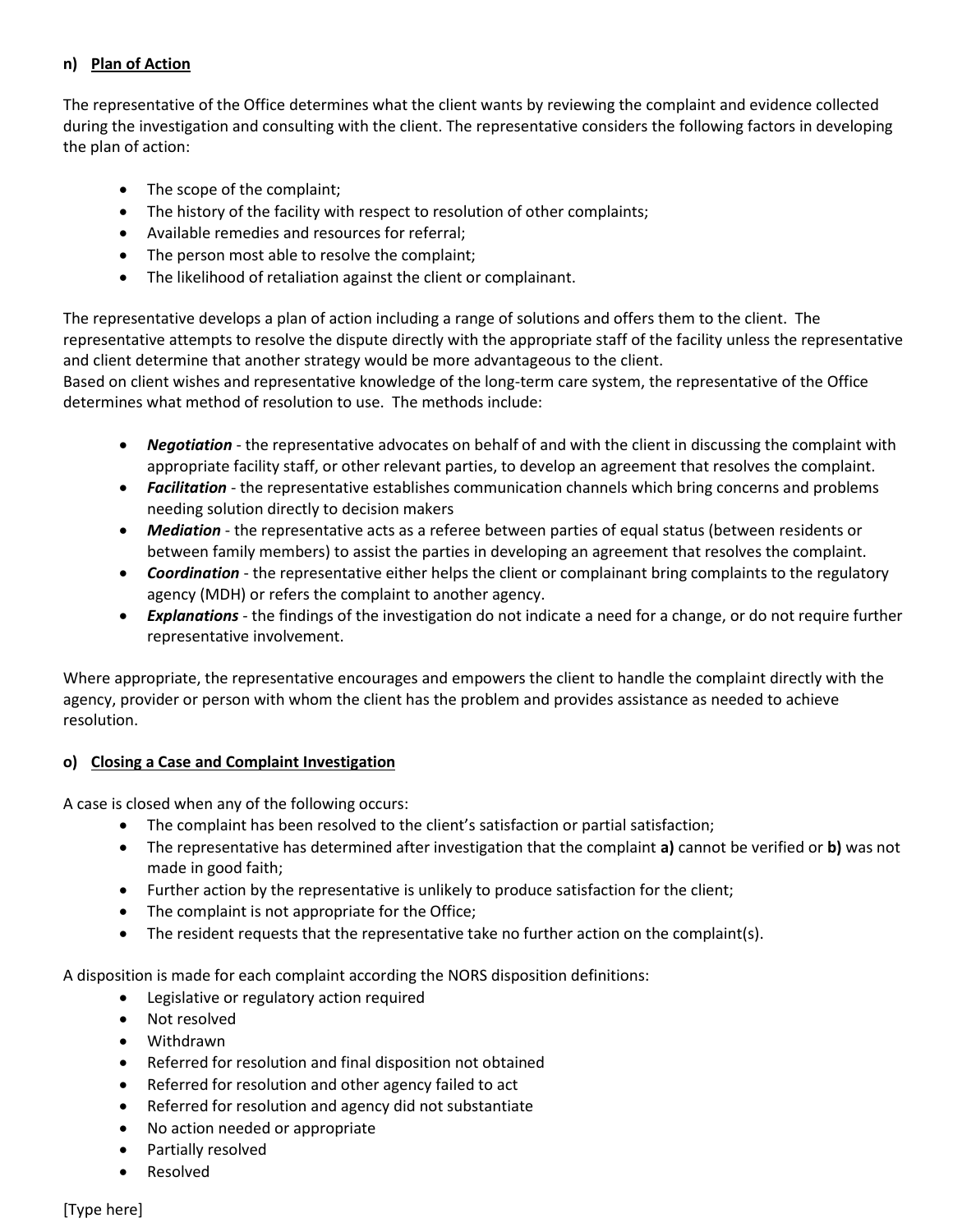The final journal entry will contain a written summary of the outcome of the case, how the resident was informed of closing the case and where to send the customer satisfaction survey.

Cases should be closed once the complaint has been resolved and the representative of the Office has completed a follow up contact to determine if the resident is satisfied with the outcome and no further action is needed at the time. A new case will be opened if new complaints surface once the case has been closed. Old cases are not to be re-opened when a new issue is presented.

## **p) Prohibition against Discrimination or Retaliation & Willful Interference**

No entity shall take discriminatory, disciplinary, or retaliatory action against an employee or volunteer, or a patient, resident, or guardian or family member of a patient, resident, or guardian for filing in good faith a complaint with or providing information to the ombudsman or designee including volunteers. A person who violates this subdivision or who aids, abets, invites, compels, or coerces another to do so is guilty of a misdemeanor.

There shall be a rebuttable presumption that any adverse action, as defined below, within 90 days of report, is discriminatory, disciplinary, or retaliatory. For the purpose of this clause, the term "adverse action" refers to action taken by the entity involved in a report against the person making the report or the person with respect to whom the report was made because of the report, and includes, but is not limited to:

- 1. discharge or transfer from a facility;
- 2. termination of service;
- 3. restriction or prohibition of access to the facility or its residents;
- 4. discharge from or termination of employment;
- 5. demotion or reduction in remuneration for services; and
- 6. any restriction of rights set forth in section  $144.651$ ,  $144A.44$ , or  $144A.751$ .

## **Willful Interference**

*Willful interference* means actions or inactions taken by an individual in an attempt to intentionally prevent, interfere with, or attempt to impede the Ombudsman from performing any of the functions or responsibilities set forth in § 1324.13, or the Ombudsman or a representative of the Office from performing any of the duties set forth in § 1324.19. If a representative experiences willful interference in the performance of Ombudsman duties, the representative shall inform the supervisor for guidance and support to appropriately resolve the issue.

## **Part 11: Role of the Certified Ombudsman Volunteer**

The Certified Ombudsman Volunteer has a genuine interest in talking with and helping nursing home residents and assisted living consumers. The Certified Ombudsman Volunteer is orientated and designated. They have an annual 12 hour continuing education requirement to maintain designation. They are supervised by a Regional Ombudsman and work to help identify and address resident problems.

The Certified Ombudsman Volunteer assists residents through:

- Education helping residents be fully informed about their rights and the resources available for solving problems.
- Supporting and promoting resident and family councils
- Outreach/Access making the ombudsman program visible and available statewide to residents by visiting on a regular basis.
- Providing Reassurance visiting residents regularly to build trust, address their concerns and alleviate the fear of retaliation.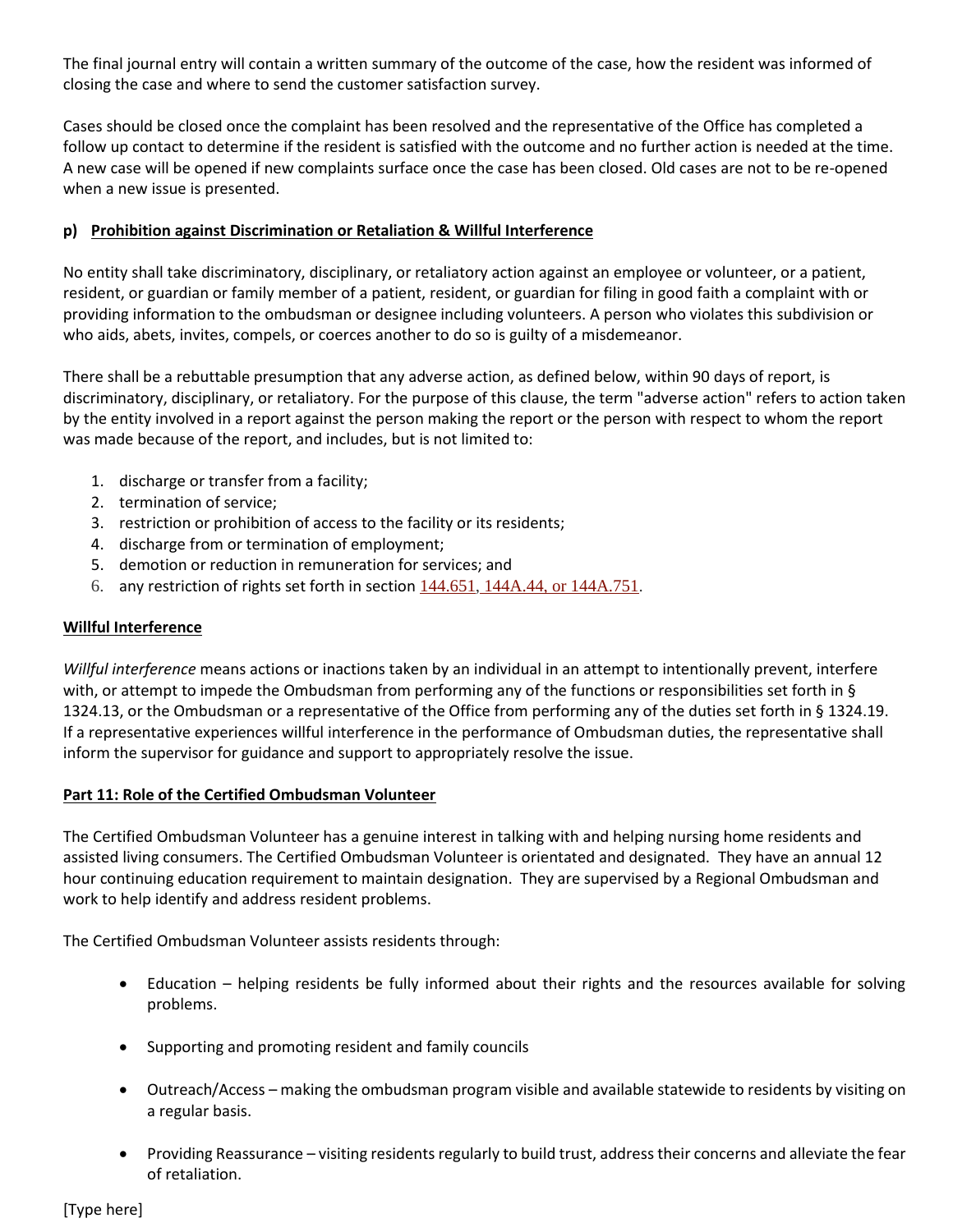- Problem Solving giving residents tools to address concerns before they escalate into crisis.
- Self-Empowerment providing resources and empowering residents to act on their own behalf whenever possible.

The Office of Ombudsman for Long-Term Care has a complete Certified Ombudsman Volunteer Policies and Procedures manual specific to the Volunteer Program. Please see that manual for specific policies and procedures for the Volunteer Program.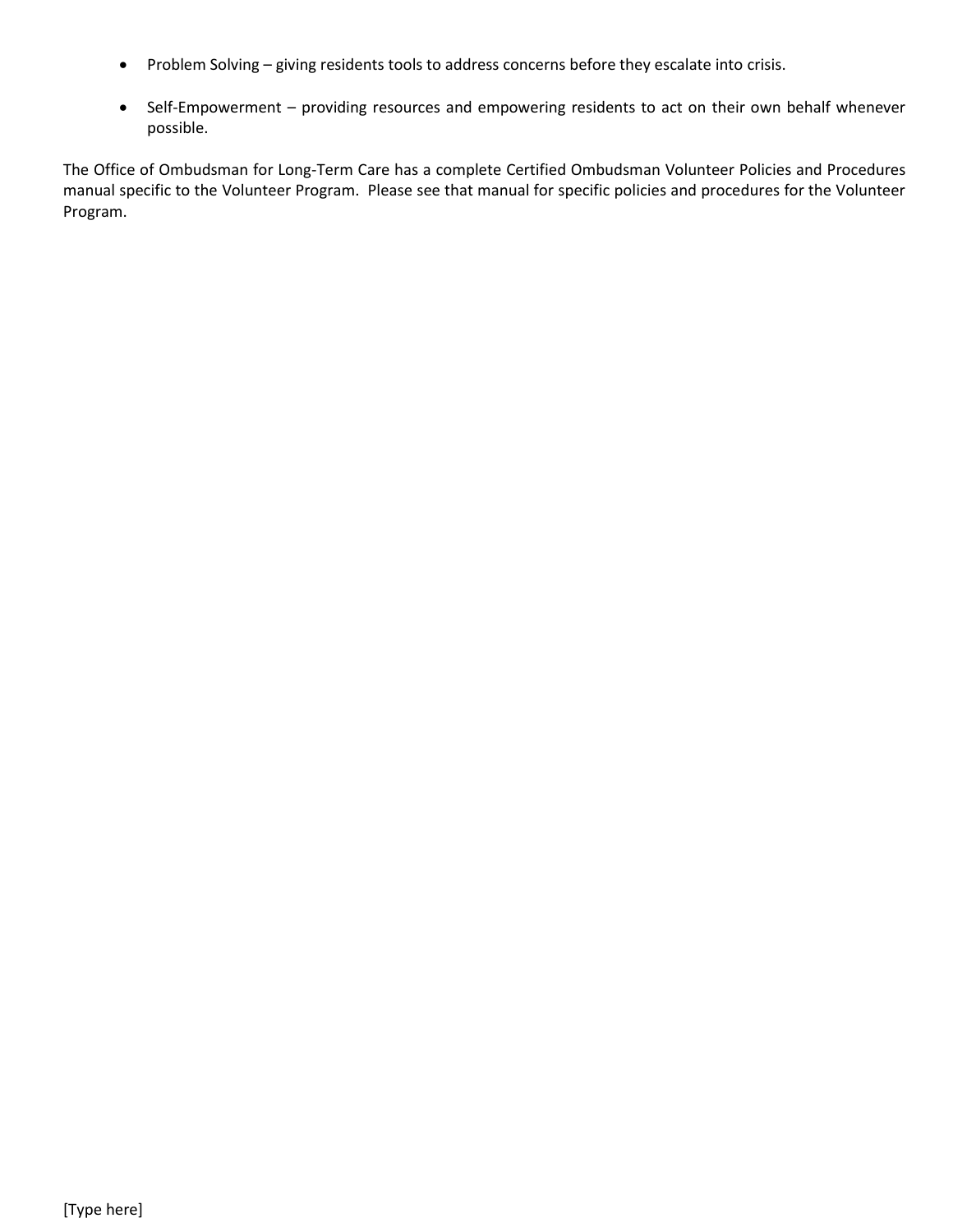## **Appendices**

Appendix A: Conflict of Interest Declaration Form Appendix B: Initial Designation Checklist Form Appendix C: Re-designation Checklist Form Appendix D: Orientation Verification Form Appendix E: Continuing Education Verification Form

Appendix G: Initial Applicant Conflict Screen Appendix H: Client Consent and Authorization Form Appendix I: Ombudsman State Statute Appendix J: Long-Term Care Ombudsman Program Complaint Codes

Appendix K: Instructions for Completing the State Long Term Care Ombudsman Program Reporting Form for The National Ombudsman Reporting System (NORS)

Appendix L: Grievance Form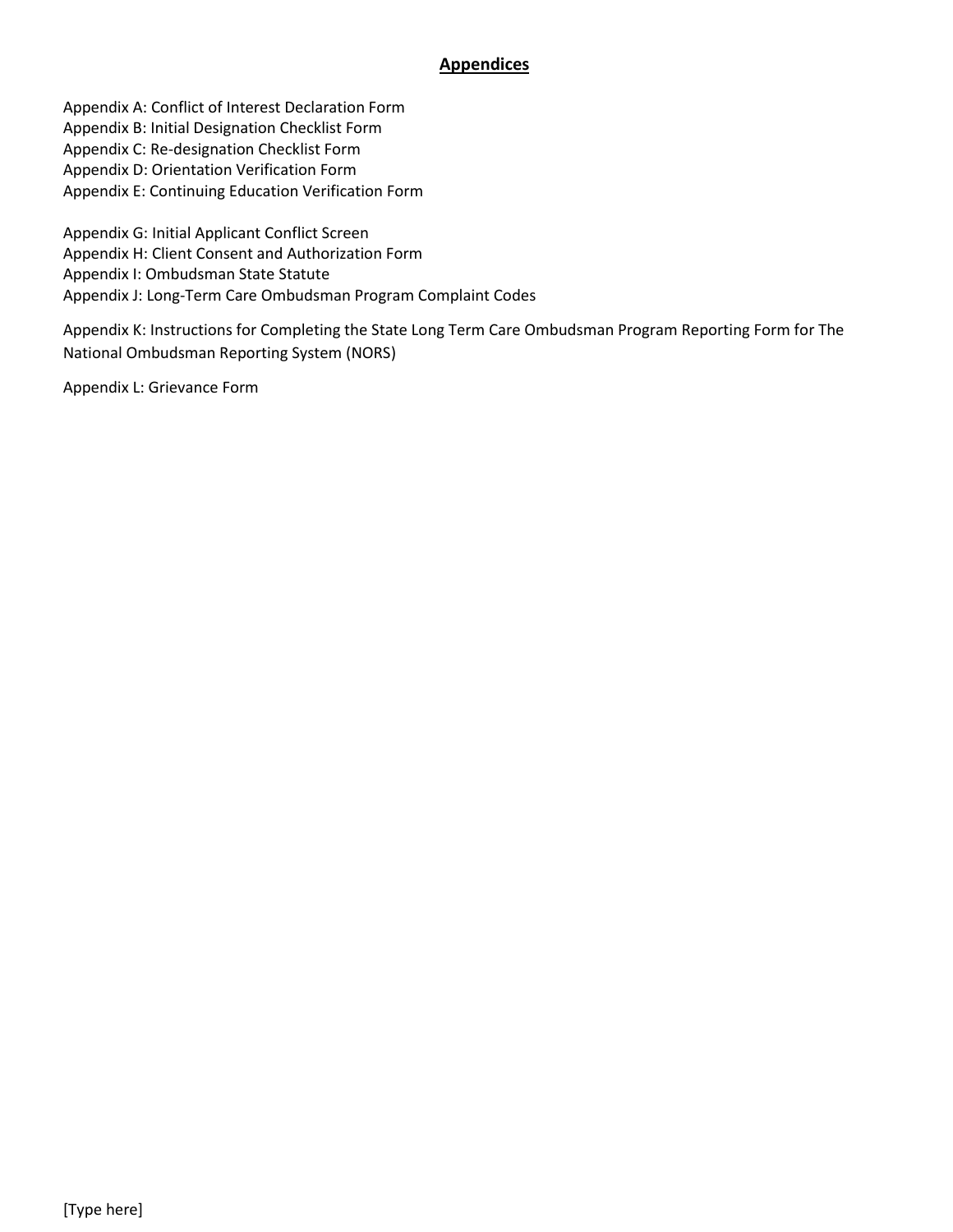#### Appendix A

Office of Ombudsman for Long-Term Care Conflict of Interest Declaration Form Please print, fill out form and return to:

The Office of Ombudsman for Long-Term Care PO Box 64971

St. Paul, MN 55164-0971

Name of person for whom the form is completed: \_\_\_\_\_\_\_\_\_\_\_\_\_\_\_\_\_\_\_\_\_\_\_\_\_\_\_\_\_\_\_\_\_

The Office of Ombudsman for Long-Term Care serves consumers who receive services from longterm care service providers. For purposes of this form, "service providers" are defined as the provider or the setting of:

- Adult day services
- Adult foster homes
- Boarding care homes
- Housing with services (including assisted living)
- Hospice
- Hospitals
- In-home/home care agencies or individuals
- Nursing homes
- Veteran homes

# **a.** Declaration of No Disqualifying Conflict of Interest

Having a disqualifying conflict of interest prohibits employment or volunteer service with the Office of Ombudsman for Long-Term Care.

I declare that I have none of the following conflicts of interest:

- 1. I am not currently employed by a long-term care service provider \_\_\_\_\_\_(initial here).
- 2. I do not have an ownership interest or investment interest (including but not limited to equity, debt, or other financial interest in a long-term care service provider.  $\qquad \qquad$  (initial) here).
- 3. I do not receive, directly or indirectly, remuneration (in cash or in kind) under a compensation arrangement with an owner or operator of a long-term care facility or service provider\_\_\_\_\_\_\_ (initial here).
- 4. I do not participate in the management of a long-term care facility or service provider agency \_\_\_\_\_\_ (initial here).

.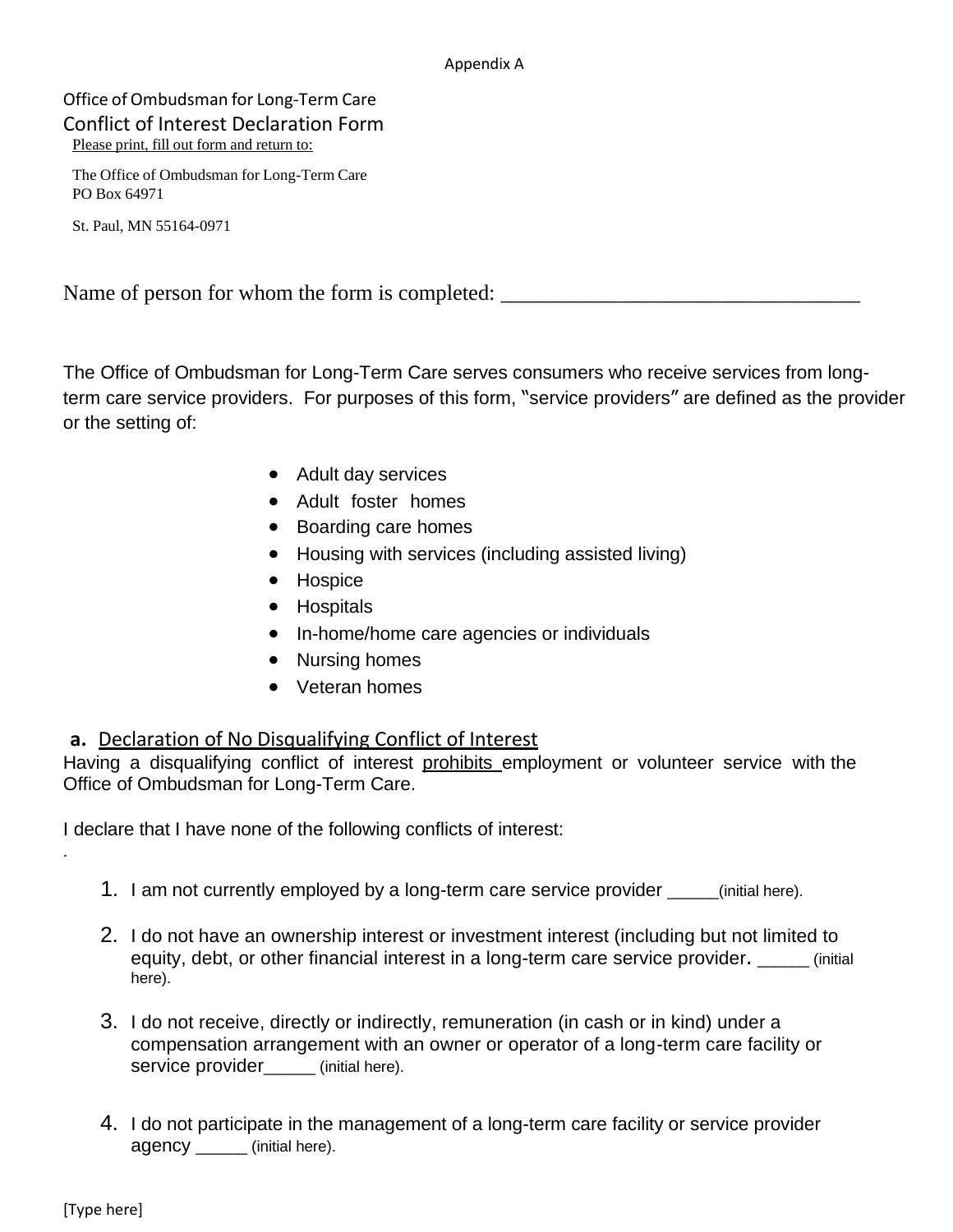|  |  | 5. I am not self-employed as a service provider |  | (initial here). |
|--|--|-------------------------------------------------|--|-----------------|
|--|--|-------------------------------------------------|--|-----------------|

- 6. I do not serve on a board of directors (volunteer or paid) of a service provider \_\_\_\_\_\_ (initial here).
- 7. I do not have direct involvement in licensing, surveying, or certifying long-term care service providers \_\_\_\_\_\_\_ (initial here).
- o I have no Disqualifying Conflict of Interest

Signature **Date** 

# **b.** General Declared Conflict of Interest

The following conflicts of interest must be declared (check the box that applies):

A member of my immediate family is employed by a service provider. "Immediate Family" is defined as a member of my household or a relative with whom I have a close personal or significant financial relationship.

- A member of my immediate family lives in a setting operated by or receives services from a long-term care service provider.
- I currently volunteer for a service provider

I am a conservator, guardian, health care power of attorney or durable (financial) power of attorney for a person receiving services from a service provider.  $\Box$ 

I have another affiliation with a long-term care provider that could negatively affect perceptions about the credibility or effectiveness of the work of OOLTC.

| ○ I have no declared Conflict of Interest |  |
|-------------------------------------------|--|
| Signature                                 |  |

Date and the set of the set of the set of the set of the set of the set of the set of the set of the set of the set of the set of the set of the set of the set of the set of the set of the set of the set of the set of the

OR

o I have a declared conflict of interest (please complete the Conflict of Interest Remedy form on the next page)

Signature **Date Date Date Date Date Date Date Date Date Date Date Date Date Date Date Date Date Date D**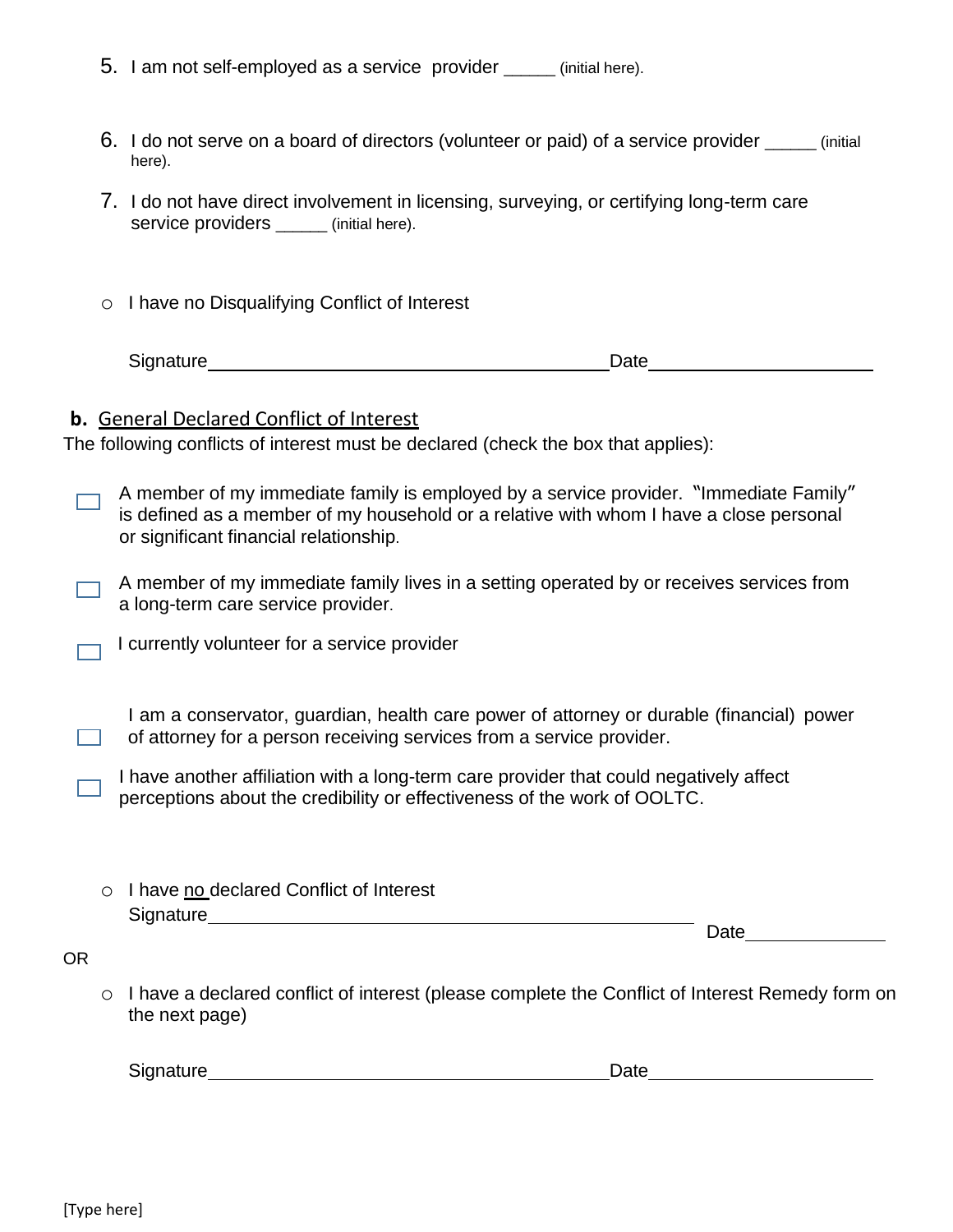| Office of Ombudsman for LTC                     |
|-------------------------------------------------|
| <b>Conflict of Interest Remedy Form</b>         |
| Date: _________________________                 |
|                                                 |
| <b>Description of Conflict:</b>                 |
|                                                 |
|                                                 |
|                                                 |
|                                                 |
|                                                 |
| Signature of Representative of the Office, date |

D Approved

Denied  $\Box$ 

State Ombudsman Signature date

\*The State Ombudsman has the sole authority to approve or deny a proposed remedy for a declared conflict of interest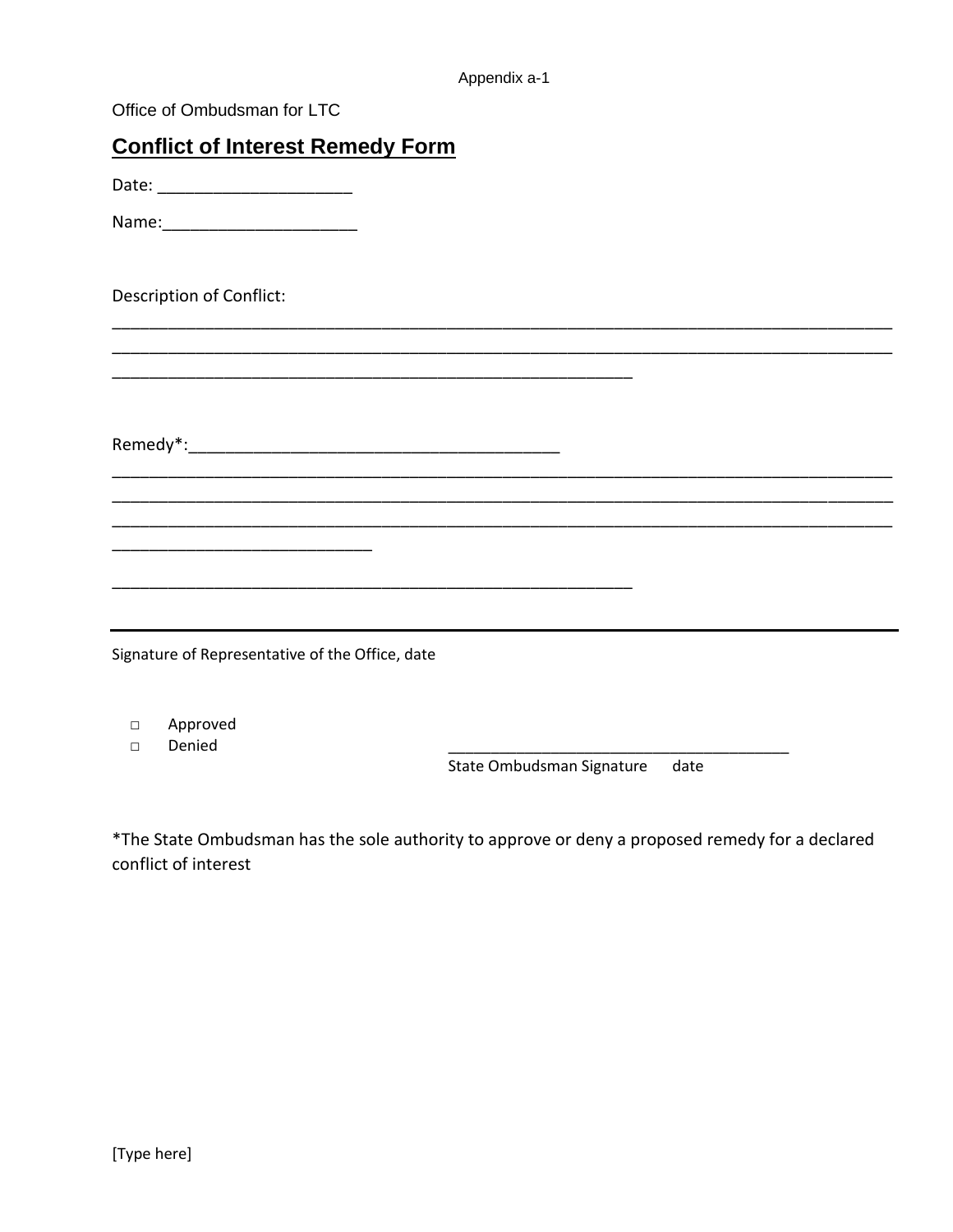#### Appendix B

# Office of Ombudsman for Long-Term Care

# Initial Designation Checklist

#### Please initial on each line

| I have received (either electronic or paper) the most recent version of the OOLTC policy and<br>procedure manual. I agree to abide by the policies and procedures identified in the manual. If I<br>have any questions or concerns, I will speak to my direct supervisor or the State Long-Term Care<br>Ombudsman.                          |
|---------------------------------------------------------------------------------------------------------------------------------------------------------------------------------------------------------------------------------------------------------------------------------------------------------------------------------------------|
| I have cleared the required background study (attach documentation)                                                                                                                                                                                                                                                                         |
| I have reviewed and signed the applicable position description. If I have any questions about my<br>role, I will consult with my direct supervisor or the State Long-term Care Ombudsman.                                                                                                                                                   |
| I have completed the required 20 hours of orientation on the following topics: investigation,<br>dispute resolution, health care regulation, confidentiality, resident and patients' rights, and<br>health care reimbursement. A list of orientation topics completed is attached to this checklist<br>(use Orientation Verification Form). |
| I have no disqualifying conflicts of interests. Any declared conflicts of interests have been<br>disclosed and remedied with approval from the State Ombudsman. A completed Conflict of<br>Interest Declaration Form is attached.                                                                                                           |

By initialing above and signing below, I verify that I have completed the requirements necessary designation as a representative of the Office of Ombudsman for Long-Term Care. I respectfully request designation.

| Signature of representative of the office | date |  |
|-------------------------------------------|------|--|
|                                           |      |  |

\_\_\_\_\_\_\_\_\_\_\_\_\_\_\_\_\_\_\_\_\_\_\_\_\_\_\_\_\_\_\_\_\_\_ \_\_\_\_\_\_\_\_\_\_\_\_\_\_\_\_\_\_\_\_\_\_\_\_\_\_\_\_\_\_\_\_

\_\_\_\_\_\_\_\_\_\_\_\_\_\_\_\_\_\_\_\_\_\_\_\_\_\_\_\_\_\_\_\_\_ \_\_\_\_\_\_\_\_\_\_\_\_\_\_\_\_\_\_\_\_\_\_\_\_\_\_\_\_\_\_\_

Request for designation is approved/denied (circle one)

Cheryl Hennen, State Long-Term Care Ombudsman date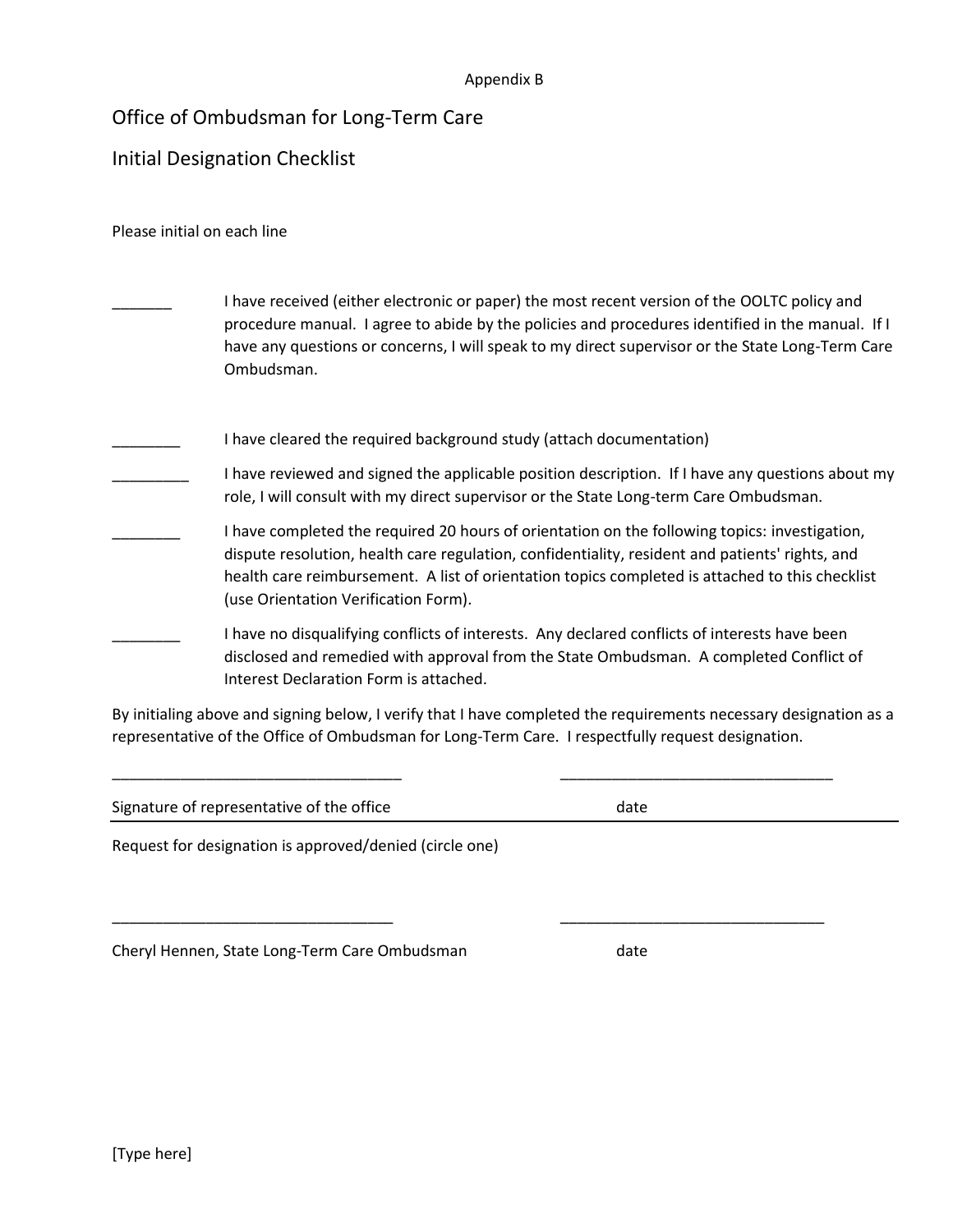#### Appendix C

Office of Ombudsman for Long-Term Care

Annual re-designation checklist

Please initial on each line

- I have received (either electronic or paper) the most recent version of the OOLTC policy and procedure manual. I agree to abide by the policies and procedures identified in the manual. If I have any questions or concerns, I will speak to my direct supervisor or the State Long-Term Care Ombudsman.
	- Since the date of my initial background study, I have not been convicted of any felonies in Minnesota, any other state or country, nor do I have any substantiated maltreatment findings (as defined i[nMinn. Stat. 626.557\)](https://www.revisor.mn.gov/statutes/?id=626.557) against me.
- I have completed the required 60 hours of continuing education. A list of the training I've completed is attached to this checklist (use Continuing Education Verification Form).
	- I have no disqualifying conflicts of interests. Any declared conflicts of interests have been disclosed and remedied with approval from the State Ombudsman. A completed Conflict of Interest Declaration Form is attached.

By initialing above and signing below, I verify that I have completed the requirements necessary for annual redesignation. I request re-designation for January \_\_\_\_\_\_\_\_ through December \_\_\_\_\_\_\_\_\_.

| Signature of representative of the office                  | date |  |
|------------------------------------------------------------|------|--|
| Request for re-designation is approved/denied (circle one) |      |  |
|                                                            |      |  |
|                                                            |      |  |

Cheryl Hennen, State Long-Term Care Ombudsman date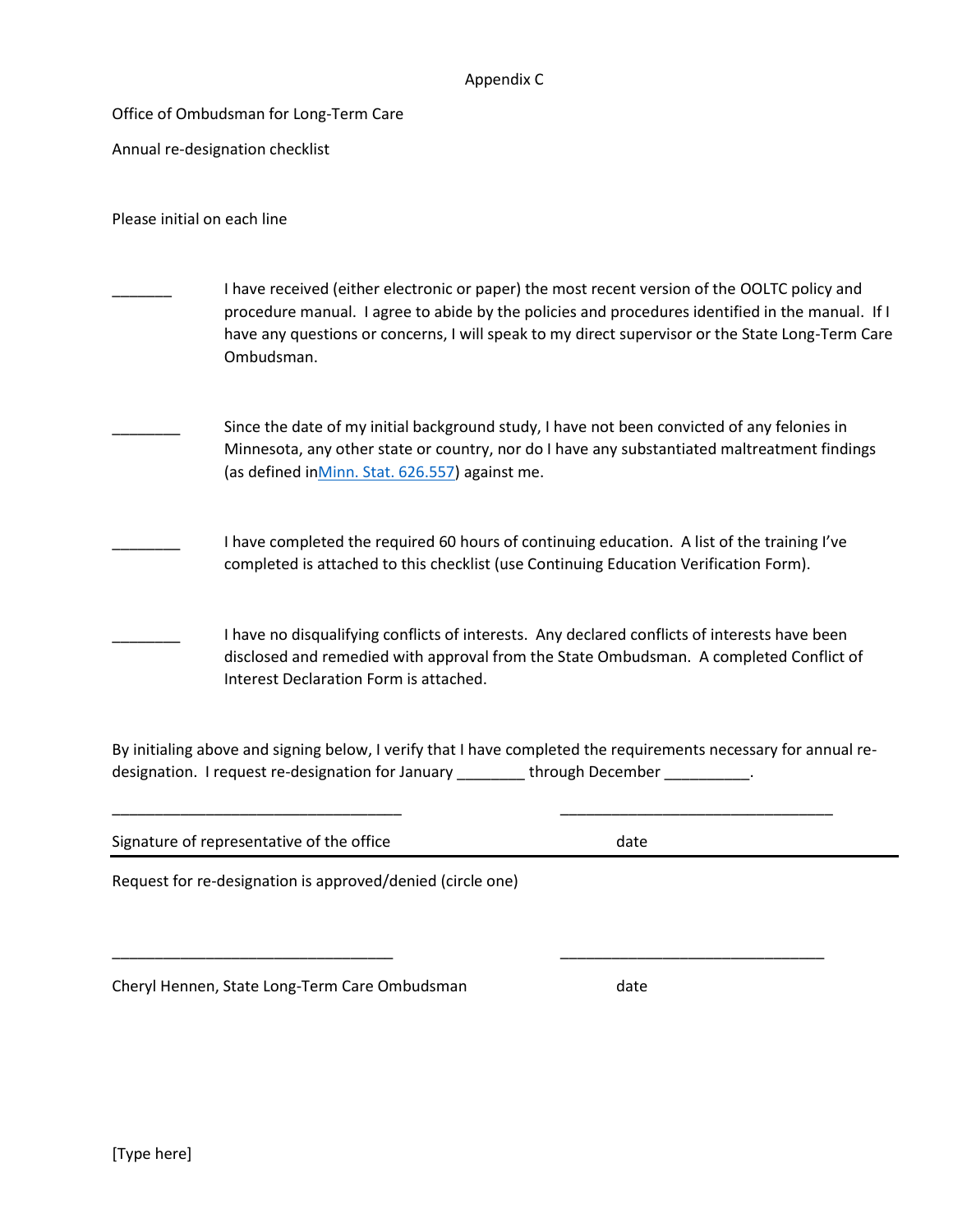#### Appendix D

Office of Ombudsman for Long-Term Care Orientation Verification Form Minimum 20 hours

#### Name of new ombudsman

**1. Overview of Office of Ombudsman for LTC & Primary Connections with Federal &**  State Government (1 hour) Date

History, Role, Mission & Code of Ethics and Confidentiality

-Role of the State Long-Term Care Ombudsman

**EXECUTE:** Combudsman Final Rule overview

Federal law, Older Americans Act (OAA) & state OOOM law

United States Department of Health & Human Services

Center for Medicaid and Medicare Services (CMS)

Minnesota Department of Human Services (DHS) & Minnesota Board on Aging

Minnesota Department of Health (MDH):

Office of Health Facility Complaints (OHFC)

Facility & Provider Compliance Division

Other Minnesota Ombudsman offices

2. Review of job tasks, background study& conflict of interest (1 hr.) Review of Position Description

Criminal Background Check/complete forms

Conflict of Interest & Declared Conflict of Interest/complete form

 $Date(s)$ 

3. OOLTC client confidentiality and disclosure (including working with resident representatives) (1 hour)

- 4. On-line HIPAA & Data Practices training Date\_\_\_\_\_\_\_\_\_\_\_\_\_\_\_\_\_\_\_\_\_\_ (min. 2 hours)
- 5. Vulnerable Adult Act with DHS Adult Protection Consultant (1 hour)  $Date$ <sub>and</sub>  $A$ <sub>2</sub>  $A$ <sub>2</sub>  $A$ <sub>2</sub>  $A$ <sub>2</sub>  $A$ <sub>2</sub>  $A$ <sub>2</sub>  $A$ <sub>2</sub>  $A$ <sub>2</sub>  $A$ <sub>2</sub>  $A$ <sub>2</sub>  $A$ <sub>2</sub>  $A$ <sub>2</sub>  $A$ <sub>2</sub>  $A$ <sub>2</sub>  $A$ <sub>2</sub>  $A$ <sub>2</sub>  $A$ <sub>2</sub>  $A$ <sub>2</sub>  $A$ <sub>2</sub>  $A$ <sub>2</sub>  $A$ <sub>2</sub>  $A$ <sub>2</sub>  $A$ <sub>2</sub>  $A$ <sub>2</sub>  $A$ <sub>2</sub>  $A$ <sub>2</sub>  $A$ <sub>2</sub>  $A$ <sub>2</sub>  $A$ <sub>2</sub>  $A$ <sub>2</sub>  $A$
- 6. Consumer Rights (min. 2 hrs.) Nursing Home Resident Rights Date\_\_\_\_\_\_\_\_\_\_\_\_\_\_\_\_\_\_\_\_\_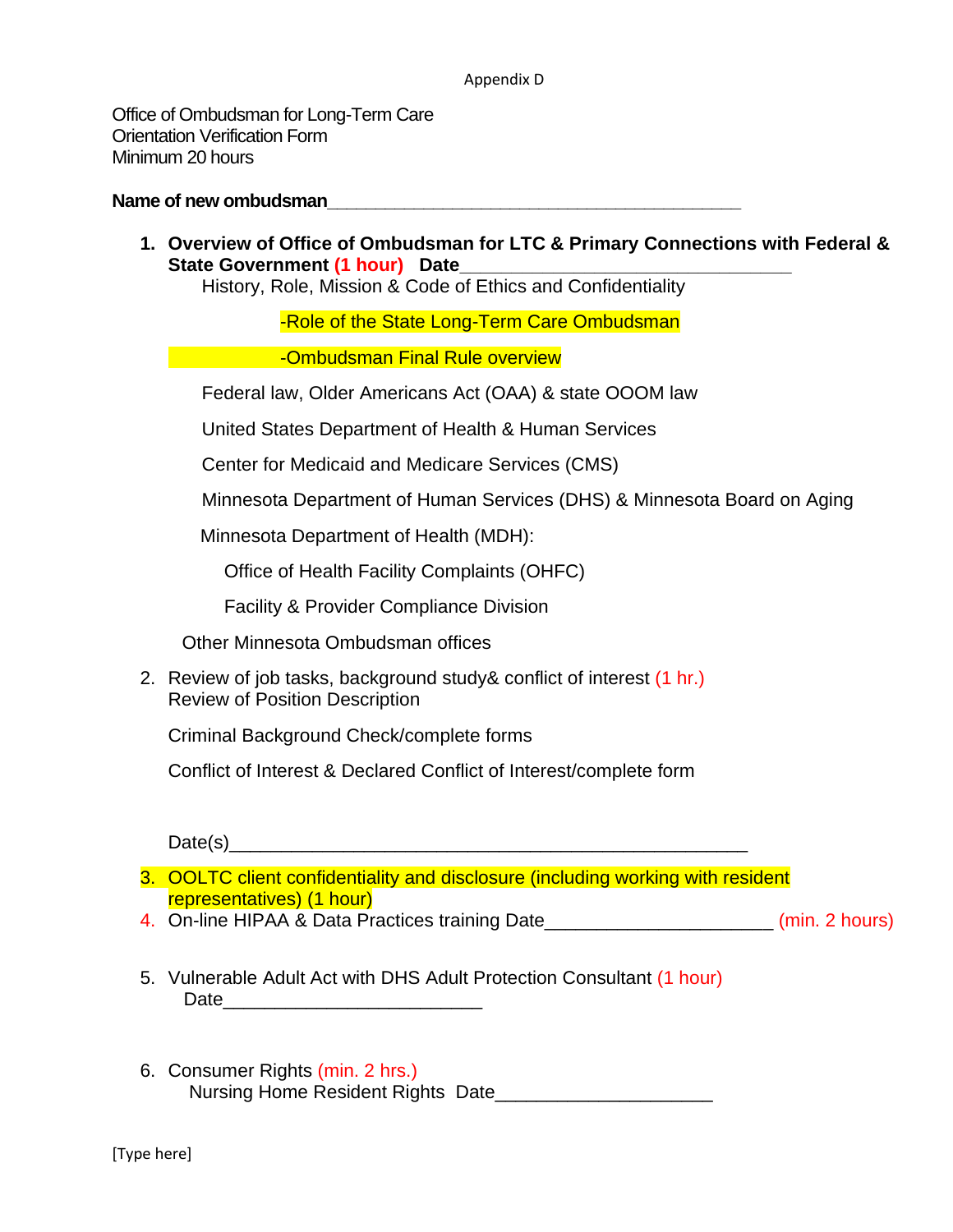| Patient Bill of Rights (hospital & outpatient) Date_____________________________                                          |
|---------------------------------------------------------------------------------------------------------------------------|
|                                                                                                                           |
|                                                                                                                           |
| 7. Nursing Homes (2-3 hours)<br>__Regulations                                                                             |
| Case Mix Reimbursement                                                                                                    |
| __Case work examples                                                                                                      |
| Staff resources                                                                                                           |
|                                                                                                                           |
|                                                                                                                           |
| Individualized Care /Culture Change/person-centered thinking and practices (2 hour)                                       |
|                                                                                                                           |
| 8. Home & Community Services and Housing With Services (2-3 hours)<br>__Regulations                                       |
| Funding Options/Public programs                                                                                           |
| _Case work examples                                                                                                       |
| Staff resources                                                                                                           |
| Referral Protocol for Home Care Issues SLL & LTCOP                                                                        |
| Date                                                                                                                      |
| 9. Scope of Ombudsman role with Medicare Beneficiaries (.5 hour)<br>Role of State Health Insurance Counseling Program/SLL |
| <b>Role of Stratis Health</b>                                                                                             |
| Discharge Rights/Medicare coverage                                                                                        |
| Case work examples                                                                                                        |
| <b>Staff resources</b>                                                                                                    |
|                                                                                                                           |
| Date $\_$<br><u> 1990 - Johann Barbara, martin amerikan ba</u>                                                            |
|                                                                                                                           |

10.Volunteer Program (2 hr.) Date\_\_\_\_\_\_\_\_\_\_\_\_\_\_\_\_\_\_\_\_\_\_\_\_\_\_\_\_\_\_\_\_\_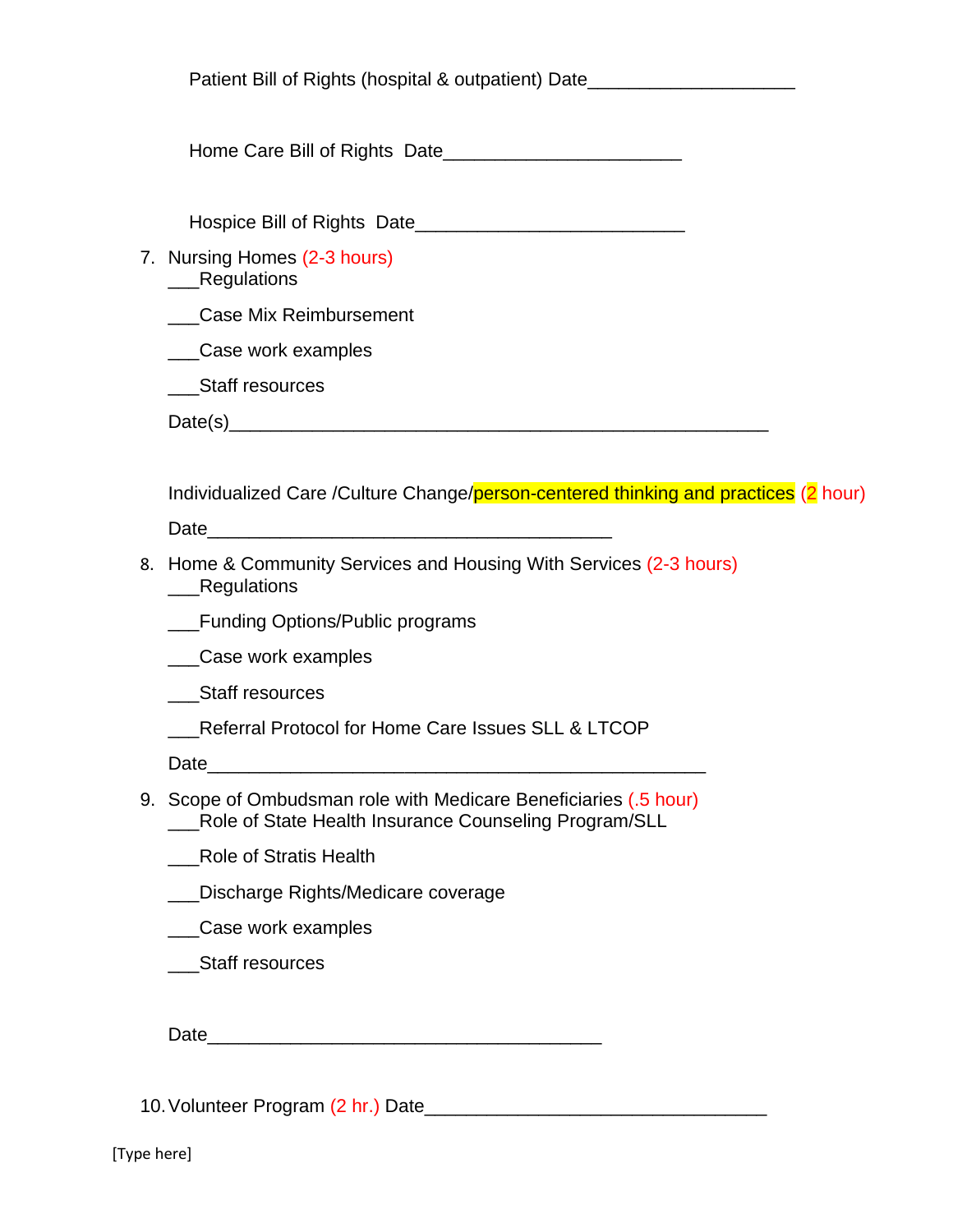| 10. | Communication, Investigation, Dispute Resolution Skills & Normal Aging (2-3 hrs.) |  |  |  |  |  |  |  |
|-----|-----------------------------------------------------------------------------------|--|--|--|--|--|--|--|
|-----|-----------------------------------------------------------------------------------|--|--|--|--|--|--|--|

| 11<br>12.                                                                               | Person-centered Complaint Processing (2 hrs.Date________________________________ |      |  |  |  |  |
|-----------------------------------------------------------------------------------------|----------------------------------------------------------------------------------|------|--|--|--|--|
| 13.                                                                                     | Office Operating Policies & Procedures (2 hrs.)                                  |      |  |  |  |  |
|                                                                                         |                                                                                  |      |  |  |  |  |
| 14.                                                                                     | Staff & Consumer Resources (1-2 hr.) Date/hours_________________________________ |      |  |  |  |  |
| Referral Protocol for SLL & LTCOP (.25-.5 hr.) _________________________________<br>15. |                                                                                  |      |  |  |  |  |
| Shadowing with regional ombudsmen (min. 16 hours)<br>16.                                |                                                                                  |      |  |  |  |  |
|                                                                                         |                                                                                  |      |  |  |  |  |
| Signature of new Ombudsman                                                              |                                                                                  | Date |  |  |  |  |
| Signature of Ombudsman Supervisor                                                       |                                                                                  | Date |  |  |  |  |
|                                                                                         | Copy to new Ombudsman                                                            |      |  |  |  |  |
|                                                                                         | Original in State Ombudsman Office                                               |      |  |  |  |  |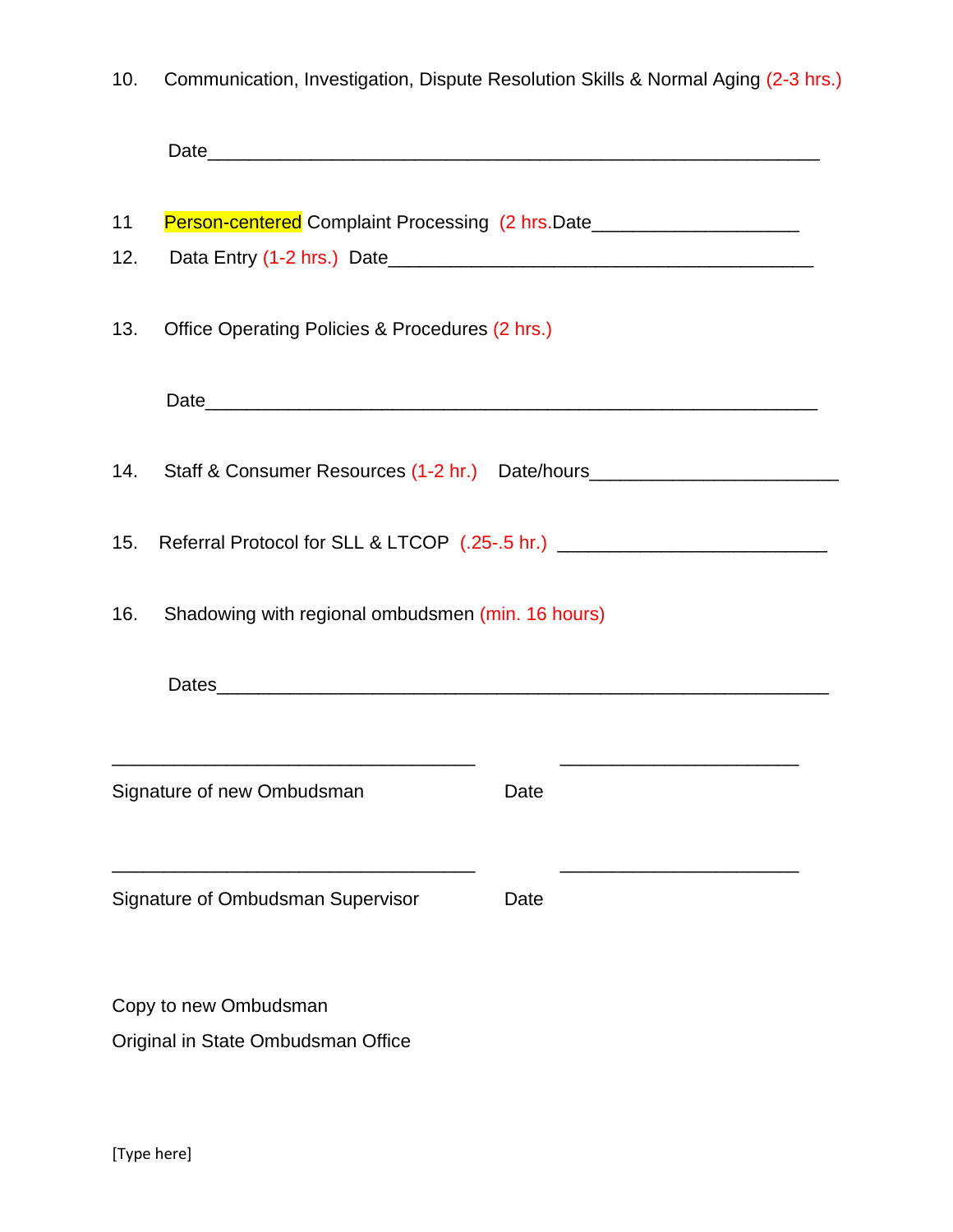# Appendix E

# Office of Ombudsman for Long-Term Care Continuing Education Verification Form

Name: \_\_\_\_\_\_\_\_\_\_\_\_\_\_\_\_\_\_\_\_\_\_\_\_\_\_\_\_\_\_\_\_\_\_\_\_\_\_\_\_\_\_

| Date of<br><b>Training</b> | <b>Training<br/>Hours</b> | $\boxed{\textbf{Topic}}$ | <b>Trainer</b> |
|----------------------------|---------------------------|--------------------------|----------------|
|                            |                           |                          |                |
|                            |                           |                          |                |
|                            |                           |                          |                |
|                            |                           |                          |                |
|                            |                           |                          |                |
|                            |                           |                          |                |
|                            |                           |                          |                |
|                            |                           |                          |                |
|                            |                           |                          |                |
|                            |                           |                          |                |

| Signature of Ombudsman            | Date |
|-----------------------------------|------|
| Signature of Ombudsman Supervisor | Date |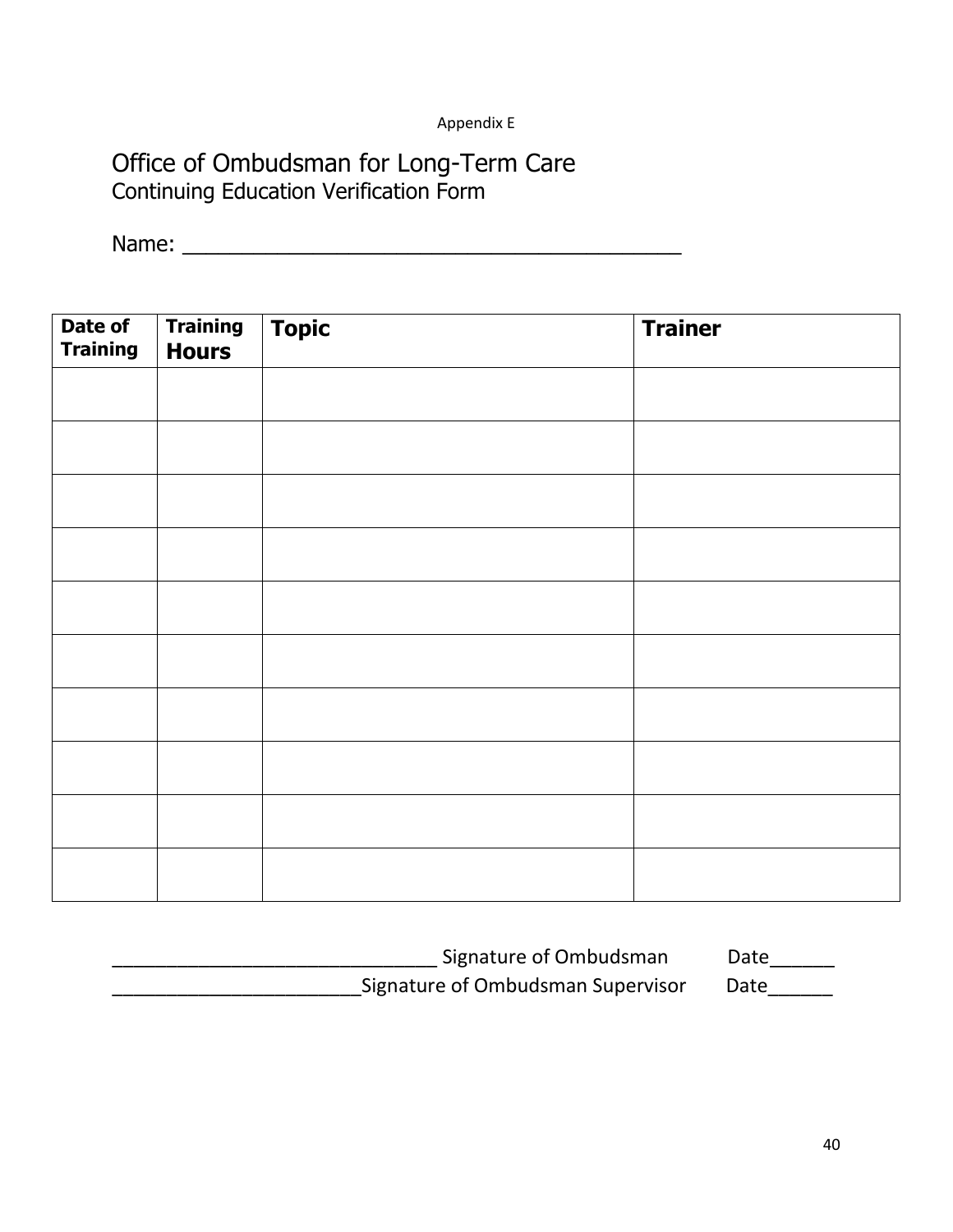#### Appendix F

Ombudsman for Long-Term Care

Initial Applicant Conflict Screen

(Hiring manager sends to applicants as an initial screen for disqualifying conflicts.)

Dear applicant:

I am writing to offer you an interview for the Client Advocate Position with the Office of Ombudsman for Long-Term Care.

Before I provide further detail, I need to ensure that you are aware of our office's Conflict of Interest Policy. Federal Law, as defined in the Older Americans Act, prohibits a Designated

Ombudsman from any of the following:

- Have a financial interest in a nursing home, board and care home, adult foster care home, adult day center, home care agency, housing with services establishment or hospital.
- Be employed by any of the above-mentioned providers.
- Be a volunteer for any of the above-mentioned providers.
- Serve on the board of directors of any of the above-mentioned providers.
- Participate in the licensing or certification of long-term care providers.

Working for our office also requires passing a background study. Are you willing to consent to a criminal background check?

If you need an accommodation for an interview, you may contact Lisa Duda at 651-431-2344 or [lisa.duda@state.mn.us](mailto:lisa.duda@state.mn.us) for assistance.

**If you are willing to consent to a background study and are free from the above-mentioned conflicts of interest, please "reply all" to this email with that information. Once your email our Office Administrator will assist you in scheduling a specific date and time for the interview.**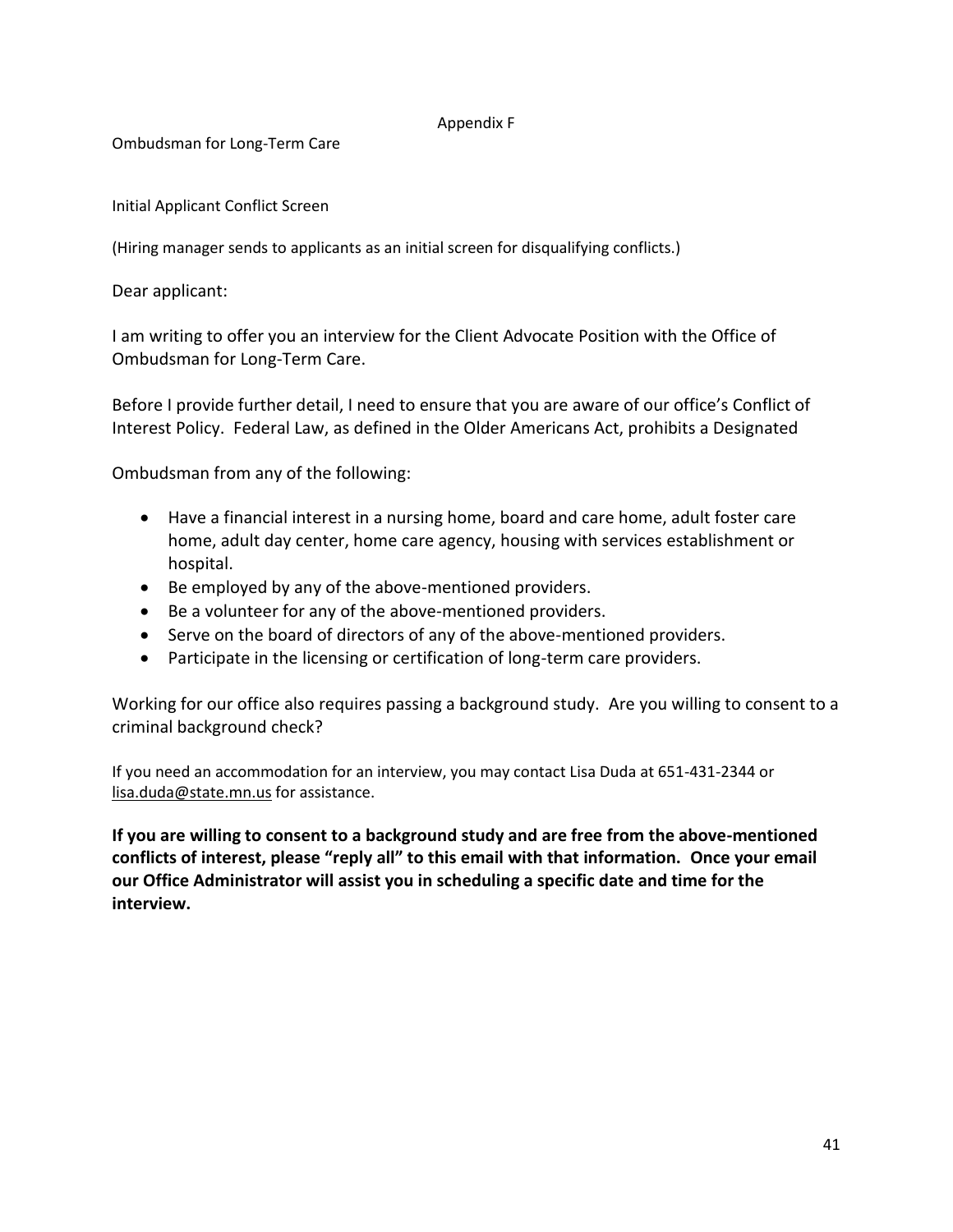Office of Ombudsman for LTC

Written grievance form

#### OMBUDSMAN for LONG-TERM CARE COMPLAINT FORM

Your Information: Name Address Preferred Number to call: Day Night Cell

Person you are calling about: (If you are not the recipient or resident of long-term care who does this complaint involve and what is your relationship to the resident. If you are not the resident is the resident aware of this complaint?)

Person you have a complaint about: (Name of the Ombudsman Office Representative you talked to and/or working with. Please include date(s) you spoke to and/or met with the Ombudsman Office Representative)

Explanation of Problem: (include names and contact information of other people we may wish to contact. Provide any written documentation related to your complaint)

#### What resolution are you seeking?

The information you provide may be used in our efforts to resolve the problem, to communicate with you, and/or to enforce applicable laws, policies and procedures. The information may be shared with the party complained against. You are not legally required to provide this information, but failure to do so may hinder efforts to resolve your problem.

Please mail completed, signed form (and any attachments) to: Office of Ombudsman for Long-Term Care, P.O. Box 64971, St. Paul, MN 55155. Call our office at (651) 431-2555 or (800) 657-3591 with any questions.

Thank you for the opportunity to assist you.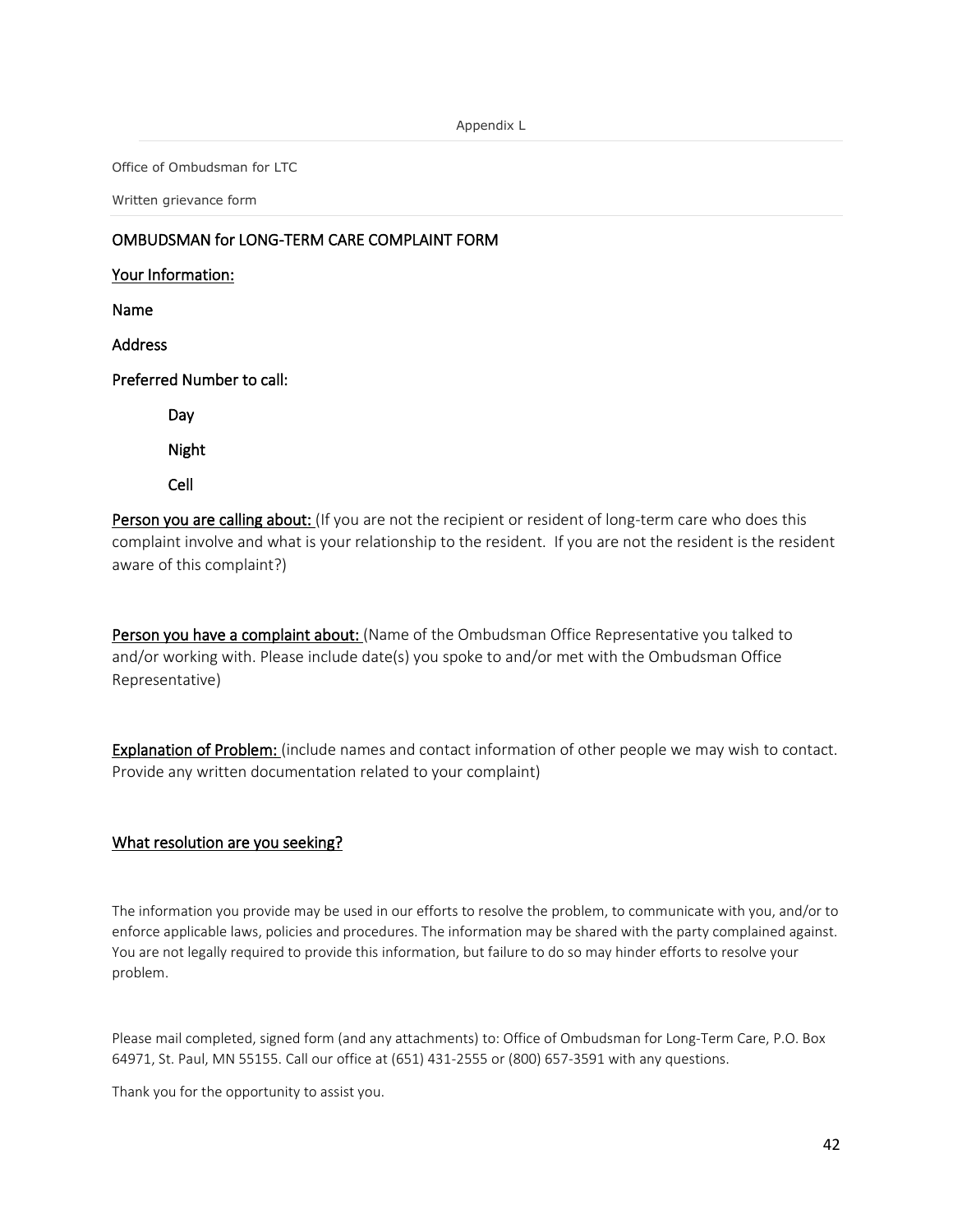# **43A.38 CODE OF ETHICS FOR EMPLOYEES IN THE EXECUTIVE BRANCH.**

# Subdivision 1.**Definitions.**

For the purpose of this section the following definitions shall apply:

(a) "Business" means any corporation, partnership, proprietorship, firm, enterprise, franchise, association, organization, self-employed individual or any other legal entity which engages either in nonprofit or profit making activities.

(b) "Confidential information" means any information obtained under government authority which has not become part of the body of public information and which, if released prematurely or in nonsummary form, may provide unfair economic advantage or adversely affect the competitive position of an individual or a business.

(c) "Private interest" means any interest, including but not limited to a financial interest, which pertains to a person or business whereby the person or business would gain a benefit, privilege, exemption or advantage from the action of a state agency or employee that is not available to the general public.

# Subd. 2.**Acceptance of gifts; favors.**

Employees in the executive branch in the course of or in relation to their official duties shall not directly or indirectly receive or agree to receive any payment of expense, compensation, gift, reward, gratuity, favor, service or promise of future employment or other future benefit from any source, except the state for any activity related to the duties of the employee unless otherwise provided by law. However, the acceptance of any of the following shall not be a violation of this subdivision:

(a) Gifts of nominal value or gifts or textbooks which may be accepted pursuant to section [15.43.](https://www.revisor.mn.gov/statutes/?id=15.43)

(b) Plaques or similar mementos recognizing individual services in a field of specialty or to a charitable cause.

(c) Payment of reimbursement expenses for travel or meals, not to exceed actual expenses incurred, which are not reimbursed by the state and which have been approved in advance by the appointing authority as part of the work assignment.

(d) Honoraria or expenses paid for papers, talks, demonstrations, or appearances made by employees on their own time for which they are not compensated by the state.

(e) Tips received by employees engaged in food service and room cleaning at restaurant and lodging facilities in Itasca State Park.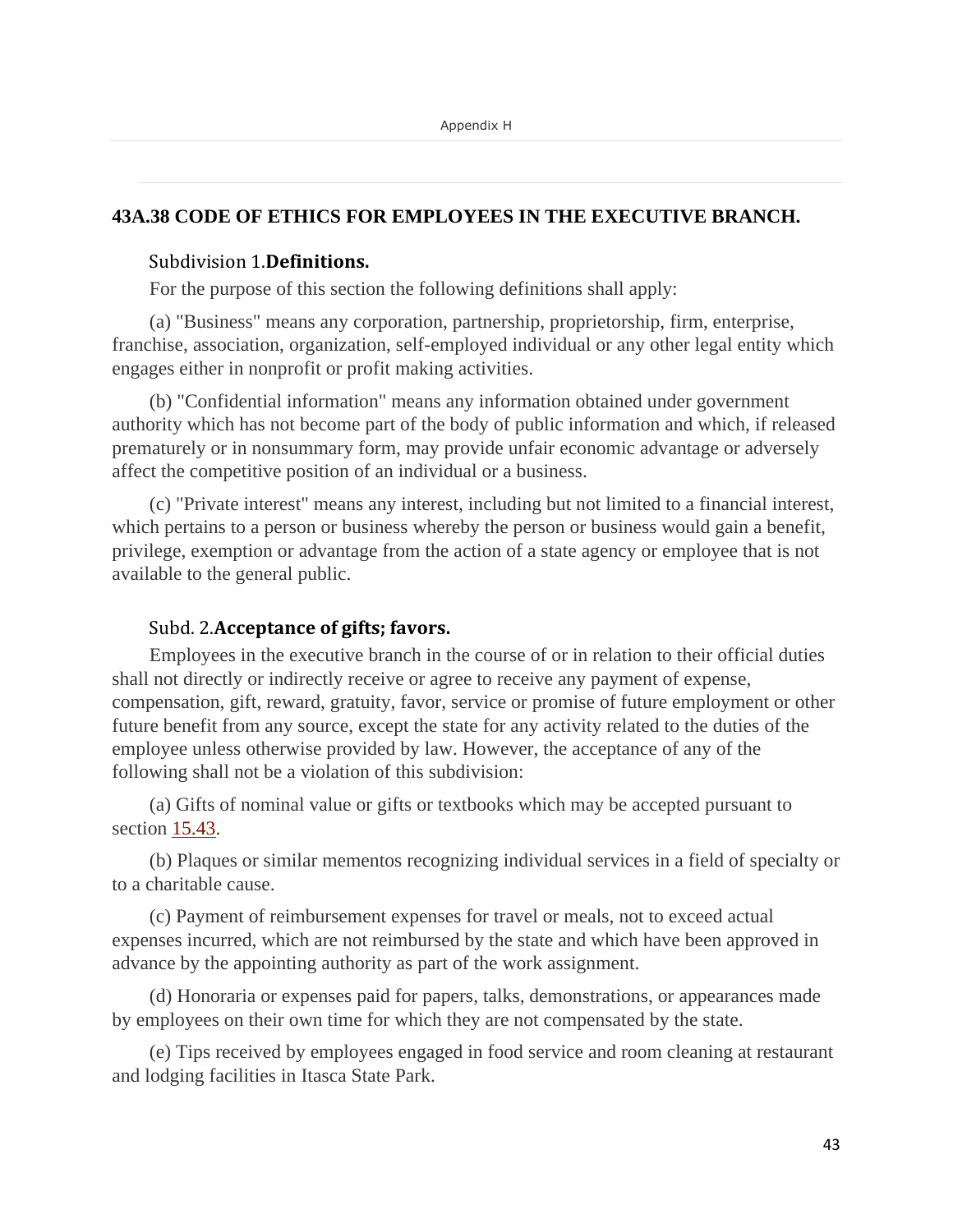# Subd. 3.**Use of confidential information.**

An employee in the executive branch shall not use confidential information to further the employee's private interest, and shall not accept outside employment or involvement in a business or activity that will require the employee to disclose or use confidential information.

#### Subd. 4.**Use of state property.**

(a) An employee shall not use or allow the use of state time, supplies or state-owned or leased property and equipment for the employee's private interests or any other use not in the interest of the state, except as provided by law.

(b) An employee may use state time, property, or equipment to communicate electronically with other persons including, but not limited to, elected officials, the employer, or an exclusive bargaining representative under chapter 179A, provided this use, including the value of the time spent, results in no incremental cost to the state or results in an incremental cost that is so small as to make accounting for it unreasonable or administratively impracticable.

(c) The commissioners of administration and management and budget shall issue a statewide policy on the use of electronic mail and other forms of electronic communications by executive branch state employees. The policy is not subject to the provisions of chapter 14 or 179A. Appointing authorities in the legislative and judicial branches shall issue policies on these issues for their employees. The policies shall permit state employees to make reasonable use of state time, property, and equipment for personal communications and shall address issues of privacy, content of communications, and the definition of reasonable use as well as other issues the commissioners and appointing authorities identify as necessary and relevant.

#### Subd. 5.**Conflicts of interest.**

The following actions by an employee in the executive branch shall be deemed a conflict of interest and subject to procedures regarding resolution of the conflicts, section [43A.39](https://www.revisor.mn.gov/statutes/?id=43A.39) or disciplinary action as appropriate:

(1) use or attempted use of the employee's official position to secure benefits, privileges, exemptions or advantages for the employee or the employee's immediate family or an organization with which the employee is associated which are different from those available to the general public;

(2) acceptance of other employment or contractual relationship that will affect the employee's independence of judgment in the exercise of official duties;

(3) actions as an agent or attorney in any action or matter pending before the employing agency except in the proper discharge of official duties or on the employee's behalf; or

(4) the solicitation of a financial agreement for the employee or entity other than the state when the state is currently engaged in the provision of the services which are the subject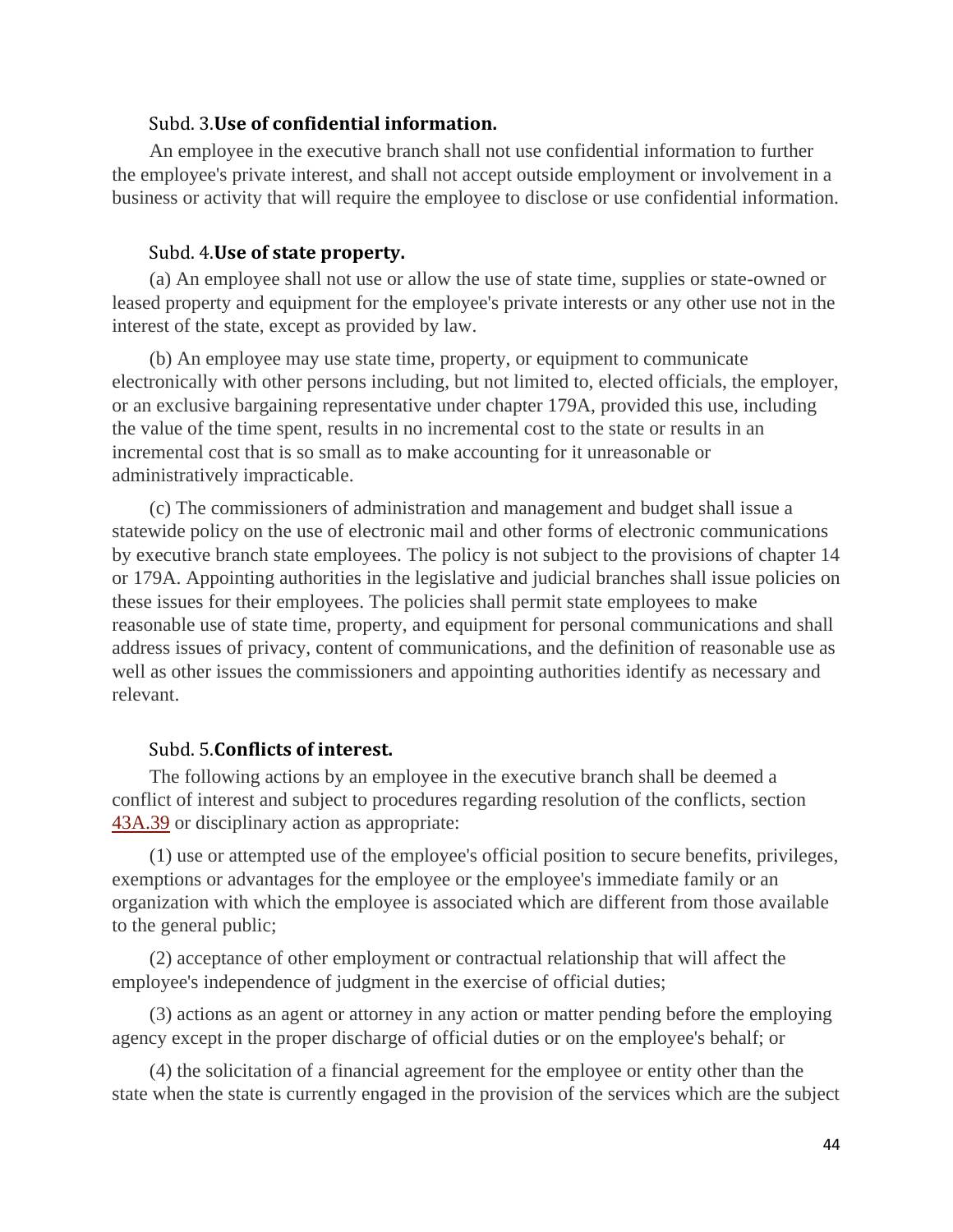of the agreement or where the state has expressed an intention to engage in competition for the provision of the services; unless the affected state agency waives this clause.

#### Subd. 6.**Determination of conflicts of interest.**

When an employee believes the potential for a conflict of interest exists, it is the employee's duty to avoid the situation. A conflict of interest shall be deemed to exist when a review of the situation by the employee, the appointing authority or the commissioner determines any one of the following conditions to be present:

(1) the use for private gain or advantage of state time, facilities, equipment or supplies or badge, uniform, prestige or influence of state office or employment;

(2) receipt or acceptance by the employee of any money or other thing of value from anyone other than the state for the performance of an act which the employee would be required or expected to perform in the regular course or hours of state employment or as part of the duties as an employee;

(3) employment by a business which is subject to the direct or indirect control, inspection, review, audit or enforcement by the employee;

(4) the performance of an act in other than the employee's official capacity which may later be subject directly or indirectly to the control, inspection, review, audit or enforcement by the employee.

## Subd. 7.**Resolution of conflict of interest.**

If the employee, appointing authority or commissioner determine that a conflict of interest exists, the matter shall be assigned to another employee who does not have a conflict of interest. If it is not possible to assign the matter to an employee who does not have a conflict of interest, interested persons shall be notified of the conflict and the employee may proceed with the assignment.

#### Subd. 8.**Precedence of chapter 10A.**

Where specific provisions of chapter 10A apply to employees and would conflict with this section, the provisions of chapter 10A shall apply.

# Subd. 9.**Limits.**

This section shall not be interpreted to apply to any activity which is protected by sections [179A.01](https://www.revisor.mn.gov/statutes/?id=179A.01) to [179A.25](https://www.revisor.mn.gov/statutes/?id=179A.25) and collective bargaining agreements and practices thereunder nor to prevent a current or former employee from accepting employment with a labor or employee organization representing employees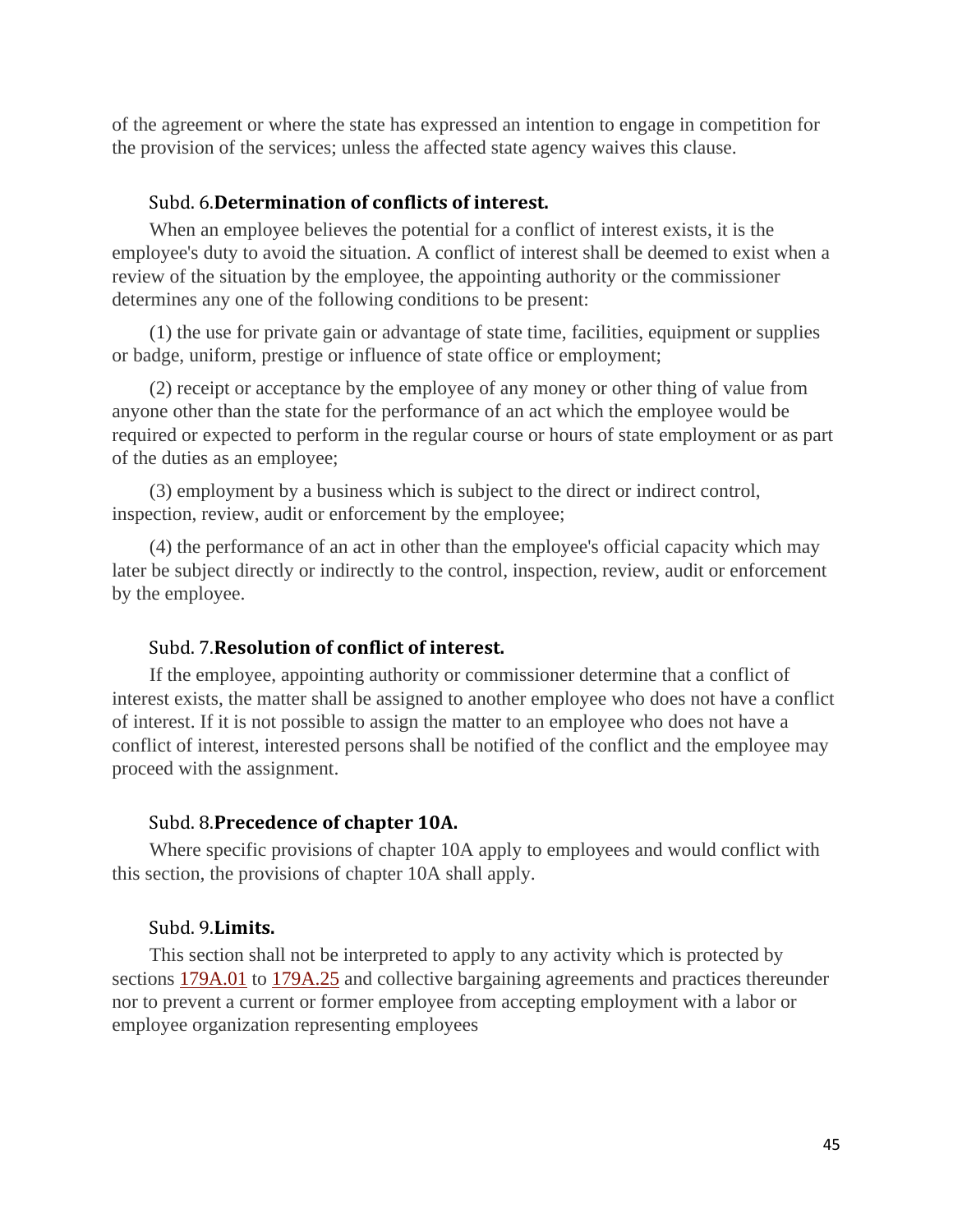#### Appendix F

Ombudsman for Long-Term Care

Initial Applicant Conflict Screen

(hiring manager sends to applicants as an initial screen for disqualifying conflicts)

Dear applicant

I am writing to offer you an interview for the Client Advocate Position with the Office of Ombudsman for Long-Term Care.

Before I provide further detail, I need to ensure that you are aware of our office's Conflict of Interest Policy. Federal Law, as defined in the Older Americans Act, prohibits a Designated Ombudsman from any of the following:

• Have a financial interest in a nursing home, board and care home, adult foster care home, adult day center, home care agency, housing with services establishment or hospital.

- Be employed by any of the above-mentioned providers.
- Be a volunteer for any of the above-mentioned providers.
- Serve on the board of directors of any of the above-mentioned providers.
	- Participate in the licensing or certification of long-term care providers.

Working for our office also requires passing a background study. Are you willing to consent to a criminal background check?

If you need an accommodation for an interview, you may contact Lisa Duda at 651-431-2344 or [lisa.duda@state.mn.us](mailto:lisa.duda@state.mn.us) for assistance.

**If you are willing to consent to a background study and are free from the above-mentioned conflicts of interest, please "reply all" to this email with that information. Once your email our Office Administrator will assist you in scheduling a specific date and time for the interview.**